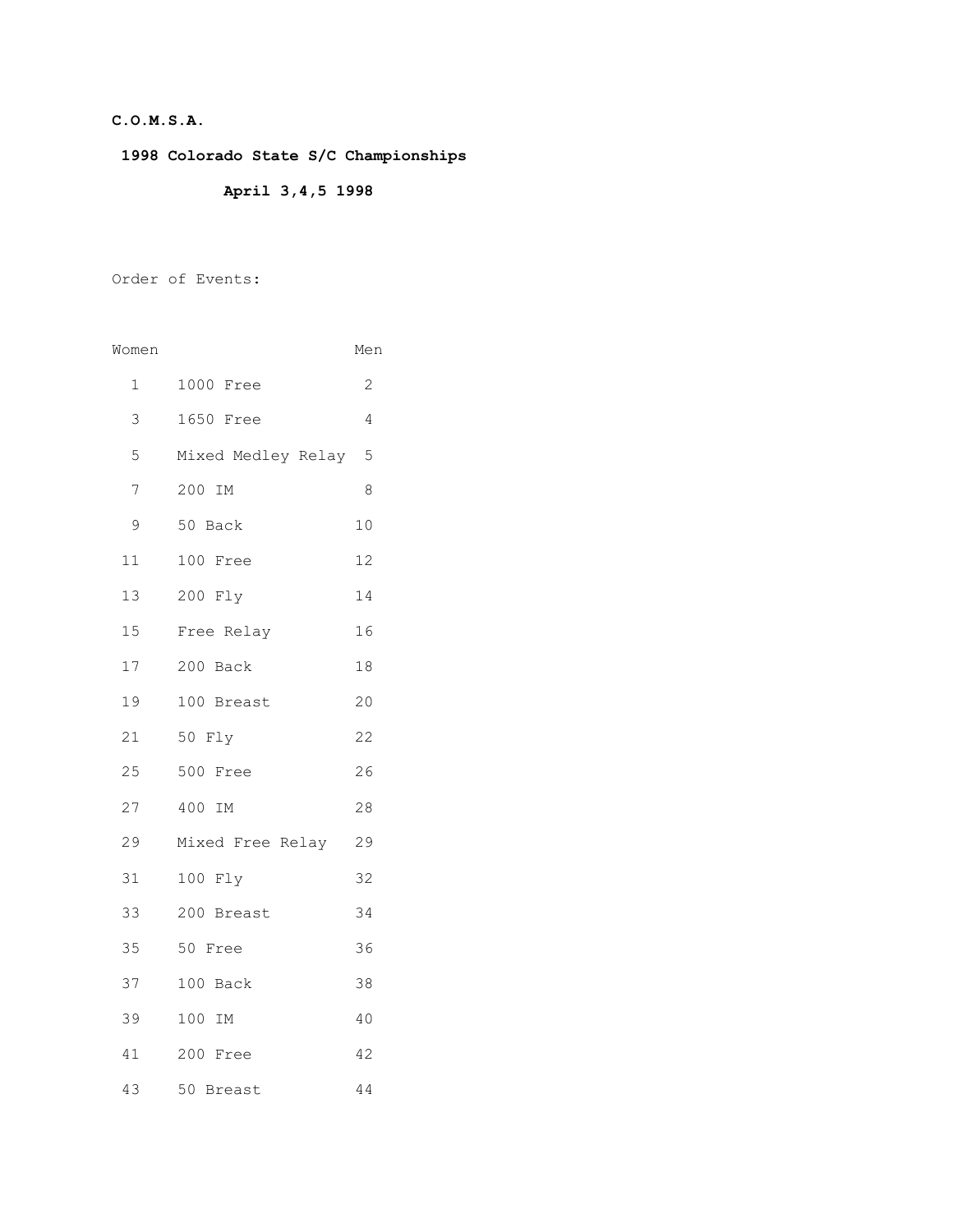#### FINAL RESULTS

Place Name Age Team Time

 $\mathcal{L}_\text{max}$  and  $\mathcal{L}_\text{max}$  and  $\mathcal{L}_\text{max}$ 

Women Event 1 1000 Free

--- Ages 25 Through 29

| 1 FOCHT, CINDY                      | 25 FOOT 12:14.39 |
|-------------------------------------|------------------|
| 2 LIPSON, CHRISTINE 28 BAM 12:27.40 |                  |
| 3 KLINE, PAM                        | 27 THORN13:56.20 |
| 4 CHIZMAR, JENNY                    | 25 FOOT 15:49.99 |

--- Ages 30 Through 34

| 1 FORBES, TIFFANY                     |  | 31 BAM 11:35.00  |
|---------------------------------------|--|------------------|
| 2 WALTERS, TERRI                      |  | 31 AIRF 11:45.79 |
| 3 GEBHART, JANIS                      |  | 33 RANCH11:53.39 |
| 4 EISGRUBER, INGRID 30 DAWGS12:25.41  |  |                  |
| 5 DECARLO, DENISE                     |  | 34 THORN14:10.41 |
| 6 DAVIDSON, LENORE                    |  | 30 DUR 14:31.35  |
| 7 VENTO, LUCY                         |  | 31 DU 16:02.12   |
| 8 DAUBENSPECK, COLLE 30 THORN16:37.36 |  |                  |

--- Ages 35 Through 39

| 1 BURTON, KAREN |  | 35 AIRF 10:49.43 |
|-----------------|--|------------------|
| 2 NELSON, JUDY  |  | 37 RANCH11:29.21 |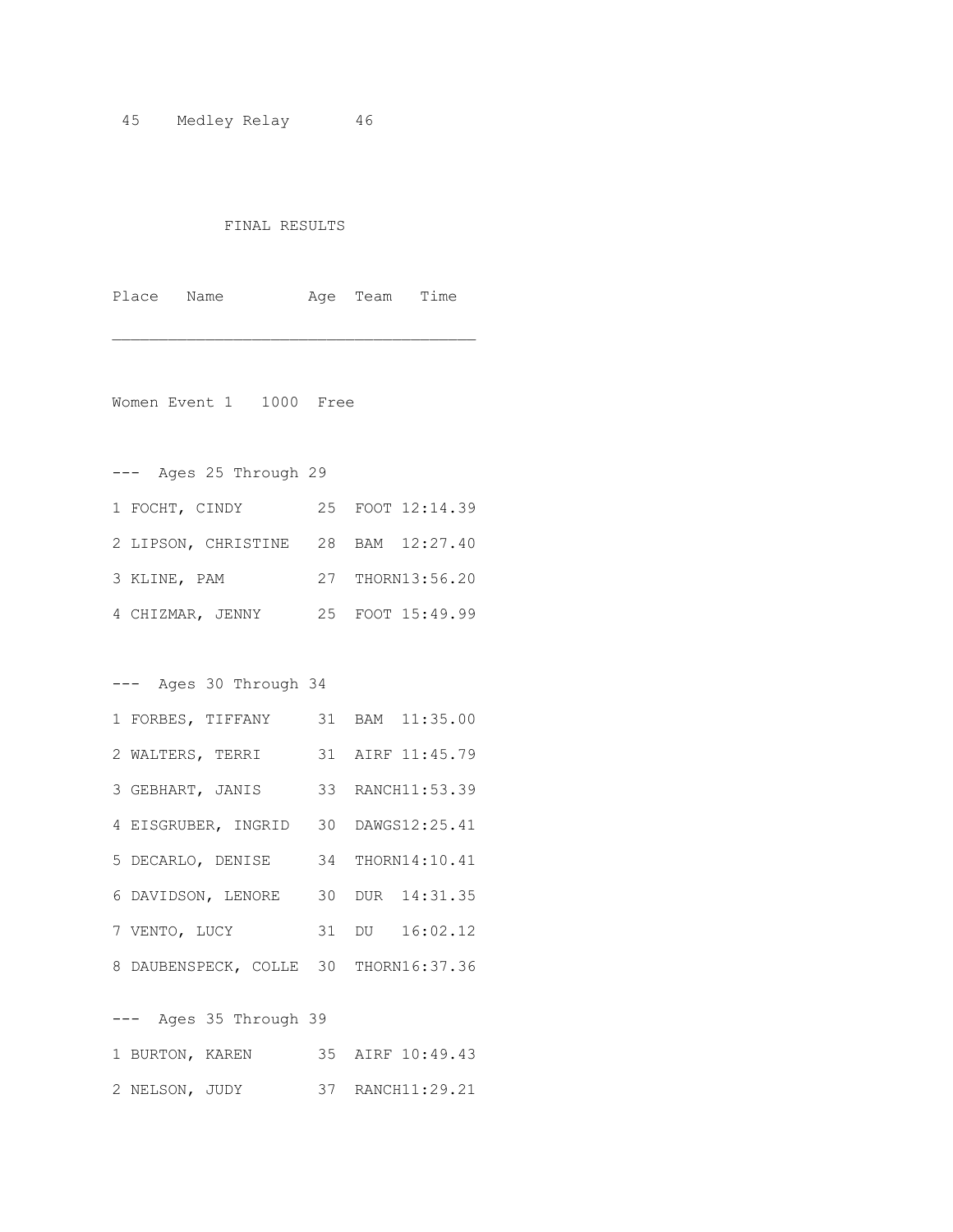3 BRUYERE, CHERYL 35 EVERG13:34.29

--- Ages 45 Through 49

| 1 FOUTS, SUSAN   |  | 47 SS 13:47.59   |
|------------------|--|------------------|
| 2 OBRECHT, DAWN  |  | 49 JEFF 14:09.35 |
| 3 WRIGHT, YVONNE |  | 45 BAM 15:05.39  |
| 4 KLATT, TRUDY   |  | 48 DUR 15:50.96  |
| 5 WILSON, DEBBIE |  | 46 DAC 16:30.47  |

--- Ages 50 Through 54 1 ANZIANO, MARCIA 53 DAC 16:44.99

--- Ages 55 Through 59 1 WISE, LOUISE 55 DAWGS15:38.54

--- Ages 65 Through 69 1 BUCHANNAN, PEGGY 65 EVERG17:31.67

Men Event 2 1000 Free

--- Ages 35 Through 39 1 MOE, STEPHEN 37 BAM 11:09.34 2 HANSEN, ERIK 36 BAM 11:44.19 3 CLASSEN, KEN 37 DU 11:50.73 4 KERN, TODD 36 DAWGS12:13.90 5 RODRIGUEZ, ANDY 35 JAM 12:14.06 6 DEFUSCO, RUSSELL 39 AIRF 12:42.12 7 BARNES, SCOTT 36 DAWGS13:43.31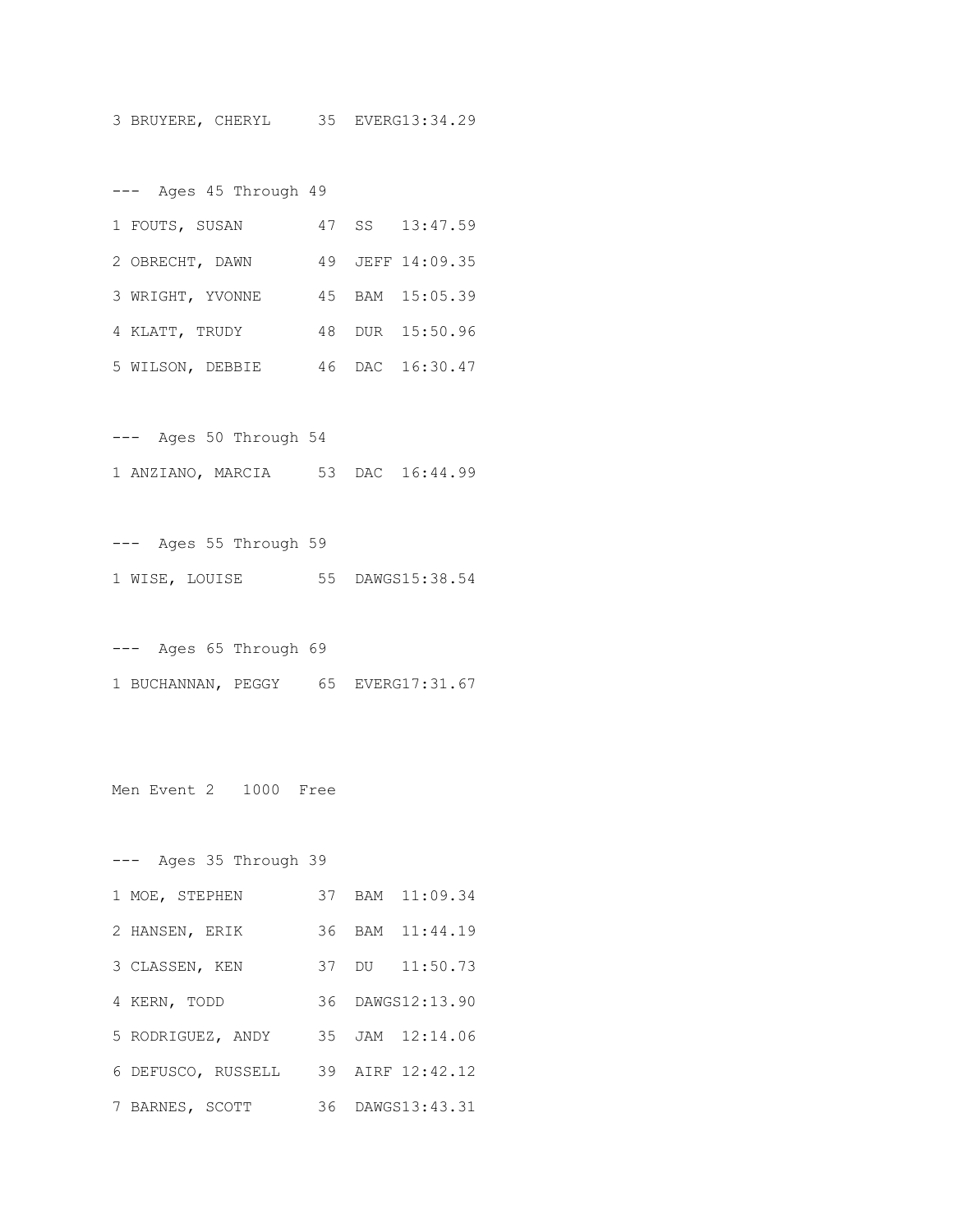--- Ages 40 Through 44

| 1 MANN, MICHAEL                      | 43 UNATT11:07.67 |
|--------------------------------------|------------------|
| 2 NOLTE, CHRISTOPHR 41 INVER11:32.85 |                  |
| 3 CULP, MICHAEL                      | 42 SS 12:12.46   |
| 4 RADIC, CRIS                        | 43 DAWGS13:26.38 |

--- Ages 45 Through 49 1 CARSON, MICHAEL 49 JAM 13:26.72

--- Ages 50 Through 54 1 MCCORMICK, PAUL 51 BAM 11:29.02 2 WEST, DENNIS 53 DU 13:46.88

--- Ages 55 Through 59

| 1 MCCALL, MIKE     | 56 DAWGS15:08.00 |
|--------------------|------------------|
| 2 ENGLE, HAL       | 58 THORN15:16.07 |
| 3 MALONE, MARK     | 59 INVER16:38.79 |
| 4 BRITTAN, MICHAEL | 57 INVER21:42.72 |

| $---$            | Ages 60 Through 64 |  |                 |
|------------------|--------------------|--|-----------------|
| 1 OBRIEN, DENNIS |                    |  | 62 DUR 13:57.29 |
| 2 KING, BILL     |                    |  | 64 JAM 14:27.62 |
|                  | 3 THURSTON, RODNEY |  | 64 NM 17:03.53  |

Women Event 3 1650 Free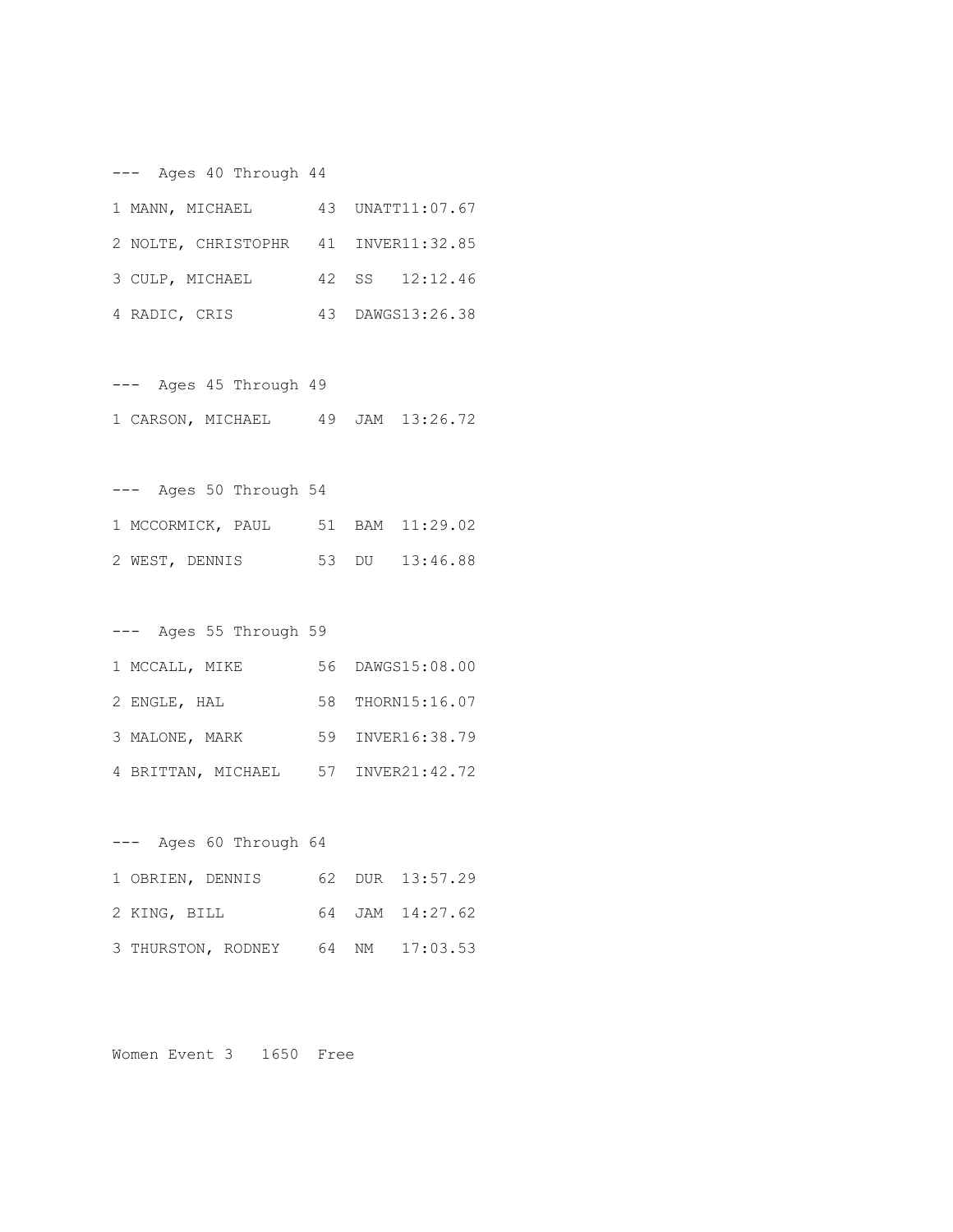--- Ages 19 Through 24 1 TURTLE, CAROLYN 24 FOOT 19:10.68

--- Ages 25 Through 29 1 TAYLOR, JENNIFER 26 FOOT 22:39.91 2 REISS, MARTI 29 UNATT24:56.48

--- Ages 30 Through 34 1 MCKENNA, HEIDI 31 AIRF 24:29.50 2 MEEKS, PATTI 33 DAWGS25:51.80

--- Ages 35 Through 39 1 BURTON, KAREN 35 AIRF 17:48.79 2 DULLEA, MELANIE 36 SS 20:00.04 3 OERMAN, VONI 37 GJDOL22:01.00 4 VANORDEN, SUSAN 38 DU 22:50.60 5 BLINN, SUE 38 JAM 24:44.09

6 HEWITT, BARB 39 JEFF 26:14.12

--- Ages 40 Through 44 1 JOHNSON, LINDA 43 BROOM25:32.06 2 KING, LINDA 41 THORN26:26.96

--- Ages 45 Through 49 1 LANEY, JUDY 45 UNATT22:38.99 2 OBRECHT, DAWN 49 JEFF 24:05.64

--- Ages 50 Through 54 1 WOOD, JEAN 50 BAM 25:05.87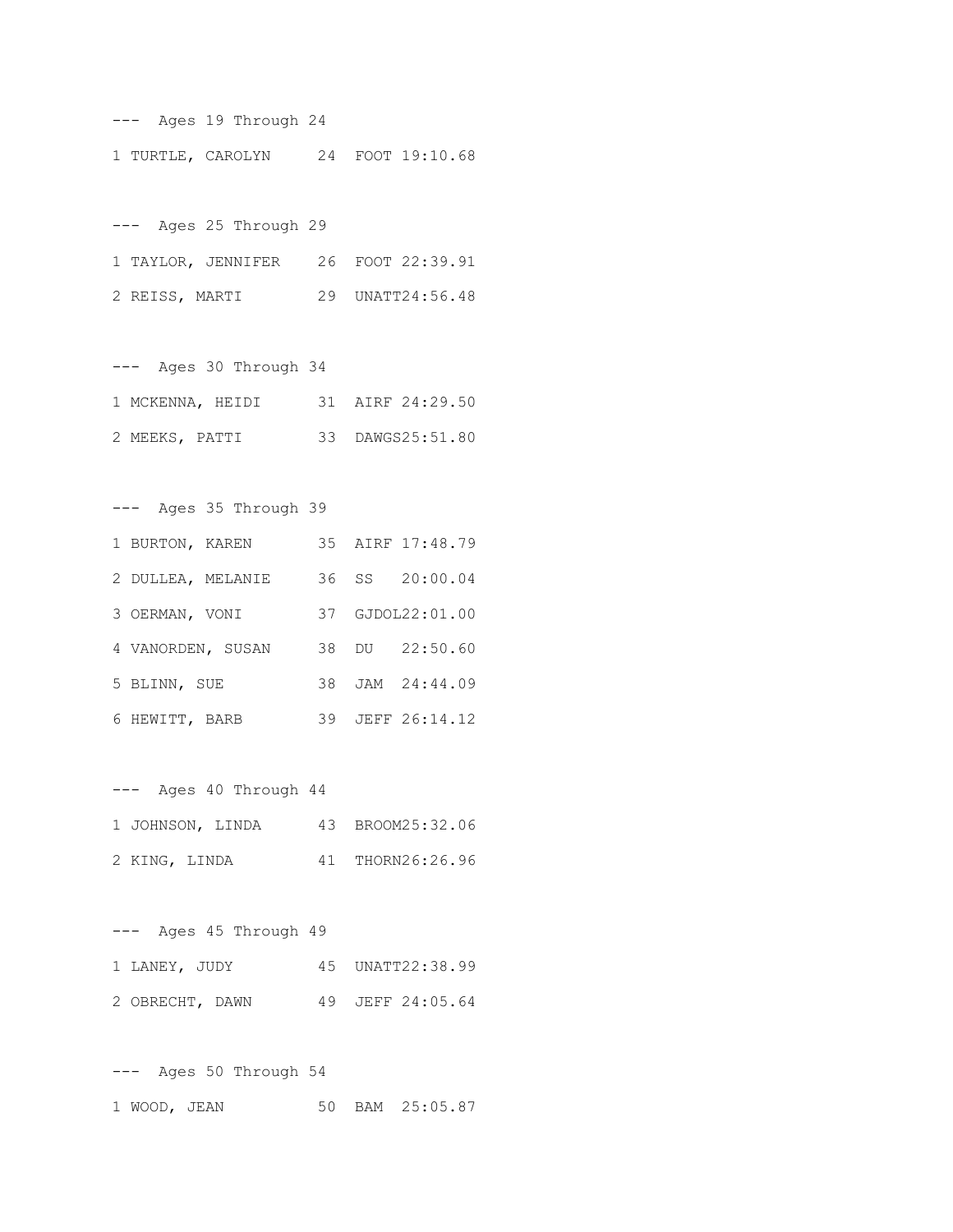2 LEBSACK, LINDA 51 DU 26:49.83

Men Event 4 1650 Free

--- Ages 19 Through 24 1 DOHERTY, KEVIN 24 FOOT 17:48.50 2 SCHWEIKER, BRETT 24 DAWGS20:16.25 3 GIRON, MARCUS 22 THORN23:34.65

--- Ages 25 Through 29 1 FERRIER, MICHAEL 25 DU 23:07.75

--- Ages 30 Through 34 1 BOUMA, DIRK 30 AIRF 18:25.37 2 RUTHER, BRENT 30 DU 18:37.95 3 CARLSON, ANDREW 31 BAM 18:39.90 4 REILLY, QUINN 32 DU 20:02.34 5 THIERRY, JOHN 34 SS 20:32.65 6 BRIEGER, MICHAEL 32 DUR 21:08.96 7 CAZARES, JOE 32 SS 22:36.39

--- Ages 35 Through 39 1 MOE, STEPHEN 37 BAM 18:37.14 2 HANSEN, ERIK 36 BAM 19:30.51 3 KERN, TODD 36 DAWGS20:57.95 4 LAYMAN, DARIN 36 DU 26:01.40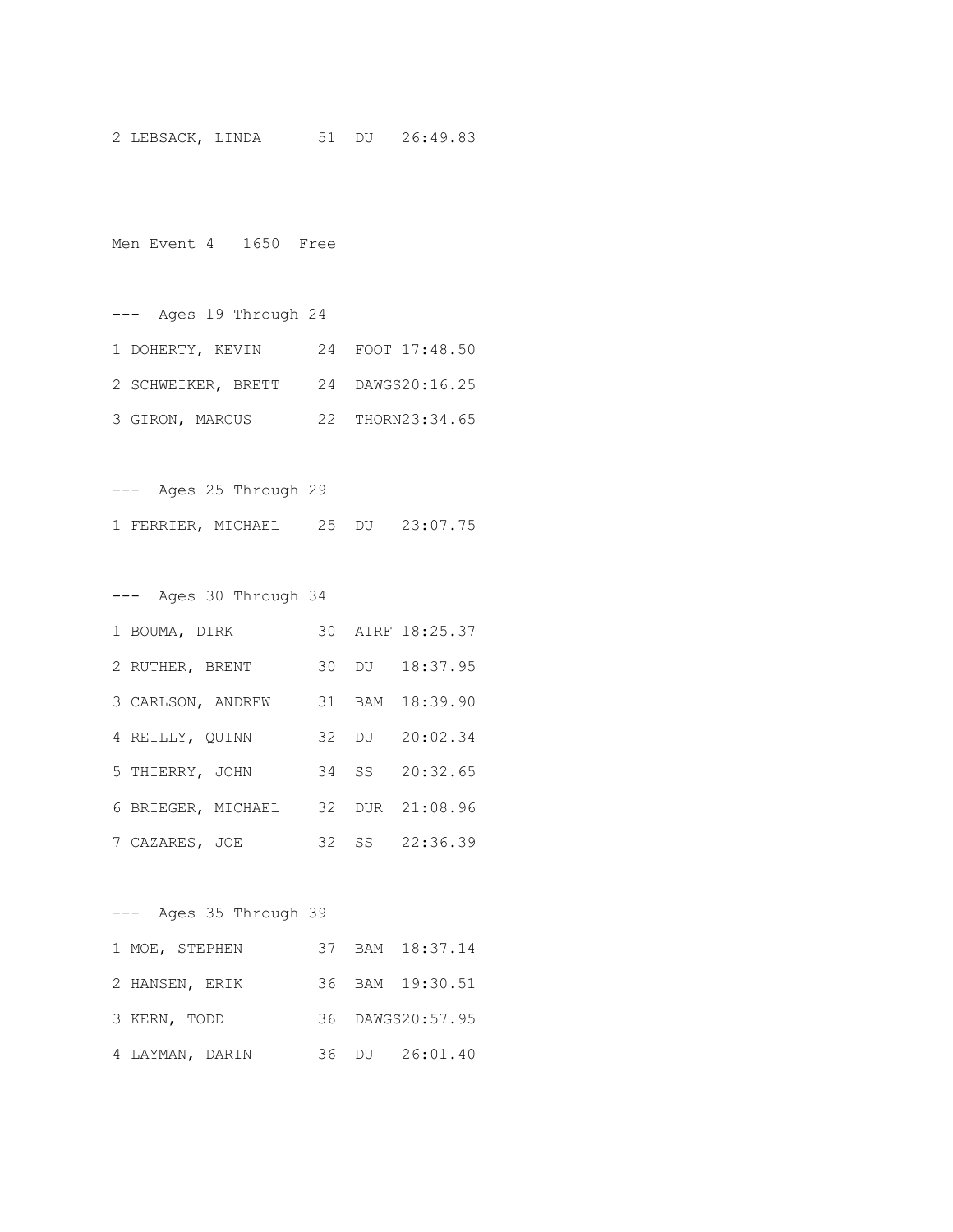--- Ages 40 Through 44

| 1 JAY, HOWARD    | 41 GLEN 18:18.61 |
|------------------|------------------|
| 2 DALTON, TIM    | 43 INVER23:20.82 |
| 3 HAAN, BRIAN    | 41 BAM 24:40.12  |
| 4 GRUNOW, THOMAS | 40 CSST 25:13.51 |
| 5 VALVANO, JOHN  | 41 BAM 25:31.85  |

--- Ages 45 Through 49 1 KRUPNICK, LOUIS 49 BAM 21:49.55 2 GIEZENTANNER, KEIT 48 GLEN 24:31.33

--- Ages 50 Through 54 1 WEST, DENNIS 53 DU 22:38.66 2 FORD, DESMOND 53 FOOT 26:46.30

--- Ages 55 Through 59 1 CHESSNOE, MICHAEL 56 SS 24:05.93

--- Ages 60 Through 64 1 ZURCHER, JAMES 63 BAM 24:43.94

Mixed Event 5 200 R-Medley

--- Mixed Ages 19 Through 24 1 HIGHLANDS RANCH A RANCH 1:53.86 2 FOOTHILLS A X-19 FOOT 1:58.91 3 DU A X-19 DU 2:01.55 4 DAWGS C X-19 DAWGS 2:14.77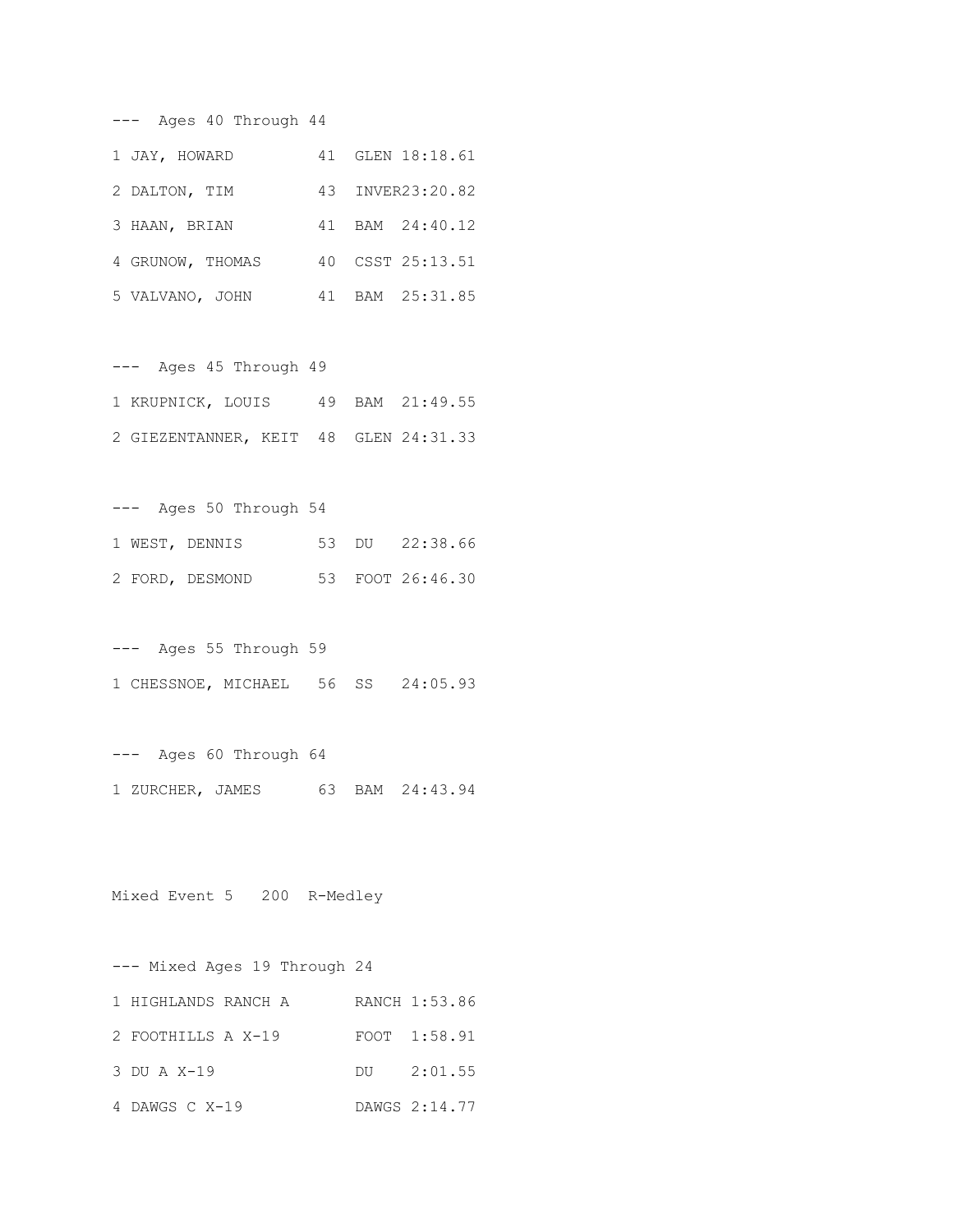--- Mixed Ages 25 Through 34

| 1 BOULDER AQUATICS A BAM 1:54.13   |               |
|------------------------------------|---------------|
| 2 JEFFCO AQUATICS A JAM 1:56.18    |               |
| 3 DAWGS D X-25                     | DAWGS 1:56.87 |
| 4 AIR FORCE AQUATICS5 AIRF 1:58.83 |               |
| 5 THORNTON A X-25 THORN 2:00.08    |               |
| 6 SOUTH SUBURBAN A X SS 2:00.14    |               |
| 7 EVERGREEN A X-25                 | EVERG 2:00.92 |
| 8 MONTROSE MARLINS A               | MONT 2:02.99  |
| 9 DAWGS A X-25                     | DAWGS 2:04.74 |
| 10 DURANGO MASTERS A               | DUR 2:05.32   |
| 11 FOOTHILLS B X-25 FOOT 2:13.77   |               |
| 12 JEFFCO AQUATICS B               | JAM 2:23.36   |
| 13 DAWGS B X-25                    | DAWGS 2:31.40 |
| 14 INVERNESS A X-25                | INVER 2:46.00 |

--- Mixed Ages 35 Through 44 1 BOULDER AQUATICS B BAM 1:56.91

2 HIGHLANDS RANCH B RANCH 2:07.86

--- Mixed Ages 45 Through 54 1 BOULDER AQUATICS C BAM 2:21.50 2 EVERGREEN B X-45 EVERG 2:25.02

--- Mixed Ages 55 Through 64 1 DAWGS E X-55 DAWGS 2:38.34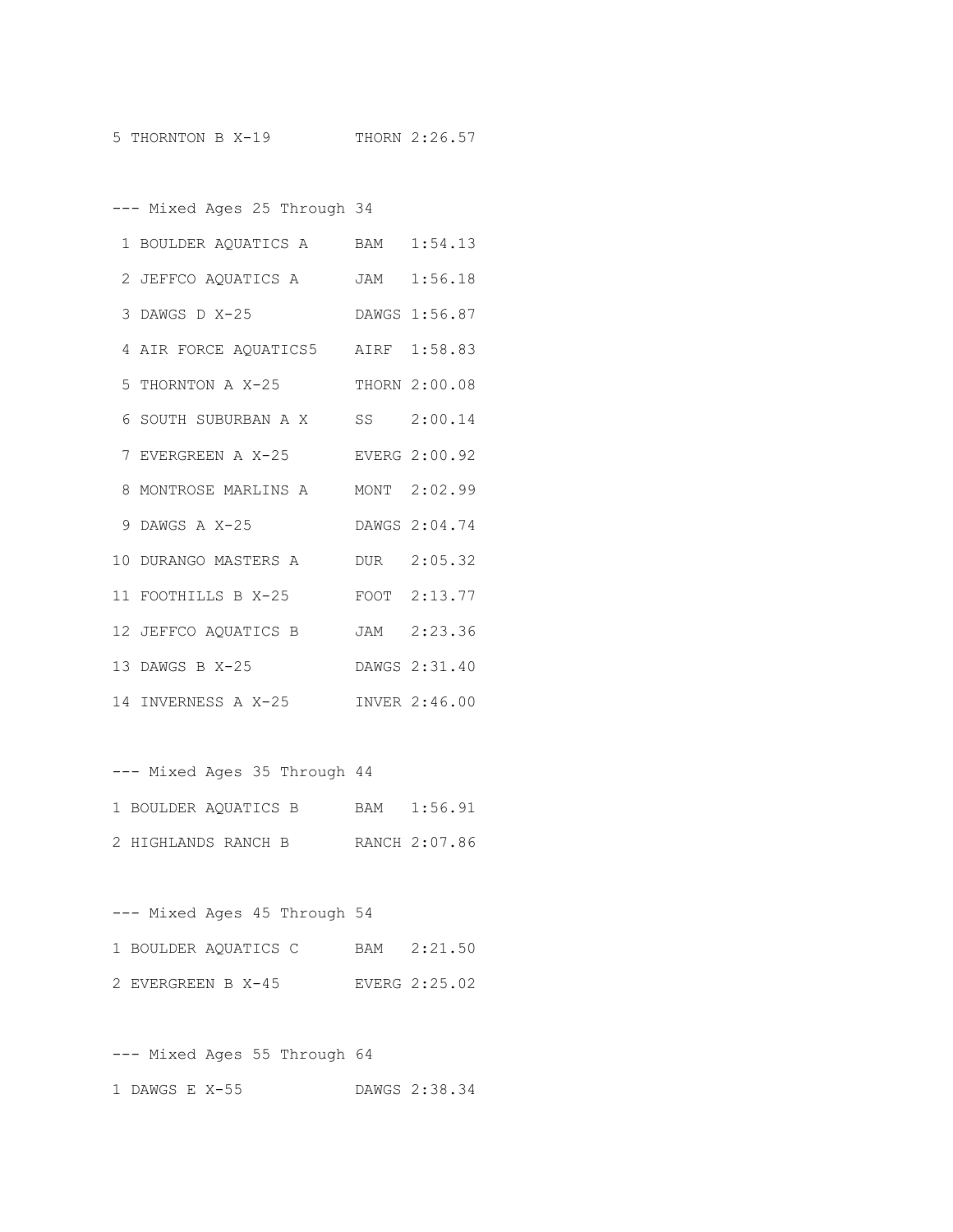Women Event 7 200 IM

--- Ages 19 Through 24 1 KRALIK, MELISSA 24 USC 2:30.01

--- Ages 25 Through 29 1 FOCHT, CINDY 25 FOOT 2:18.59 2 GIOCO, GINA 25 BAM 2:32.41 3 LONGFELLOW, CHERYL 28 BAM 2:34.38 4 SHOEMAKER, CHRISTY 29 BAM 2:44.47 5 WRIGHT, CAROL 29 JAM 2:52.94

--- Ages 30 Through 34

| 1 FORBES, TIFFANY                   |  | 31 BAM 2:23.41   |
|-------------------------------------|--|------------------|
| 2 WALTERS, TERRI                    |  | 31 AIRF 2:24.01  |
| 3 MABRY, KATHRYN                    |  | 32 SS 2:27.25    |
| 4 IVERSON, JANA                     |  | 32 FOOT 2:32.81  |
| 5 RADIC, ALICE                      |  | 34 DAWGS 2:36.09 |
| 6 LAHR, KATHY                       |  | 32 EVERG 2:36.38 |
| 7 SHROUP, JAIMI                     |  | 31 DAWGS 2:39.19 |
| 8 SAULS, CATHERINE 33 THORN 3:00.56 |  |                  |

--- Ages 35 Through 39

| 1 BURTON, KAREN |  | 35 AIRF 2:17.19  |
|-----------------|--|------------------|
| 2 OERMAN, VONI  |  | 37 GJDOL 2:26.97 |
| 3 NOLTE, SUSAN  |  | 37 RANCH 2:52.91 |
| 4 CALLEN, LORI  |  | 35 INVER 2:56.47 |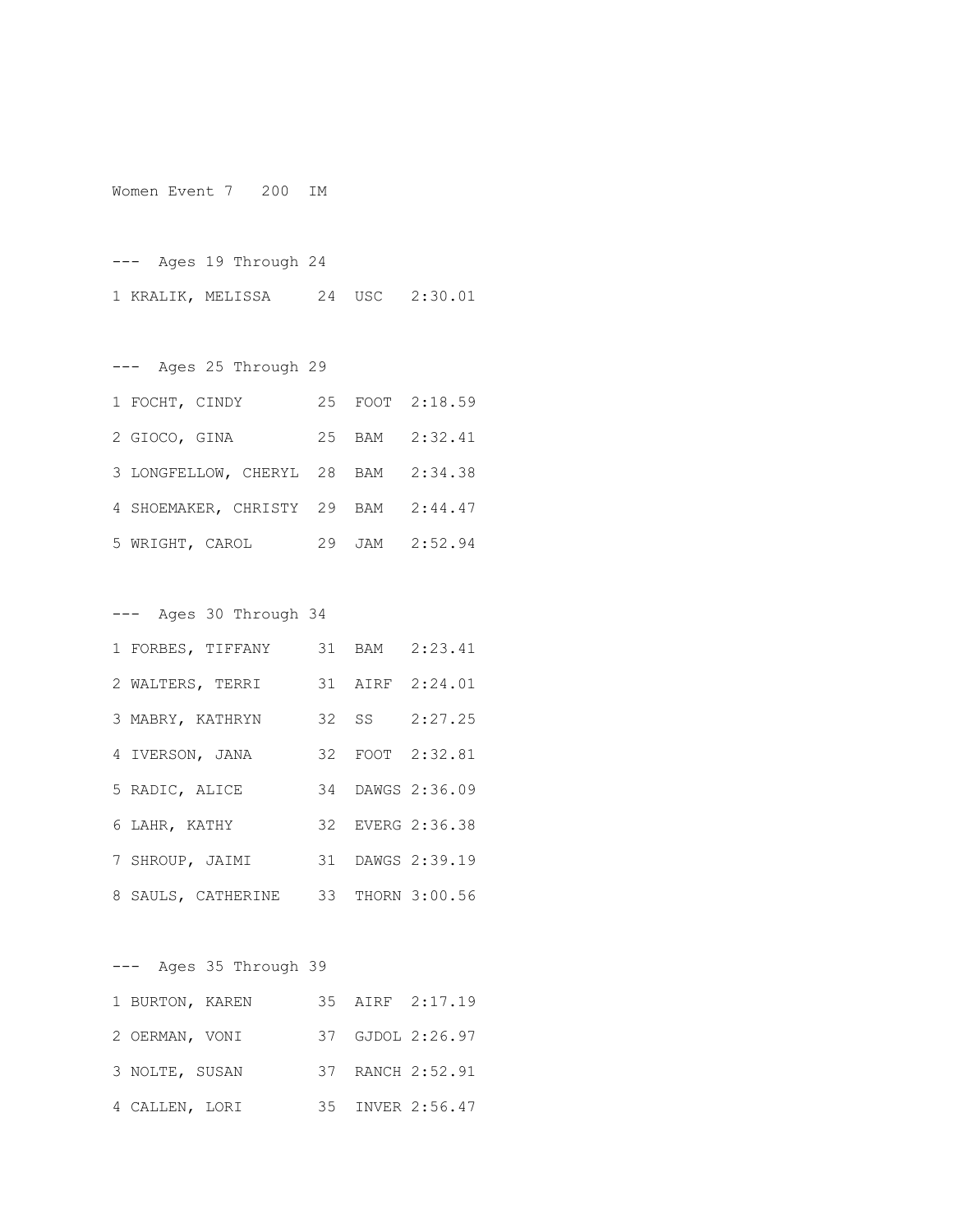| 5 KENDRICK, MELISSA 35 SS 3:01.63 |  |                 |
|-----------------------------------|--|-----------------|
| 6 GUTHRIE, CINDY                  |  | 37 ROCK 3:10.95 |
| 7 HEWITT, BARB                    |  | 39 JEFF 3:18.72 |

--- Ages 40 Through 44 1 WOHL HAAN, MARY 44 BAM 2:50.62

--- Ages 45 Through 49 1 OBRECHT, DAWN 49 JEFF 2:56.09 - YODER, MARGIE 45 AM DQ

--- Ages 50 Through 54 1 WOOD, JEAN 50 BAM 2:57.69

--- Ages 55 Through 59 1 WISE, LOUISE 55 DAWGS 3:21.63

--- Ages 65 Through 69 1 BUCHANNAN, PEGGY 65 EVERG 3:57.47

--- Ages 75 Through 79 1 FROHS, AGOTA 78 UNATT 4:50.47

Men Event 8 200 IM

--- Ages 19 Through 24 1 DOHERTY, KEVIN 24 FOOT 2:02.13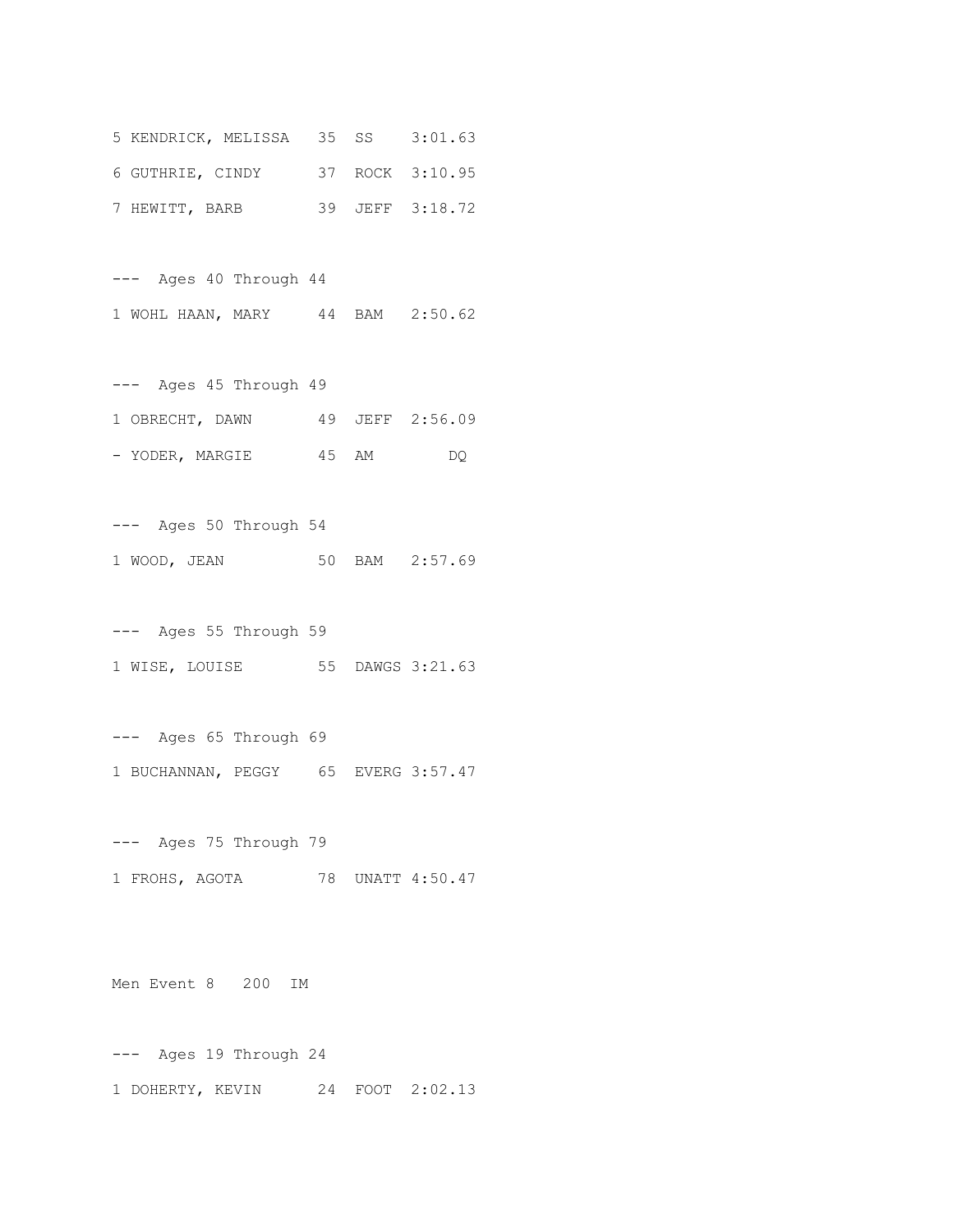2 SCHWEIKER, BRETT 24 DAWGS 2:27.03

--- Ages 25 Through 29 1 MADIGAN, PJ 26 MONT 2:07.69 2 ROSS, DAVID 27 INVER 2:18.18 3 COOLEY, DAN 26 GLEN 2:23.03

| Ages 30 Through 34 |       |                  |
|--------------------|-------|------------------|
| 1 LUSSIER, HARDY   |       | 32 DAWGS 2:02.22 |
| 2 THIERRY, JOHN    | 34 SS | 2:15.30          |
| 3 RUTHER, BRENT    |       | 30 DU 2:16.34    |
| 4 REEDER, DAVID    |       | 31 CSST 2:16.97  |
| 5 SMITH, DAVID     |       | 31 DAWGS 2:18.66 |

--- Ages 35 Through 39

| 1 GREY, DAVID                        |  | 39 THORN 2:15.85 |
|--------------------------------------|--|------------------|
| 2 HANSEN, ERIK                       |  | 36 BAM 2:16.09   |
| 3 MOE, STEPHEN                       |  | 37 BAM 2:20.50   |
| 4 KERN, TODD                         |  | 36 DAWGS 2:29.12 |
| 5 MONTGOMERY, MICHAE 37 FAST 2:31.34 |  |                  |
| 6 SIMON, JOE                         |  | 39 DUR 2:40.40   |

--- Ages 40 Through 44 1 HESS, RICHARD 43 UNATT 2:08.81 2 MANN, MICHAEL 43 UNATT 2:13.50 3 JAY, HOWARD 41 GLEN 2:14.19 4 NOLTE, CHRISTOPHR 41 INVER 2:17.25 5 LOUIE, JAMIE 41 CSST 2:17.90 6 STEHLIN, ED 42 JAM 2:18.41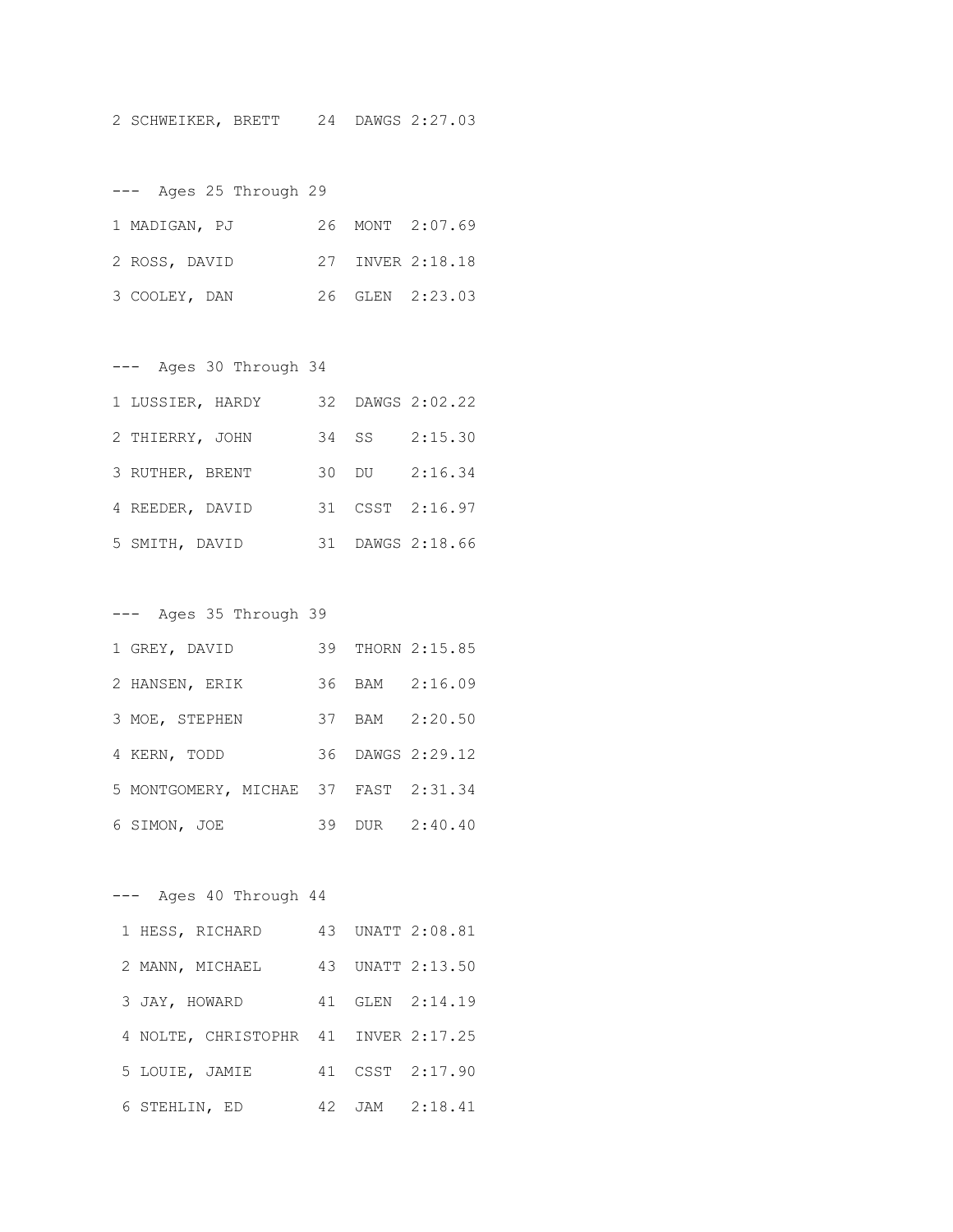| 7 LESKO, STEVEN   |  | 40 DAWGS 2:28.69 |
|-------------------|--|------------------|
| 8 ALVARADO, RAY   |  | 40 FOOT 2:54.09  |
| 9 VALVANO, JOHN   |  | 41 BAM 3:14.13   |
| 10 GRUNOW, THOMAS |  | 40 CSST 3:18.07  |

--- Ages 45 Through 49 1 VARNER, TIM 47 BAM 2:38.88 2 RATIGAN, RICHARD 48 DAWGS 2:50.87

--- Ages 50 Through 54 1 ABBOTT, BILL 51 UNATT 2:25.13 2 CARNEY, KENT 50 EVERG 2:42.10 3 NANCE, BILL 53 MONT 2:59.97 - FORD, DESMOND 53 FOOT DQ

#### --- Ages 55 Through 59

| 1 WENDELKEN, FRED                 |  | 59 EVERG 2:47.07 |
|-----------------------------------|--|------------------|
| 2 TOBIN, JOHN                     |  | 55 EVERG 3:02.69 |
| 3 KING, WILLIAM                   |  | 58 DAWGS 3:08.53 |
| 4 CHESSNOE, MICHAEL 56 SS 3:19.28 |  |                  |
| 5 ENGLE, HAL                      |  | 58 THORN 3:22.09 |
| 6 BRIGGS, DAVID                   |  | 55 INVER 3:34.15 |
| 7 SHAW, LAWRENCE                  |  | 59 FOOT 3:55.85  |

--- Ages 60 Through 64 1 PLUMMER, MARK 61 INVER 3:13.59

--- Ages 65 Through 69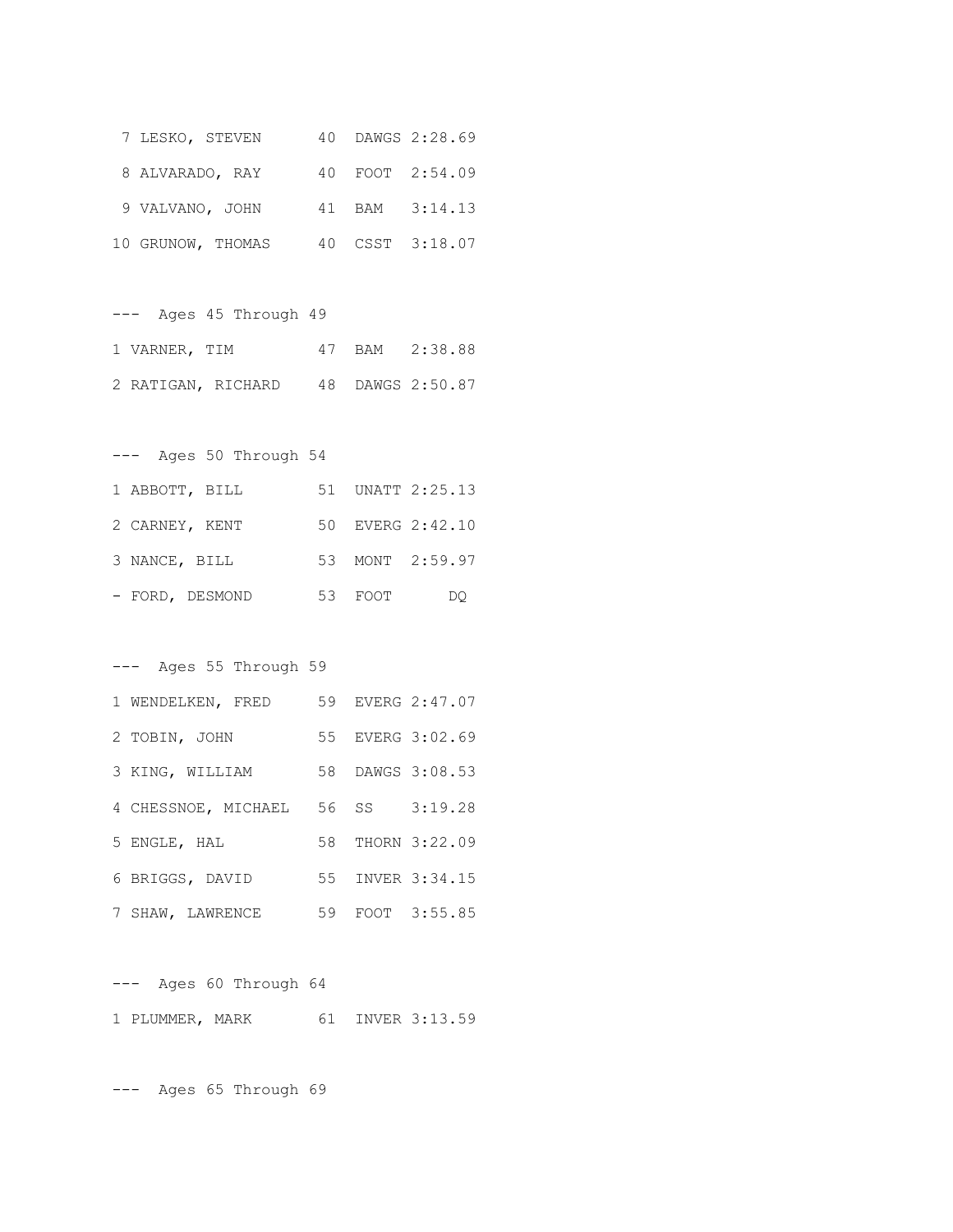1 ENSIGN, GEORGE 67 SS 3:27.97 2 MARTIN, JOE 66 SS 3:57.94

--- Ages 70 Through 74 1 WEBER, BRUNO 70 AM 3:41.65

--- Ages 75 Through 79 1 MCDERMOTT, ROBERT 75 UNATT 5:36.75

Women Event 9 50 Back

--- Ages 19 Through 24 1 STORCH, AMBER 23 DAWGS 32.53

--- Ages 25 Through 29 1 DEACON, LORI 27 DAC 29.53 2 DOLLOFF, KIM 25 JAM 30.77 3 ROPER, MELISSA 27 MONT 33.93 4 SCHILLING, AMY 27 DAWGS 40.69

--- Ages 30 Through 34 1 MARSH, SHELLE 33 INVER 29.99 2 SMITH, LAURA 32 UNATT 31.72 3 DAUBENSPECK, COLLE 30 THORN 34.08 4 ROCKE, JENNIFER 32 BAM 34.23 5 RADIC, ALICE 34 DAWGS 35.29

--- Ages 35 Through 39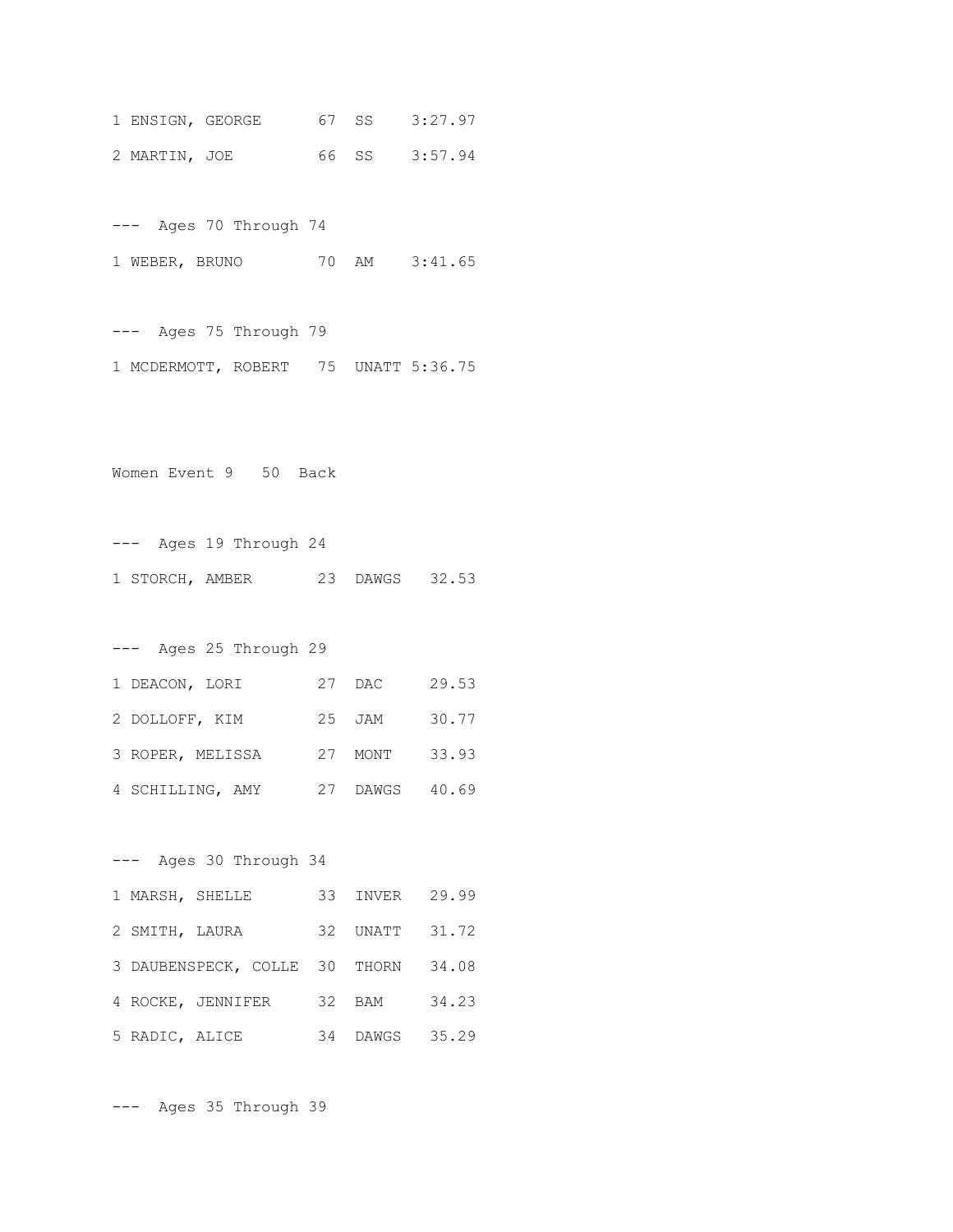| 1 RICE, WENDY                |    | 35 BAM     | 31.41 |
|------------------------------|----|------------|-------|
| 2 STUMBAUGH, MICHELE 37 LOVE |    |            | 33.09 |
| 3 ROBERTSON, CHERYL 35       |    | <b>DUR</b> | 33.28 |
| 4 CORRICK, RHONDA            | 37 | DAWGS      | 36.84 |
| 5 CALLEN, LORI               | 35 | INVER      | 39.34 |
| - ROSALES, NELLA             | 39 | DAWGS      | DO    |

| $---$             | Ages 40 Through 44 |    |            |       |
|-------------------|--------------------|----|------------|-------|
| 1 WOHL HAAN, MARY |                    | 44 | BAM        | 35.19 |
| 2 COYNE, LEILONI  |                    | 41 | CWA        | 37.83 |
| 3 KING, LINDA     |                    |    | 41 THORN   | 40.25 |
| 4 BUSH, MARIE     |                    | 42 | <b>BAM</b> | 44.31 |
| 5 RING, NANCY     |                    | 42 | SUMM       | 51.99 |

| $---$            | Ages 45 Through 49 |                |       |
|------------------|--------------------|----------------|-------|
|                  | 1 SCHICKLI, JEANNE | 45 UNATT 37.15 |       |
| 2 MARVIN, KATHY  |                    | 46 EVERG 38.38 |       |
| 3 WILSON, DEBBIE |                    | 46 DAC         | 44.22 |

--- Ages 55 Through 59 1 BERNHARDT, MARYELL 57 DAWGS 43.79

--- Ages 60 Through 64 1 STOCK, LIZ 61 UNATT 2:07.34

--- Ages 65 Through 69 1 HERTZBERG, RUTH 65 SUMM 54.44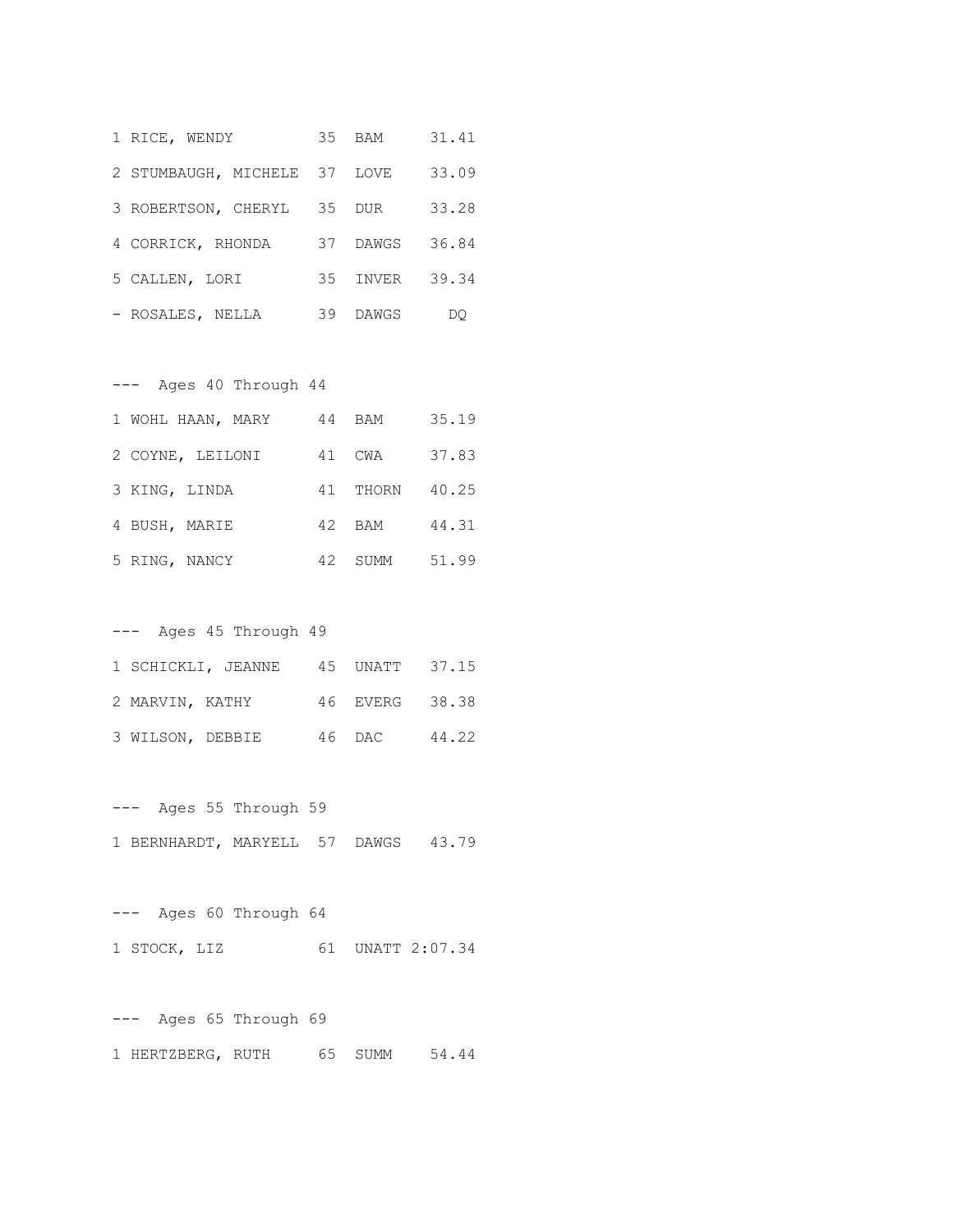--- Ages 75 Through 79 1 HEATH, LUELLA 78 INVER 1:12.22

--- Ages 80 Through 84 1 ELLERT, LOIS 83 BLDRY 1:14.97

--- Ages 85 Through 89 1 RYCKMAN, SALLY 86 UNATT 1:34.03

Men Event 10 50 Back

--- Ages 19 Through 24 1 BECK, MATT 23 RANCH 24.21

--- Ages 25 Through 29 1 ZENTNER, DENNIS 29 THORN 29.78

--- Ages 30 Through 34 1 GONZALES, MICHAEL 31 BAM 25.65 2 WHITESIDE, MARK 32 LOVE 27.08 3 SEALS, LARRY 30 DAWGS 28.44 4 SMITH, DAVID 31 DAWGS 29.81 5 BOUMA, DIRK 30 AIRF 30.87

--- Ages 35 Through 39 1 RYNO, MICHAEL 36 RANCH 28.57 2 WESSAN, JACK 37 MONT 28.91 3 MURPHY, JIM 37 DAWGS 31.65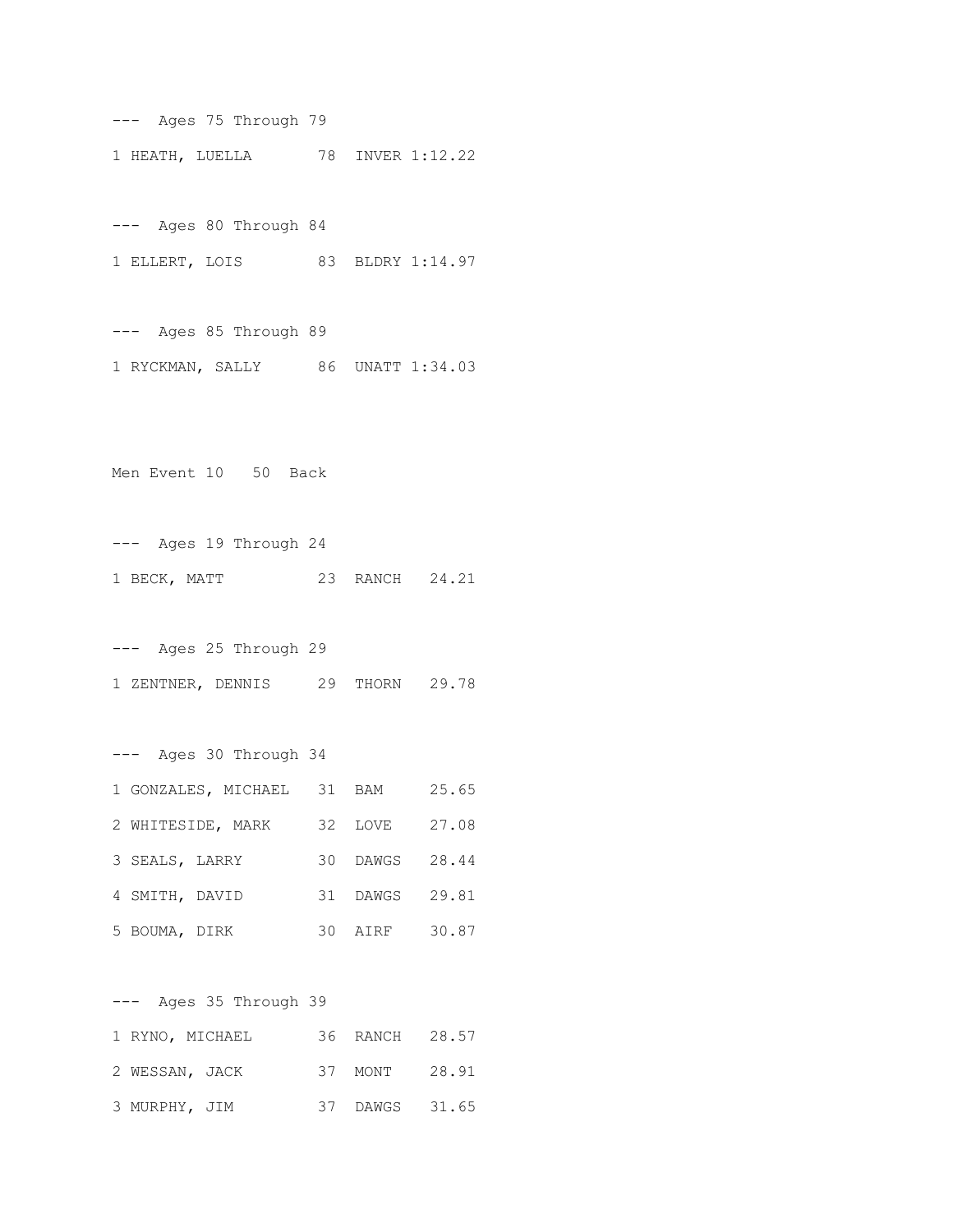--- Ages 40 Through 44 1 RADIC, CRIS 43 DAWGS 29.81 2 GILBERT, JEFF 42 EVERG 30.22 3 SCHOENECKE, MICHAE 41 BROOM 30.38 4 LESKO, STEVEN 40 DAWGS 31.50 5 SCHWAB, TOMMY 43 CSST 34.52 6 BERNARD, STEPHEN 44 DAWGS 37.59 7 VALVANO, JOHN 41 BAM 43.81 --- Ages 45 Through 49 1 WOLFF, CHUCK 46 FINS 28.56 2 COOLEY, RIC 48 UNATT 29.13 3 BARRAND, MARK 45 RANCH 29.84 4 SILVER, STEVEN 48 AM 32.24 - GIEZENTANNER, KEIT 48 GLEN DQ --- Ages 50 Through 54 1 WEST, DENNIS 53 DU 31.35 2 BATES, CHUCK 51 USC 33.90 3 MCDANAL, STEVE 54 JAM 45.44 --- Ages 55 Through 59 1 WENDELKEN, FRED 59 EVERG 33.63 2 GOODWIN, LANCE 57 FOOT 37.54 3 BRIGGS, DAVID 55 INVER 43.81 4 MCCALL, MIKE 56 DAWGS 45.93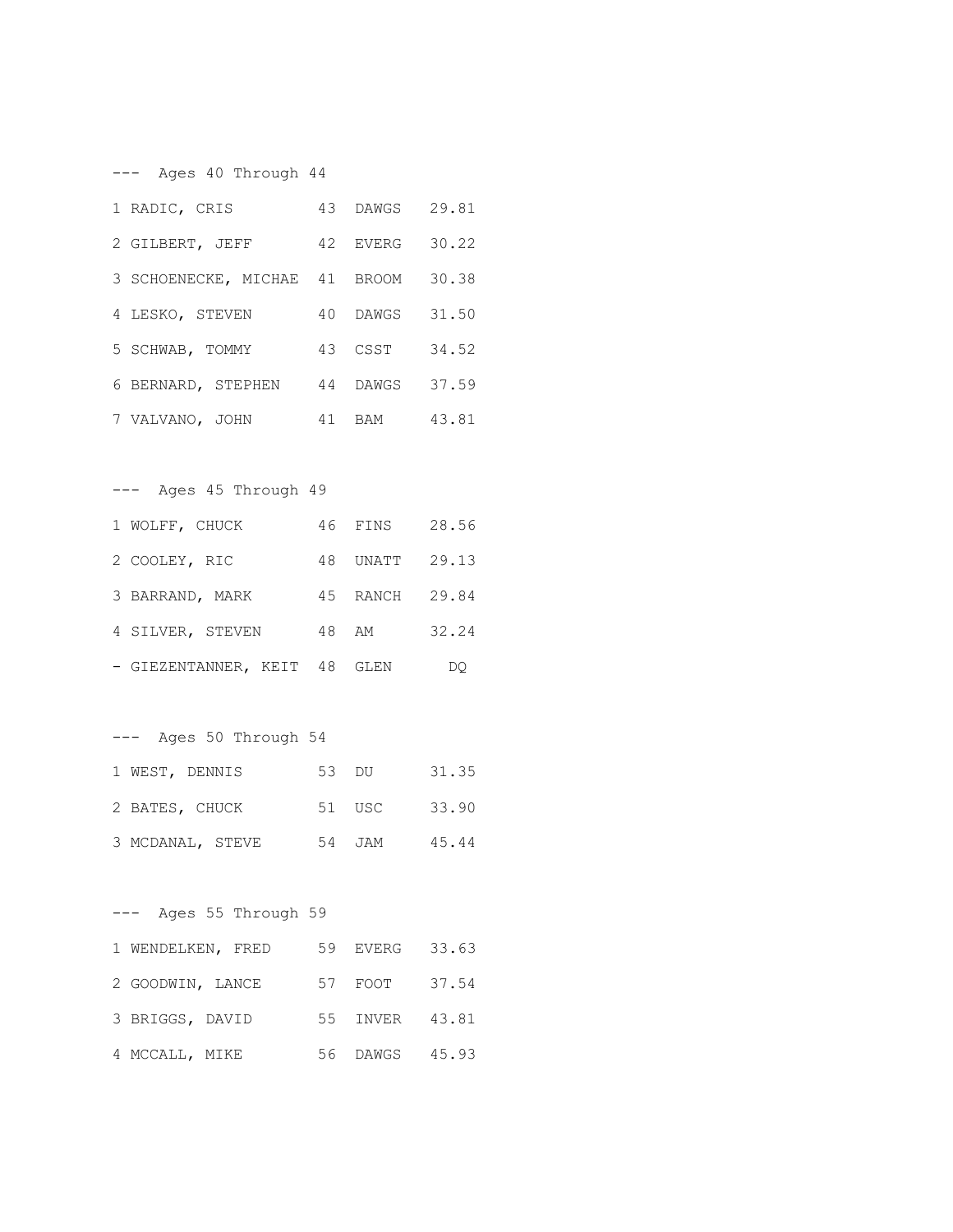|  |                 | --- Ages 60 Through 64 |                |       |
|--|-----------------|------------------------|----------------|-------|
|  | 1 DEHMEL, ROLF  |                        | 62 ESTES       | 38.59 |
|  | 2 KENRY, GEORGE |                        | 62 SS          | 45.81 |
|  |                 |                        |                |       |
|  |                 | Ages 65 Through 69     |                |       |
|  | 1 HART, JAMES   |                        | 69 HIGHY 44.68 |       |
|  | 2 BENSON, FRED  |                        | 65 FAST        | 45.56 |
|  | 3 BELLIS, BILL  |                        | 65 BAM 49.37   |       |
|  |                 |                        |                |       |

--- Ages 70 Through 74 1 TRUBY, JACK 73 SPORT 43.42

--- Ages 75 Through 79 1 WOOD, RICHARD 76 AM 58.19

Women Event 11 100 Free

--- Ages 19 Through 24 1 MEEKER, DIONNE 22 DU 58.74 2 FAIRMAN, ALLISON 22 RANCH 58.93 3 DOWNEY, CATHERINE 22 BAM 1:00.09 4 STORCH, AMBER 23 DAWGS 1:06.06

--- Ages 25 Through 29

| 1 WENZINGER, TERRY 25 JAM |    |         | 55.87 |
|---------------------------|----|---------|-------|
| 2 LANG, JARA              |    | 27 AIRF | 57.56 |
| 3 FOCHT, CINDY            |    | 25 FOOT | 57.66 |
| 4 DEACON, LORI            | 27 | DAC     | 57.74 |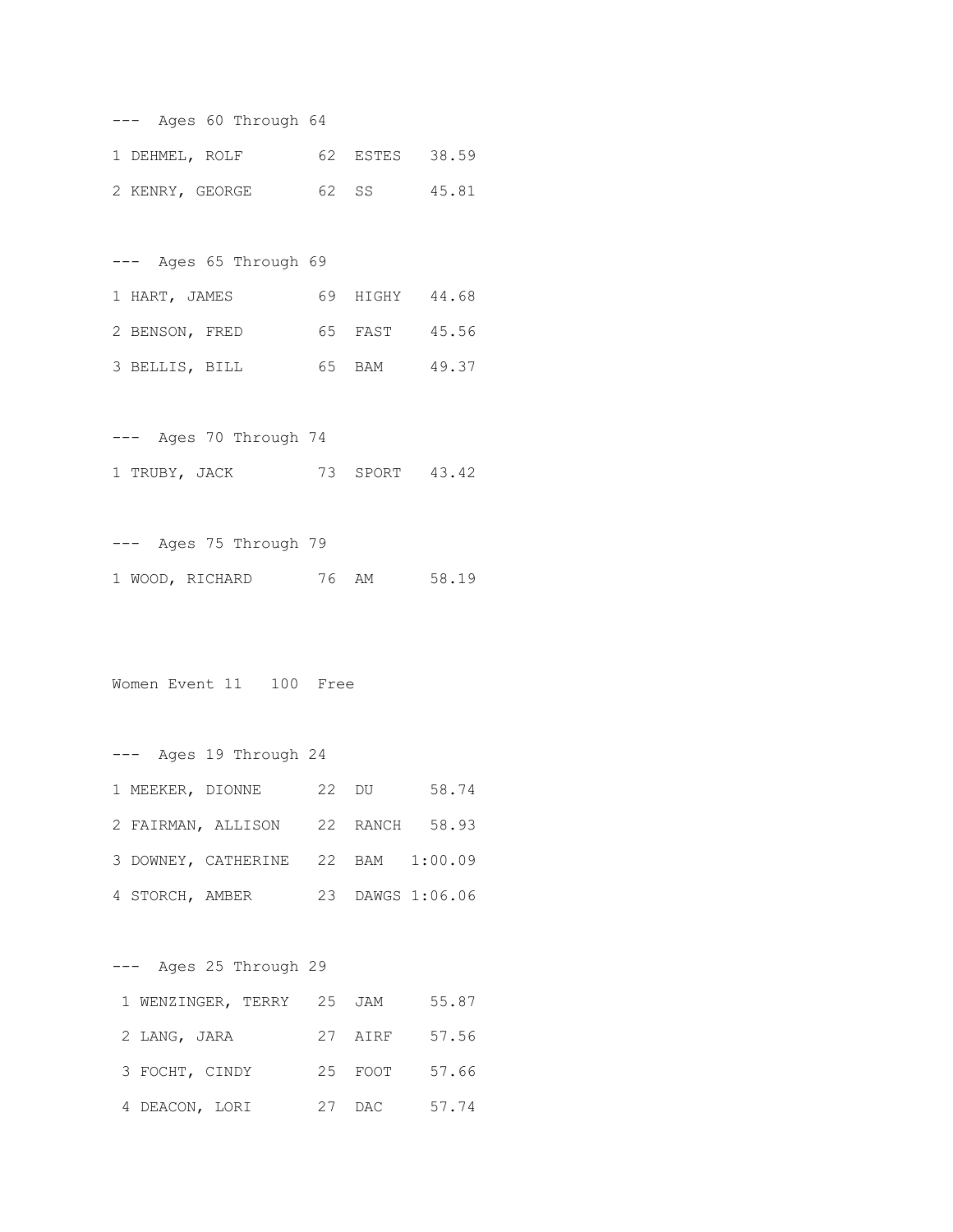| 5 LONGFELLOW, CHERYL 28 BAM 57.92   |  |  |
|-------------------------------------|--|--|
| 6 LIPSON, CHRISTINE 28 BAM 58.92    |  |  |
| 7 DOLLOFF, KIM 25 JAM 1:01.32       |  |  |
| 8 SHOEMAKER, CHRISTY 29 BAM 1:01.84 |  |  |
| 9 GIOCO, GINA 25 BAM 1:02.01        |  |  |
| 10 WRIGHT, CAROL 29 JAM 1:06.33     |  |  |
| 11 SPENCER, ROBIN 27 DAWGS 1:07.94  |  |  |
| 12 SCHILLING, AMY 27 DAWGS 1:08.39  |  |  |
| 13 ALKIRE, ELIZABETH 27 JAM 1:11.21 |  |  |

--- Ages 30 Through 34

```
1 MABRY, KATHRYN 32 SS 56.52
2 DIVELBISS, SUSAN 32 USC 58.30
3 EISGRUBER, INGRID 30 DAWGS 58.89
4 LUND, KIRSTEN 31 DU 1:00.68
5 LAHR, KATHY 32 EVERG 1:03.15
6 RADIC, ALICE 34 DAWGS 1:04.03
7 SHROUP, JAIMI 31 DAWGS 1:04.30
8 DAVIDSON, LENORE 30 DUR 1:06.77
9 ROWAN, SUSAN 31 MONT 1:08.01
10 KLIEGERMAN, TERESA 32 SUMM 1:09.56
11 VENTO, LUCY 31 DU 1:11.34
12 DAUBENSPECK, COLLE 30 THORN 1:13.32
```
--- Ages 35 Through 39 1 GARNIER, KATHY 37 INVER 57.63 2 DROZDA, CATHY 39 THORN 58.33 3 DULLEA, MELANIE 36 SS 59.89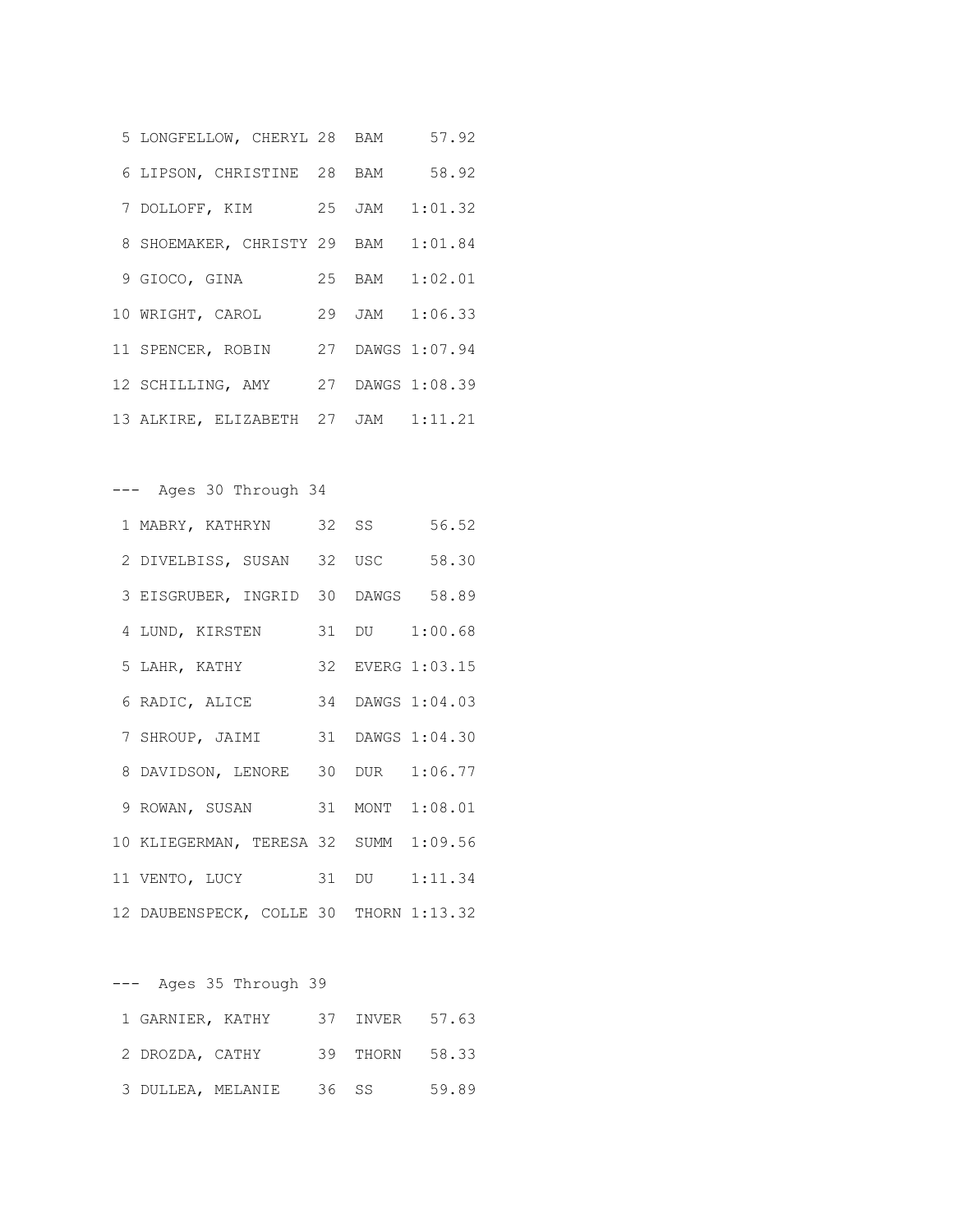|  | 4 RICE, WENDY                        | 35 BAM | 1:03.46          |
|--|--------------------------------------|--------|------------------|
|  | 5 ROBERTSON, CHERYL 35 DUR 1:04.21   |        |                  |
|  | 6 STUMBAUGH, MICHELE 37 LOVE 1:04.69 |        |                  |
|  | 7 JOHNKE, LISA                       |        | 35 INVER 1:09.72 |
|  | 8 CALLEN, LORI                       |        | 35 INVER 1:09.84 |
|  | 9 KENDRICK, MELISSA 35 SS            |        | 1:10.79          |
|  | 10 ROSALES, NELLA                    |        | 39 DAWGS 1:27.98 |

--- Ages 40 Through 44

| 1 BAUER, NANCY                       |  | 42 GAC 58.75    |
|--------------------------------------|--|-----------------|
| 2 ROSENER, KAREN 44 UNATT 1:00.93    |  |                 |
| 3 COYNE, LEILONI                     |  | 41 CWA 1:09.16  |
| 4 CHIDESTER, VICTORI 41 FOOT 1:10.33 |  |                 |
| 5 NYPAVER, LOU                       |  | 43 LOVE 1:10.85 |
| 6 BUSH, MARIE                        |  | 42 BAM 1:15.28  |
| 7 TAYDUS, ANDREA                     |  | 40 BAM 1:25.91  |

--- Ages 45 Through 49

| 1 ROCHE, CAROLYN  |       | 46 BAM 1:03.01   |
|-------------------|-------|------------------|
| 2 MARVIN, KATHY   |       | 46 EVERG 1:10.18 |
| 3 BRUNGER, CHERYL |       | 47 ROCK 1:11.97  |
| 4 SCRAGGS, JEAN   |       | 45 EVERG 1:20.77 |
| 5 YODER, MARGIE   | 45 AM | 1:23.16          |
| 6 WILSON, DEBBIE  |       | 46 DAC 1:23.24   |

| $---$ |  | Ages 50 Through 54                  |  |  |
|-------|--|-------------------------------------|--|--|
|       |  | 1 REED JUDY, UNATT 54 UNATT 1:04.42 |  |  |
|       |  | 2 ANZIANO, MARCIA 53 DAC 1:20.83    |  |  |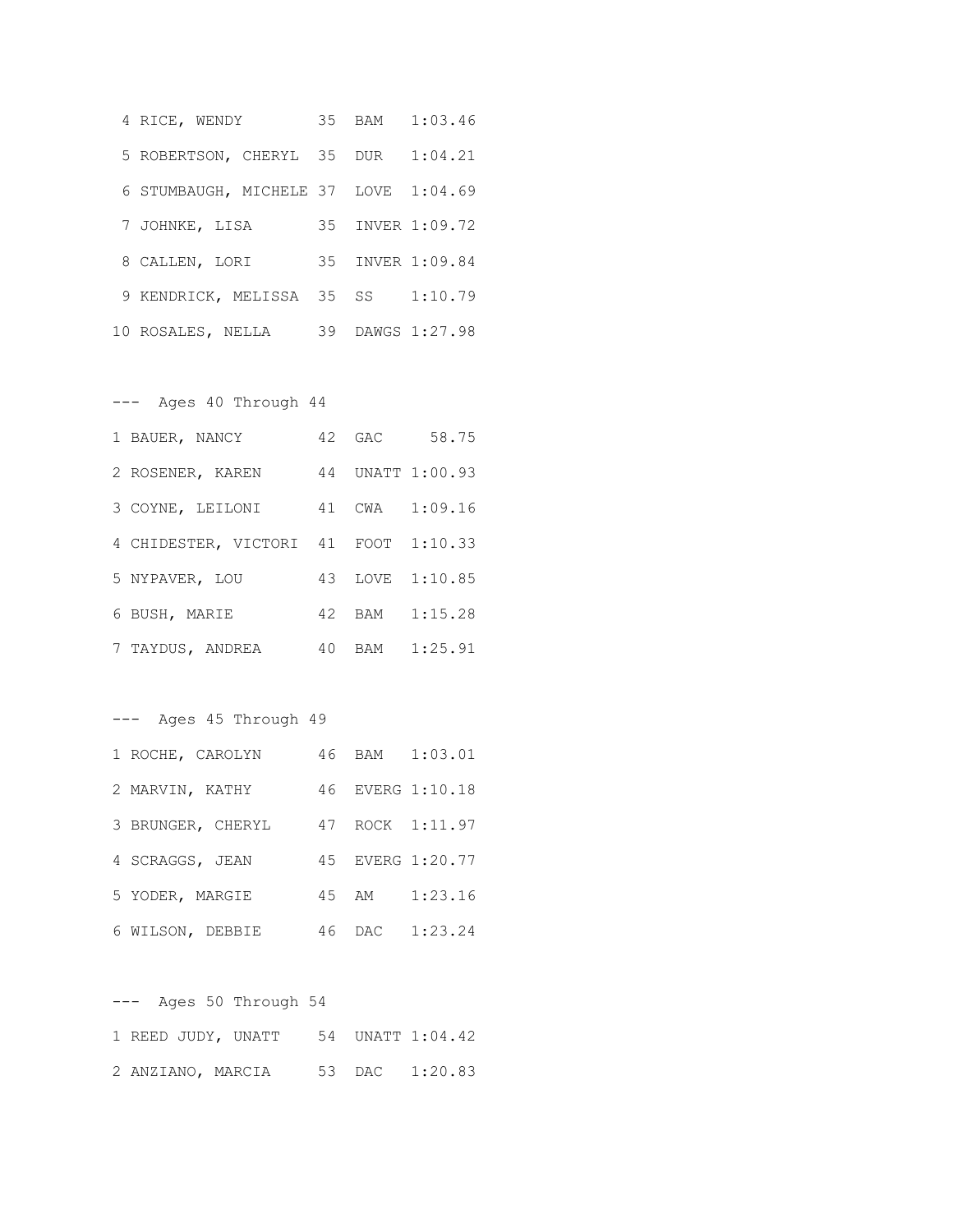--- Ages 55 Through 59 1 WISE, LOUISE 55 DAWGS 1:17.13 2 BERNHARDT, MARYELL 57 DAWGS 1:19.70 3 CLAPP, MARY 59 AM 1:52.06

--- Ages 60 Through 64 1 WEBER, BARBARA 62 AM 1:38.07 2 STOCK, LIZ 61 UNATT 3:39.39

--- Ages 65 Through 69 1 BUCHANNAN, PEGGY 65 EVERG 1:33.40 2 HERTZBERG, RUTH 65 SUMM 1:44.48

--- Ages 75 Through 79 1 HEATH, LUELLA 78 INVER 2:22.52

--- Ages 80 Through 84 1 ELLERT, LOIS 83 BLDRY 2:28.52

--- Ages 85 Through 89 1 RYCKMAN, SALLY 86 UNATT 3:12.97

Men Event 12 100 Free

--- Ages 19 Through 24 1 MCCORMICK, AARON 23 BAM 52.25 2 SCHWEIKER, BRETT 24 DAWGS 57.43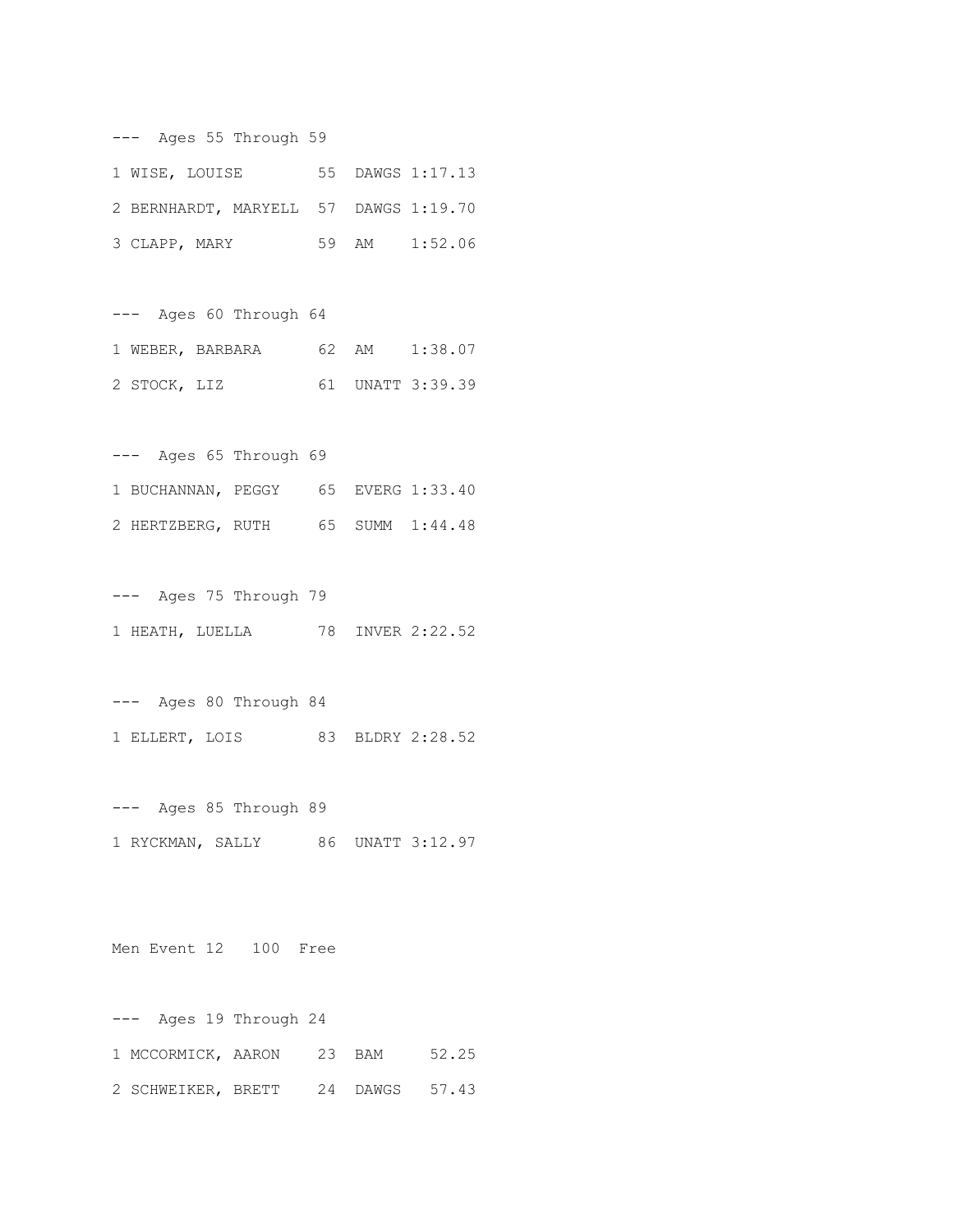--- Ages 25 Through 29

| 1 MADIGAN, PJ                       | 26 MONT | 50.29          |
|-------------------------------------|---------|----------------|
| 2 ZENTNER, DENNIS 29 THORN          |         | 53.56          |
| 3 COOLEY, DAN                       |         | 26 GLEN 53.93  |
| 4 LEE, STEPHEN                      | 29 DU   | 55.48          |
| 5 ROYTHER, GREG                     |         | 26 DAWGS 55.51 |
| 6 MCDANIEL, ANDREW 29 DAWGS 55.82   |         |                |
| 7 OBERLANDER, MICHAE 25 UNATT 56.14 |         |                |
| 8 CONLEY, JOSHUA 25 DAWGS 1:01.51   |         |                |
| 9 FERRIER, MICHAEL 25 DU 1:02.67    |         |                |

| --- Ages 30 Through 34     |         |          |       |
|----------------------------|---------|----------|-------|
| 1 LUSSIER, HARDY           |         | 32 DAWGS | 50.22 |
| 2 WHITESIDE, MARK          |         | 32 LOVE  | 52.11 |
| 3 RUTHER, BRENT            |         | 30 DU    | 53.36 |
| 4 LEVASSEUR, ANDREW 34 CWA |         |          | 53.70 |
| 5 SEALS, LARRY             |         | 30 DAWGS | 53.95 |
| - REILLY, OUINN            | $32$ DU |          | DO    |
| - REEDER, DAVID            |         | 31 CSST  | DO    |

|                 | Ages 35 Through 39 |     |              |       |
|-----------------|--------------------|-----|--------------|-------|
| 1 SMITH, PAUL   |                    | 38  | UNATT        | 50.03 |
| 2 OHARA, ANDY   |                    | 38  | <b>TNVER</b> | 51.21 |
| 3 HUGO, JOHN    |                    | 37  | INVER        | 53.46 |
| 4 GREY, DAVID   |                    | 39  | THORN        | 53.75 |
| 5 BANK, HOLDEN  |                    | 38  | <b>BAM</b>   | 53.81 |
| 6 RYNO, MICHAEL |                    | 36. | RANCH        | 55.40 |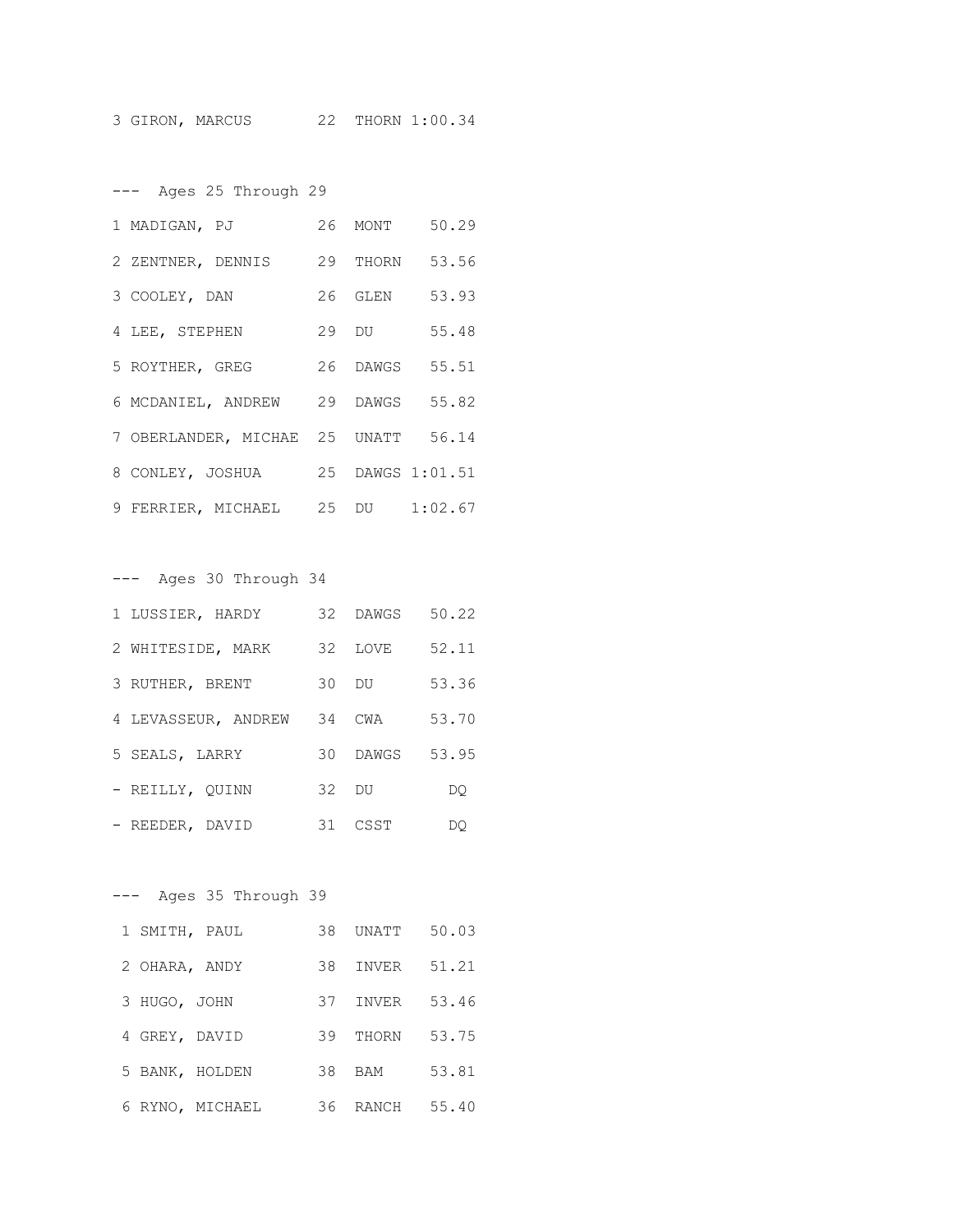| 7 CLASSEN, KEN 37 DU 55.74           |  |                |
|--------------------------------------|--|----------------|
| 8 KERN, TODD                         |  | 36 DAWGS 56.48 |
| 9 WELLS, REED                        |  | 36 SS 56.69    |
| 0 WESSAN, JACK 37 MONT 56.88         |  |                |
| 11 ROBERTS, KEITH 35 UNATT 58.32     |  |                |
| 12 MARTINEZ, DAVE 37 DU 58.68        |  |                |
| 12 DEFUSCO, RUSSELL 39 AIRF 58.68    |  |                |
| 14 MONTGOMERY, MICHAE 37 FAST 59.05  |  |                |
| 15 PATTERSON, JOHN 37 MONT 59.81     |  |                |
| 16 SIMON, JOE                        |  | 39 DUR 59.97   |
| 17 RODRIGUEZ, ANDY 35 JAM 1:01.71    |  |                |
| 18 LAYMAN, DARIN 36 DU 1:04.19       |  |                |
| 19 PETERSON, THOMAS 38 THORN 1:13.94 |  |                |

# --- Ages 40 Through 44

| 1 HESS, RICHARD                      |  | 43 UNATT 50.06 |
|--------------------------------------|--|----------------|
| 2 MANN, MICHAEL 43 UNATT 52.44       |  |                |
| 3 MARSH, RUSS                        |  | 42 INVER 54.29 |
| 4 STEHLIN, ED                        |  | 42 JAM 54.31   |
| 5 NOLTE, CHRISTOPHR 41 INVER 54.76   |  |                |
| 6 LESKO, STEVEN                      |  | 40 DAWGS 57.80 |
| 7 SCHWAB, TOMMY                      |  | 43 CSST 58.94  |
| 8 VANLAW, PHIL 40 RANCH 59.07        |  |                |
| 9 ALVARADO, RAY 40 FOOT 1:06.23      |  |                |
| 10 BERNARD, STEPHEN 44 DAWGS 1:06.24 |  |                |
| 11 VALVANO, JOHN 41 BAM 1:10.57      |  |                |

--- Ages 45 Through 49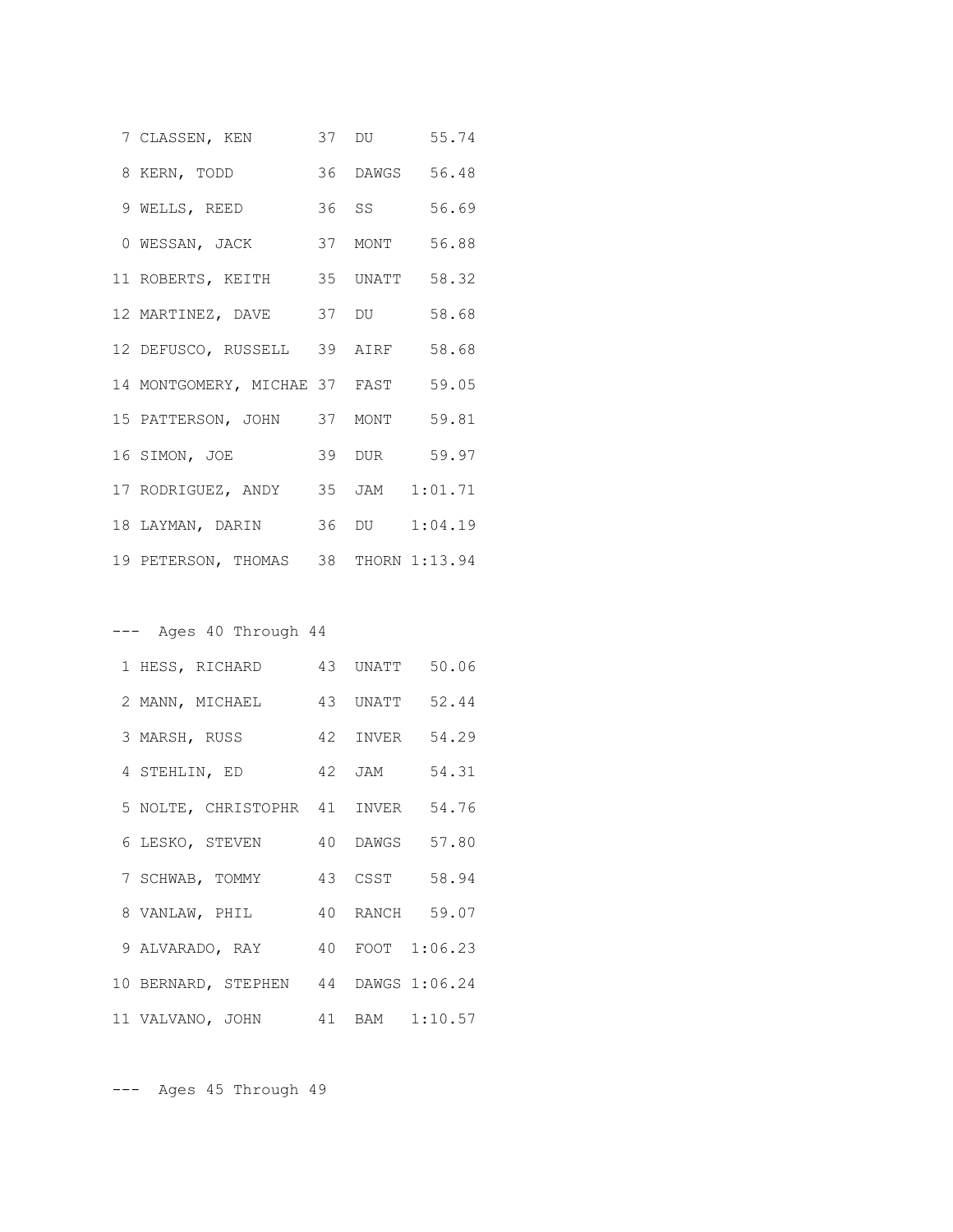| 1 WHATLEY, TOM    |    | 46 CWA  | 51.91            |
|-------------------|----|---------|------------------|
| 2 WOLFF, CHUCK    |    | 46 FINS | 57.06            |
| 3 CARSON, MICHAEL |    | 49 JAM  | 57.65            |
| 4 SILVER, STEVEN  |    | 48 AM   | 1:00.00          |
| 5 VARNER, TIM     | 47 |         | BAM 1:01.78      |
| 6 SENSOR, ROBERT  |    |         | 46 DAWGS 1:07.83 |
| - KRUPNICK, LOUIS | 49 | BAM     |                  |

--- Ages 50 Through 54

| 1 ABRAHAMS, RICH  |        | 53 UNATT 52.13  |
|-------------------|--------|-----------------|
| 2 MCCORMICK, PAUL | 51 BAM | 54.78           |
| 3 ABBOTT, BILL    |        | 51 UNATT 57.35  |
| 4 BATES, CHUCK    | 51 USC | 59.62           |
| 5 GOODMAN, LARRY  |        | 50 BAM 1:03.92  |
| 6 NANCE, BILL     |        | 53 MONT 1:06.68 |
| 7 SCHAFER, ROGER  |        | 50 FOOT 1:07.99 |
| 8 FORD, DESMOND   |        | 53 FOOT 1:12.80 |

--- Ages 55 Through 59 1 GRAHAM, JAMES 56 DUR 1:01.37 2 GOODWIN, LANCE 57 FOOT 1:09.86 3 KING, WILLIAM 58 DAWGS 1:10.64 4 ENGLE, HAL 58 THORN 1:11.72 5 CHESSNOE, MICHAEL 56 SS 1:11.95 6 MALONE, MARK 59 INVER 1:15.88 7 MCCALL, MIKE 56 DAWGS 1:16.80 8 MATES, TOM 55 FOOT 1:17.04 9 SHAW, LAWRENCE 59 FOOT 1:28.39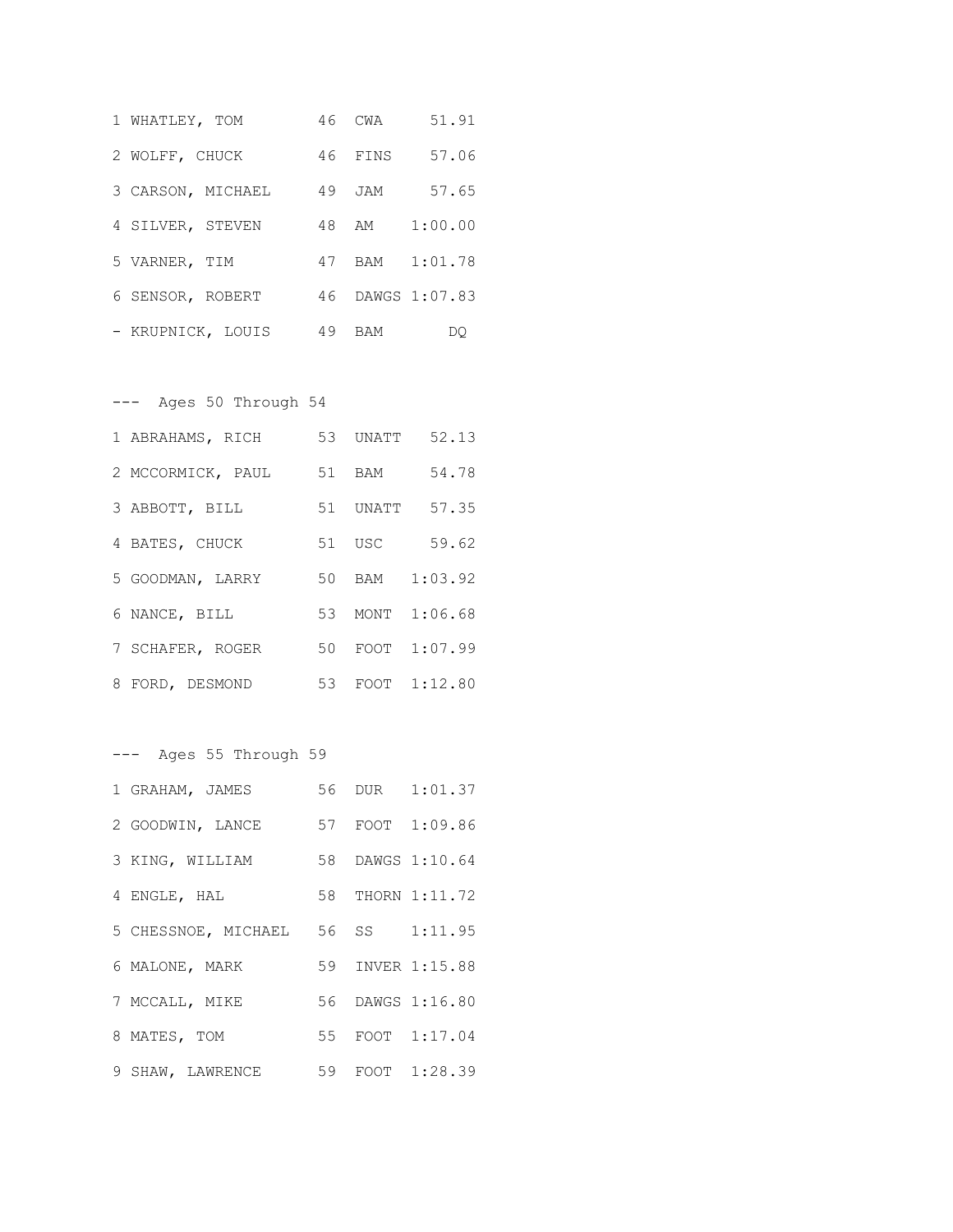--- Ages 60 Through 64 1 ZURCHER, JAMES 63 BAM 1:05.51 2 KING, BILL 64 JAM 1:13.83 3 PLUMMER, MARK 61 INVER 1:14.61 4 THURSTON, RODNEY 64 NM 1:22.42

--- Ages 65 Through 69

| BISHOP, DAVID     |    |       | 65 DUR 1:13.06   |
|-------------------|----|-------|------------------|
| 2 ENSIGN, GEORGE  |    | 67 SS | 1:15.94          |
| 3 HART, JAMES     |    |       | 69 HIGHY 1:19.52 |
| 4 HARPOLE, GEORGE |    |       | 68 WAVES 1:20.68 |
| 5 BENSON, FRED    |    |       | 65 FAST 1:21.16  |
| 6 BELLIS, BILL    | 65 |       | BAM 1:25.36      |
| 7 MARTIN, JOE     | 66 |       | SS 1:30.08       |

--- Ages 70 Through 74 1 TRUBY, JACK 73 SPORT 1:19.17

--- Ages 75 Through 79 1 RICHARDS, HUGH 77 GJDOL 1:15.18 2 WOOD, RICHARD 76 AM 1:46.04

Women Event 13 200 Fly

--- Ages 25 Through 29 1 LONGFELLOW, CHERYL 28 BAM 2:30.19 2 TAYLOR, JENNIFER 26 FOOT 2:50.12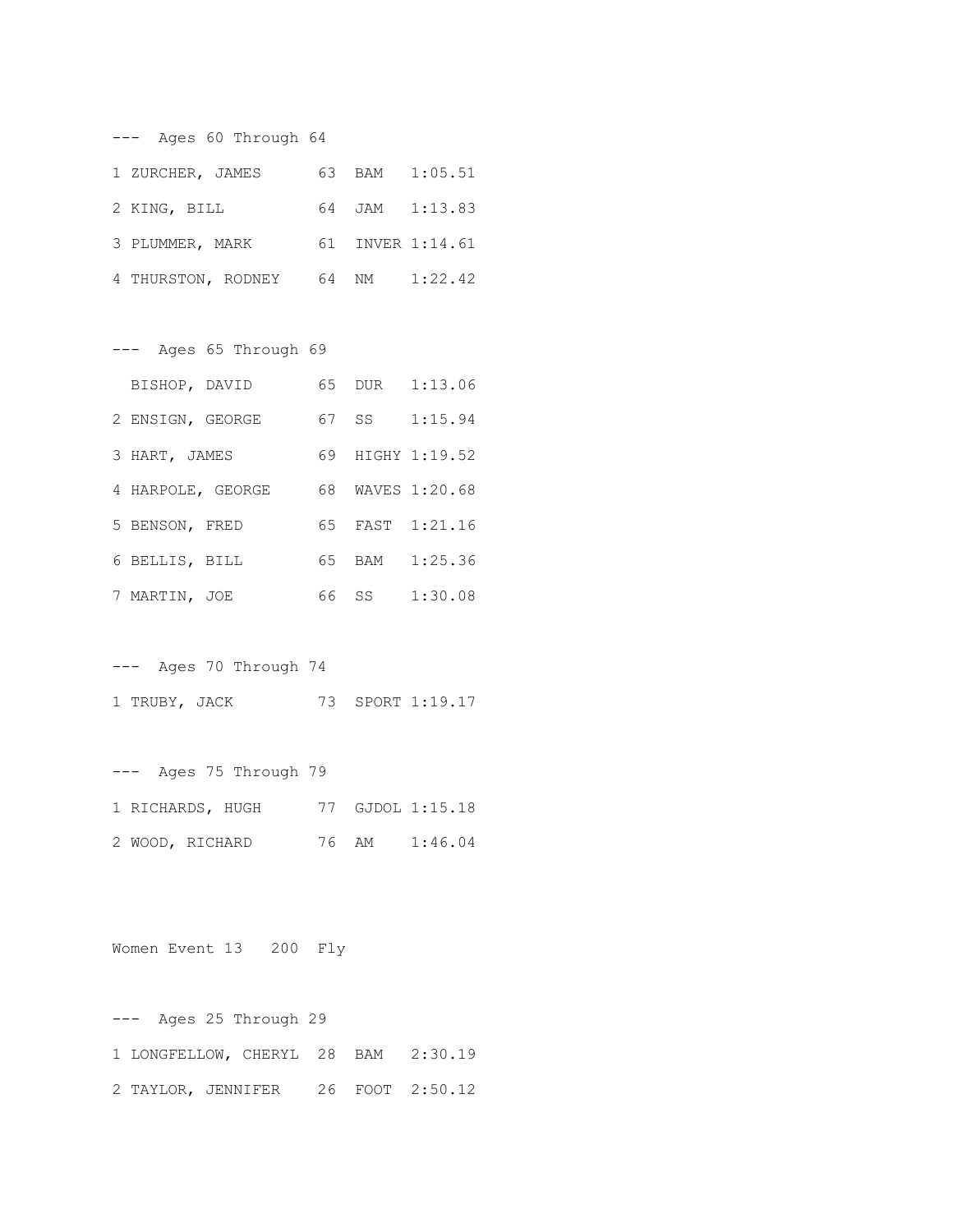--- Ages 30 Through 34 1 FORBES, TIFFANY 31 BAM 2:23.80 2 IVERSON, JANA 32 FOOT 2:40.50

--- Ages 35 Through 39 1 BURTON, KAREN 35 AIRF 2:19.39 2 OERMAN, VONI 37 GJDOL 2:35.91 3 GUTHRIE, CINDY 37 ROCK 3:29.12

--- Ages 40 Through 44 1 KING, LINDA 41 THORN 3:08.63

--- Ages 45 Through 49 1 OBRECHT, DAWN 49 JEFF 3:29.28

--- Ages 50 Through 54 1 WOOD, JEAN 50 BAM 3:22.25 2 HEINIG, MARSHA 51 INVER 3:24.16

Men Event 14 200 Fly

--- Ages 19 Through 24 1 DOHERTY, KEVIN 24 FOOT 2:07.81

--- Ages 25 Through 29 1 ROSS, DAVID 27 INVER 2:20.73 2 COOLEY, DAN 26 GLEN 2:47.28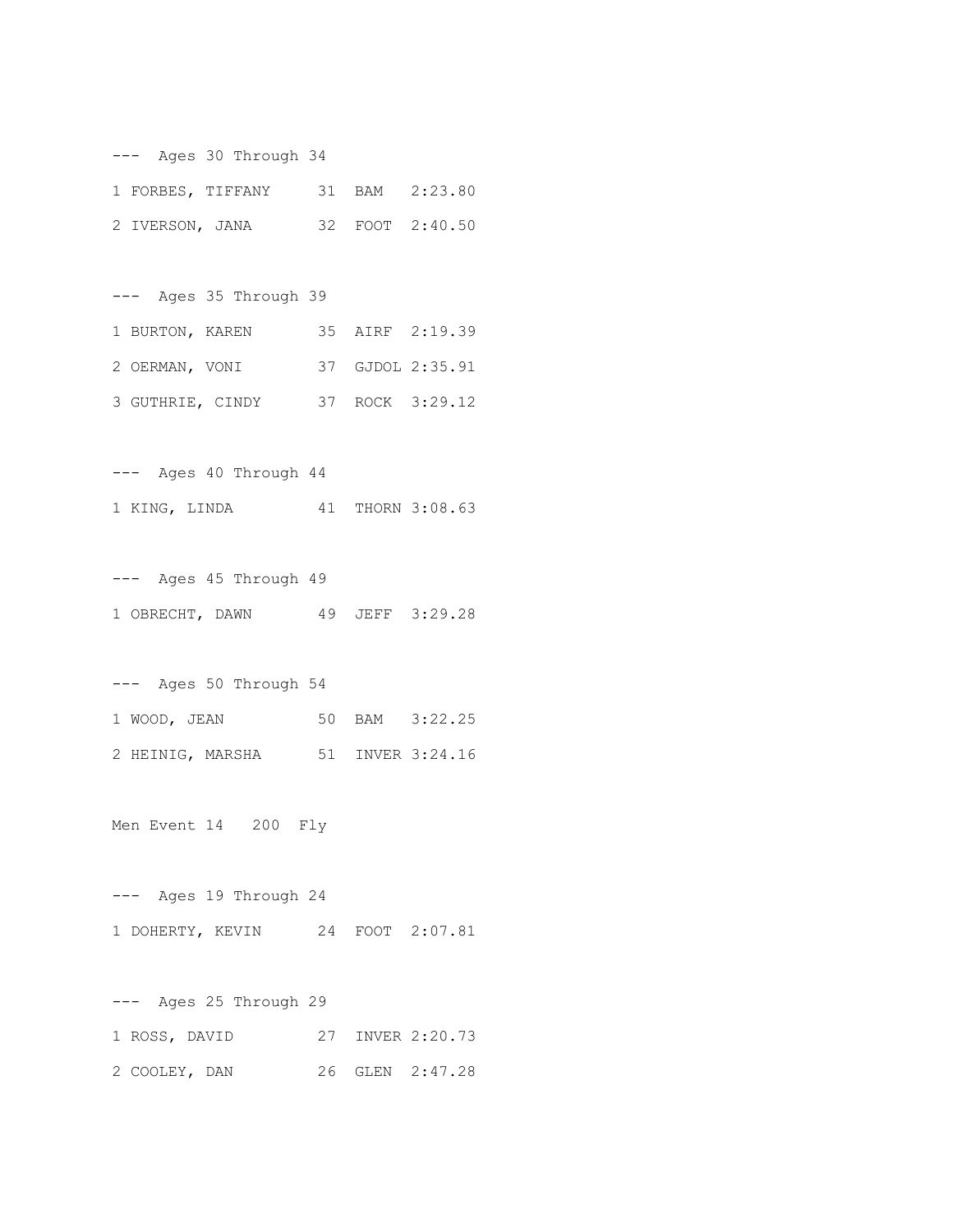| Ages 30 Through 34           |  |                    |    |     |                |  |  |
|------------------------------|--|--------------------|----|-----|----------------|--|--|
|                              |  | 1 BRIEGER, MICHAEL | 32 | DUR | 2:22.84        |  |  |
| 2 THIERRY, JOHN              |  |                    | 34 | SS  | 2:23.43        |  |  |
|                              |  |                    |    |     |                |  |  |
| Ages 35 Through 39<br>$-- -$ |  |                    |    |     |                |  |  |
| 1 MOE, STEPHEN               |  |                    |    |     | 37 BAM 2:15.75 |  |  |
| 2 HANSEN, ERIK               |  |                    |    |     | 36 BAM 2:19.44 |  |  |
|                              |  |                    |    |     |                |  |  |

| Ages 40 Through 44<br>——— |  |                  |
|---------------------------|--|------------------|
| 1 JAY, HOWARD             |  | 41 GLEN 2:12.04  |
| 2 HEGGY, TERRY            |  | 43 FOOT 2:34.84  |
| 3 GRUNOW, THOMAS          |  | 40 CSST 3:30.83  |
| 4 DALTON, TIM             |  | 43 INVER 3:31.60 |

--- Ages 60 Through 64 1 OBRIEN, DENNIS 62 DUR 2:47.02

--- Ages 70 Through 74 1 WEBER, BRUNO 70 AM 3:57.76

Women Event 15 200 R-Free

--- Ages 19 Through 24 1 HIGHLANDS RANCH A RANCH 1:54.34 2 DU A W-19 DU 1:54.91 3 BOULDER AQUATICS B BAM 1:55.77 4 DAWGS A W-19 DAWGS 2:10.54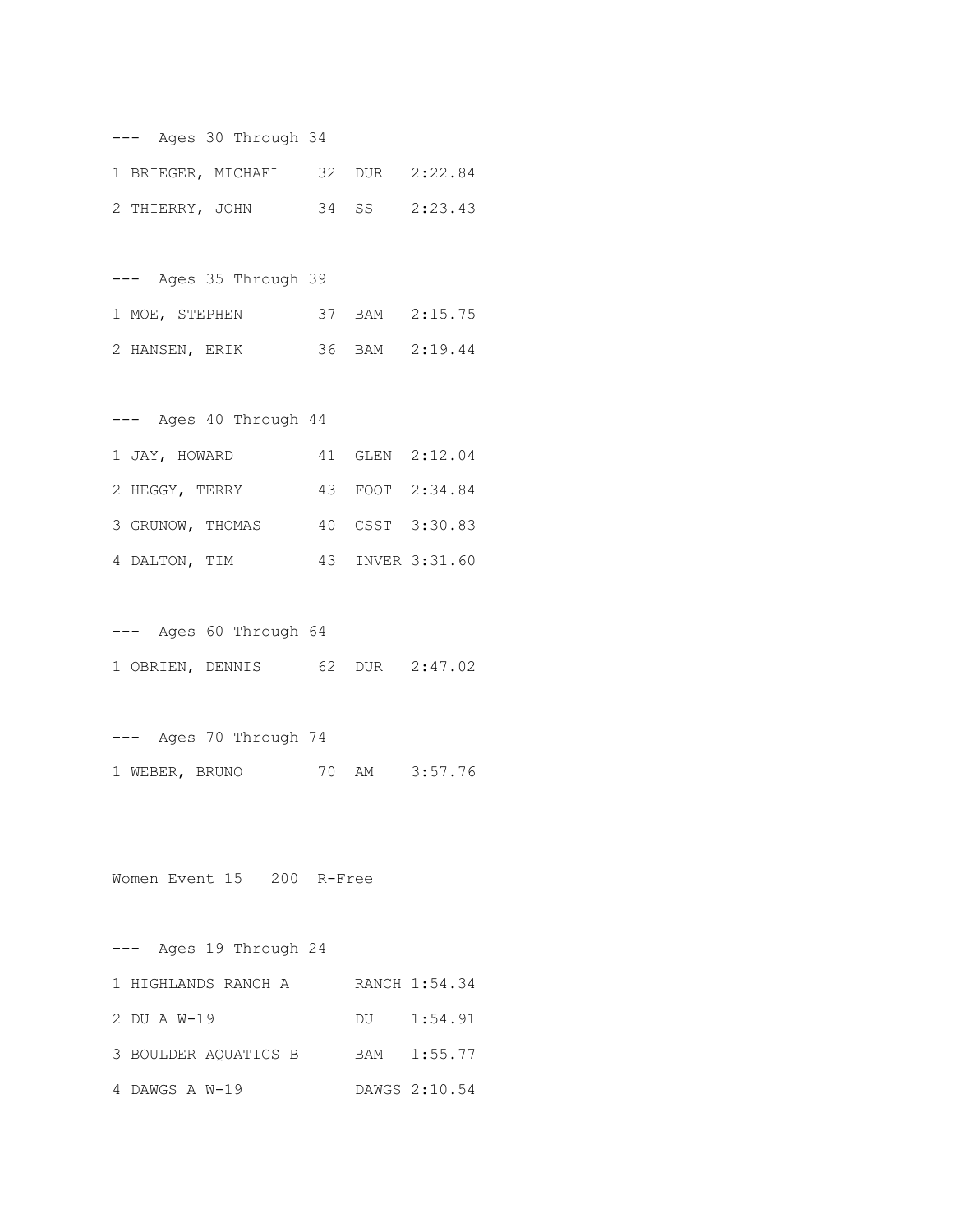--- Ages 25 Through 34

| 1 BOULDER AOUATICS A  | BAM | 1:48.33       |
|-----------------------|-----|---------------|
| 2 AIR FORCE AOUATICS5 |     | AIRF 1:51.62  |
| 3 FOOTHILLS A W-25    |     | FOOT 2:00.95  |
| 4 DAWGS A W-25        |     | DAWGS 2:03.59 |
| $5$ DAWGS B W-25      |     | DAWGS 2:11.29 |
| 6 EVERGREEN A W-25    |     | EVERG 2:19.31 |

| Ages 35 Through 44<br>$---$ |               |
|-----------------------------|---------------|
| 1 INVERNESS A W-35          | INVER 1:58.75 |
| 2 BOULDER AQUATICS C        | BAM 2:15.40   |

Men Event 16 200 R-Free

--- Ages 19 Through 24 1 HIGHLANDS RANCH A RANCH 1:37.23 2 FOOTHILLS B M-19 FOOT 1:45.24 3 DAWGS A M-19 DAWGS 1:54.56

--- Ages 25 Through 34 1 DU A M-25 DU 1:38.29 2 INVERNESS B M-25 INVER 1:41.48 3 DAWGS B M-25 DAWGS 1:41.87 4 DAWGS C M-25 DAWGS 1:44.10 5 DU B M-25 DU 1:50.30

--- Ages 35 Through 44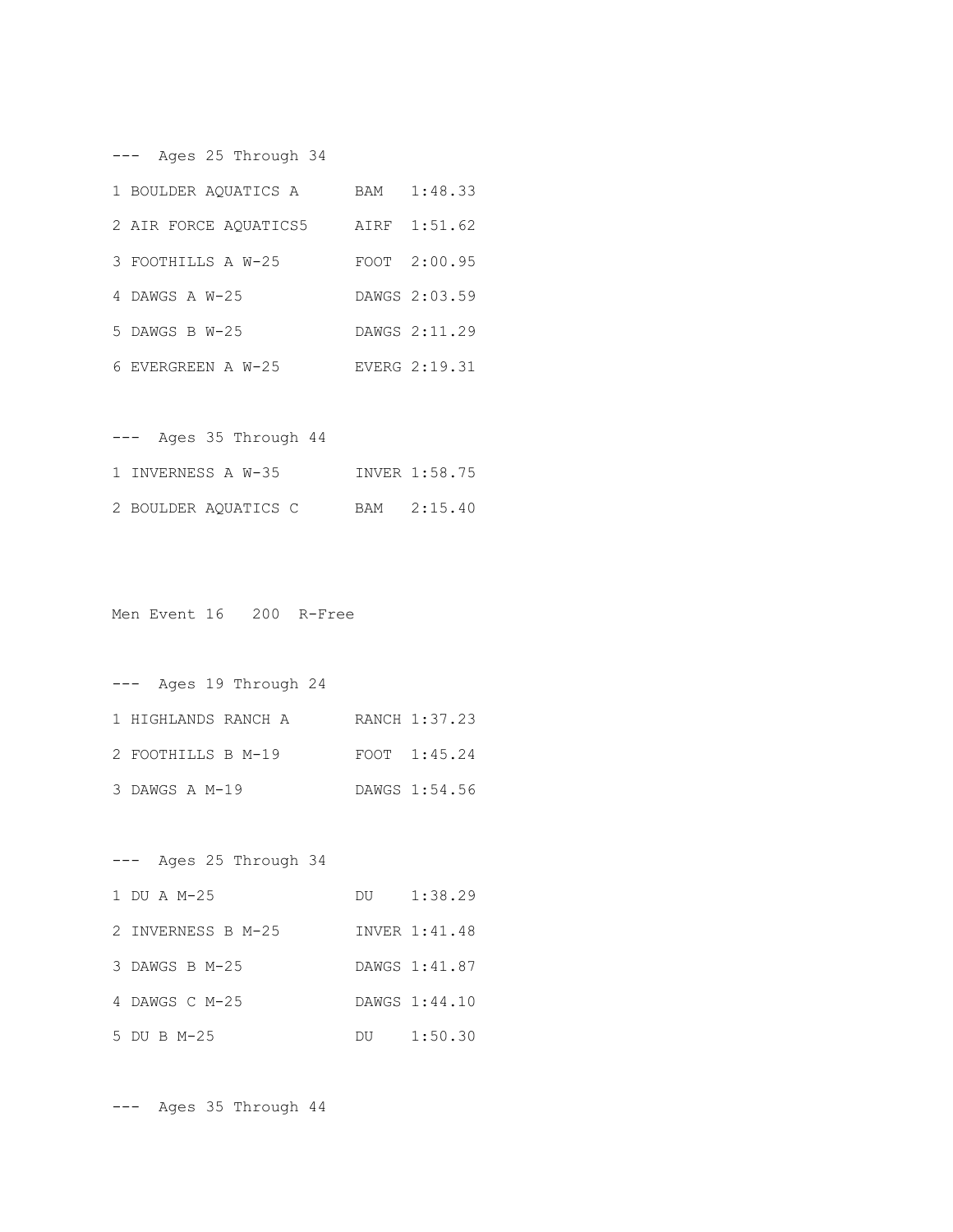| 1 BOULDER AOUATICS A | BAM 1:37.94   |
|----------------------|---------------|
| 2 JEFFCO AOUATICS A  | JAM 1:47.76   |
| 3 DAWGS D M-35       | DAWGS 1:58.29 |
| 4 INVERNESS A M-35   | INVER 1:59.17 |

--- Ages 45 Through 54 1 BOULDER AQUATICS B BAM 1:51.72 2 FOOTHILLS A M-45 FOOT 2:17.91

Women Event 17 200 Back

--- Ages 19 Through 24 1 KRALIK, MELISSA 24 USC 2:26.81

--- Ages 25 Through 29 1 DEACON, LORI 27 DAC 2:18.01 2 FOCHT, CINDY 25 FOOT 2:21.86 3 DOLLOFF, KIM 25 JAM 2:27.22 4 TAYLOR, JENNIFER 26 FOOT 2:48.54

--- Ages 30 Through 34 1 MARSH, SHELLE 33 INVER 2:18.22 2 WALTERS, TERRI 31 AIRF 2:24.54 3 SMITH, LAURA 32 UNATT 2:25.12 4 ROCKE, JENNIFER 32 BAM 2:34.73 5 DAUBENSPECK, COLLE 30 THORN 3:43.26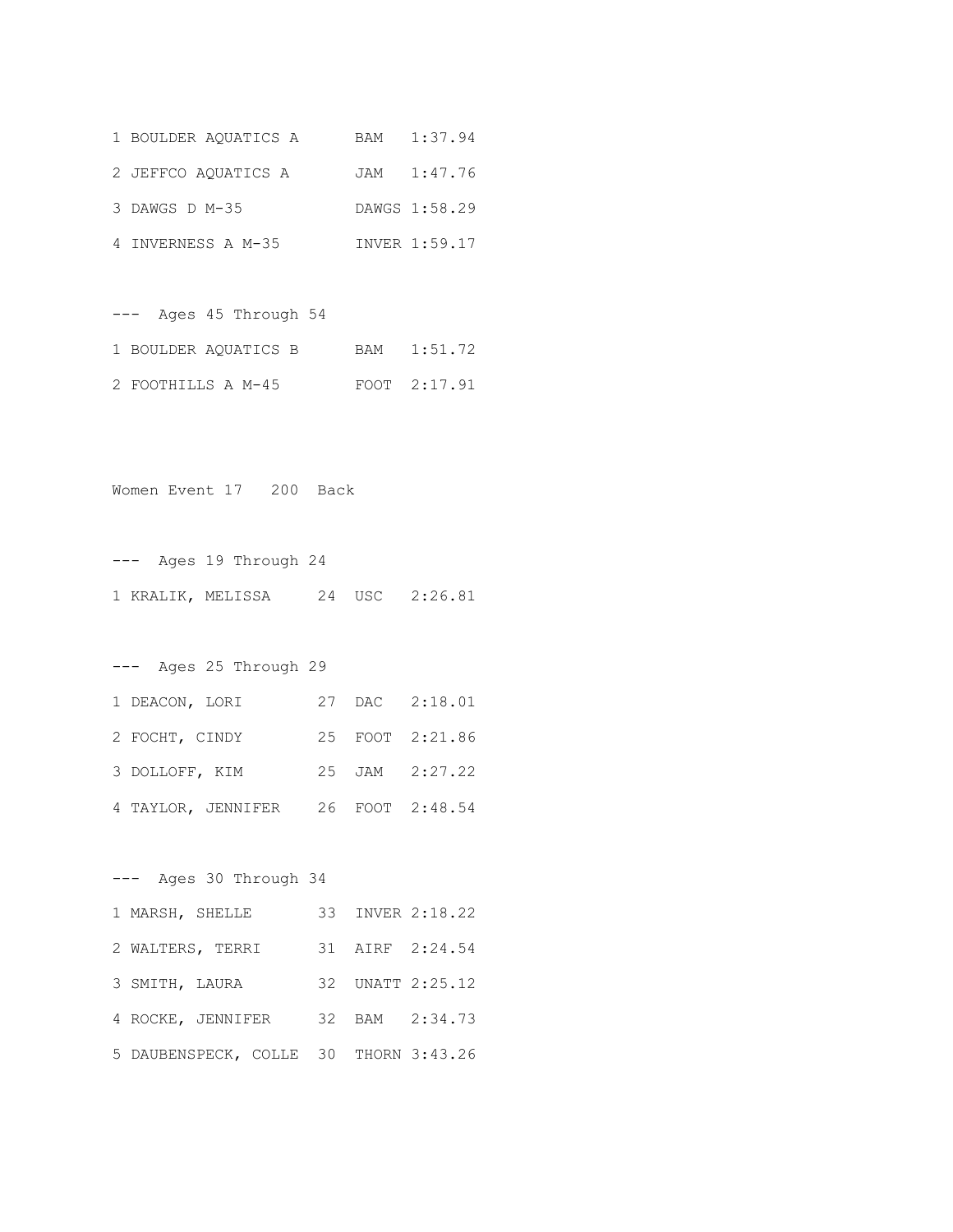--- Ages 35 Through 39

| 1 BURTON, KAREN |  | 35 AIRF 2:16.24  |
|-----------------|--|------------------|
| 2 RICE, WENDY   |  | 35 BAM 2:30.57   |
| 3 OERMAN, VONI  |  | 37 GJDOL 2:41.18 |
| 4 NOLTE, SUSAN  |  | 37 RANCH 3:03.32 |

--- Ages 40 Through 44 1 CHIDESTER, VICTORI 41 FOOT 2:56.13

--- Ages 45 Through 49 1 WRIGHT, YVONNE 45 BAM 3:00.63 2 WILSON, DEBBIE 46 DAC 3:22.34

--- Ages 50 Through 54 1 WOOD, JEAN 50 BAM 3:04.63 2 JOHNSON, MARTHA 51 DAWGS 3:25.19

--- Ages 60 Through 64 1 STOCK, LIZ 61 UNATT 7:53.53

--- Ages 65 Through 69 1 HERTZBERG, RUTH 65 SUMM 4:38.85

--- Ages 75 Through 79 1 HEATH, LUELLA 78 INVER 5:26.92

--- Ages 80 Through 84 1 ELLERT, LOIS 83 BLDRY 5:19.99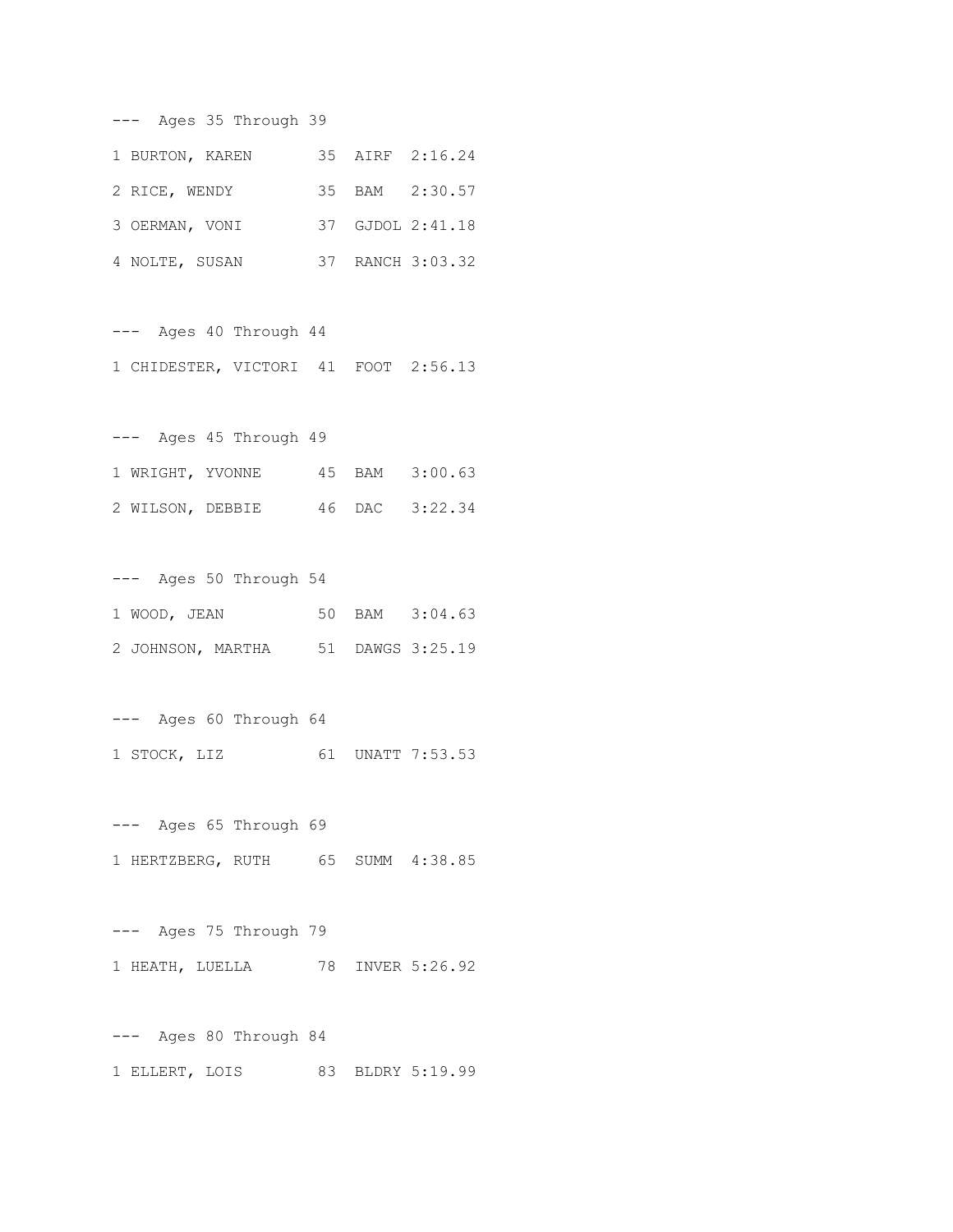Men Event 18 200 Back

--- Ages 19 Through 24 1 DOHERTY, KEVIN 24 FOOT 2:08.64

--- Ages 25 Through 29 1 COOLEY, DAN 26 GLEN 2:21.33

--- Ages 30 Through 34 1 GONZALES, MICHAEL 31 BAM 2:02.48 2 WHITESIDE, MARK 32 LOVE 2:09.01 3 BOUMA, DIRK 30 AIRF 2:11.96

--- Ages 35 Through 39

| 1 HANSEN, ERIK                      |  | 36 BAM 2:13.76   |
|-------------------------------------|--|------------------|
| 2 OCONNELL, RICHARD 35 FOOT 2:16.63 |  |                  |
| 3 RYNO, MICHAEL                     |  | 36 RANCH 2:17.33 |
| 4 WELLS, REED                       |  | 36 SS 2:17.47    |
| 5 MURPHY, JIM                       |  | 37 DAWGS 2:28.38 |
| 6 PATTERSON, JOHN                   |  | 37 MONT 2:38.38  |

--- Ages 40 Through 44 1 GILBERT, JEFF 42 EVERG 2:27.96 2 RADIC, CRIS 43 DAWGS 2:29.00 3 SCHOENECKE, MICHAE 41 BROOM 2:35.40 4 GRUNOW, THOMAS 40 CSST 3:32.97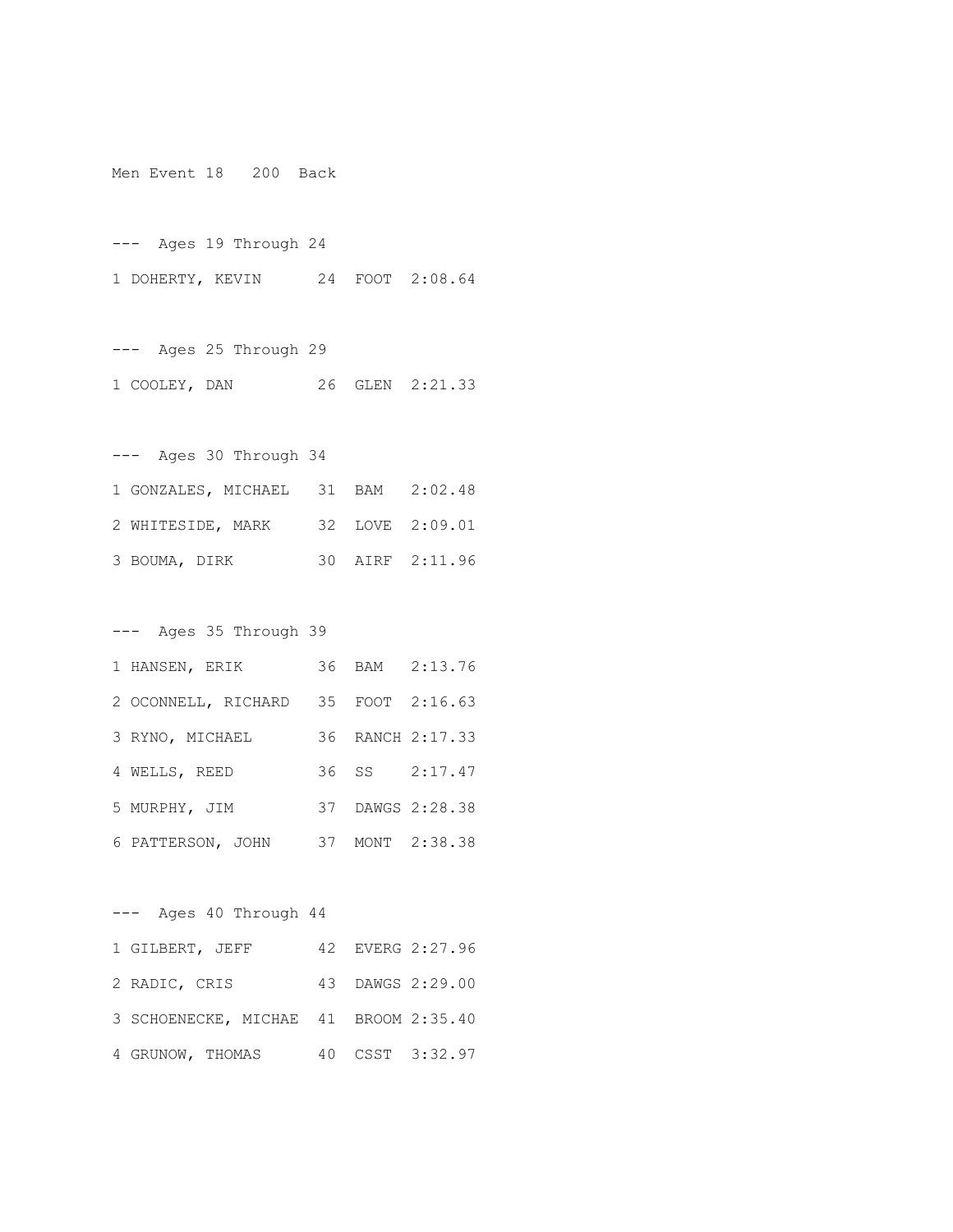--- Ages 45 Through 49 1 COOLEY, RIC 48 UNATT 2:21.52 2 GIEZENTANNER, KEIT 48 GLEN 3:03.09

--- Ages 50 Through 54 1 CARNEY, KENT 50 EVERG 2:40.20 2 BATES, CHUCK 51 USC 2:50.28

--- Ages 55 Through 59 1 WENDELKEN, FRED 59 EVERG 2:50.60 2 TOBIN, JOHN 55 EVERG 2:58.96 3 GOODWIN, LANCE 57 FOOT 3:01.45 4 BRIGGS, DAVID 55 INVER 3:29.79 5 CHESSNOE, MICHAEL 56 SS 3:29.90

--- Ages 60 Through 64 1 DEHMEL, ROLF 62 ESTES 3:23.88 2 THURSTON, RODNEY 64 NM 4:13.79

--- Ages 65 Through 69 1 HART, JAMES 69 HIGHY 3:35.76

--- Ages 75 Through 79 1 WOOD, RICHARD 76 AM 4:17.70

Women Event 19 100 Breast

--- Ages 25 Through 29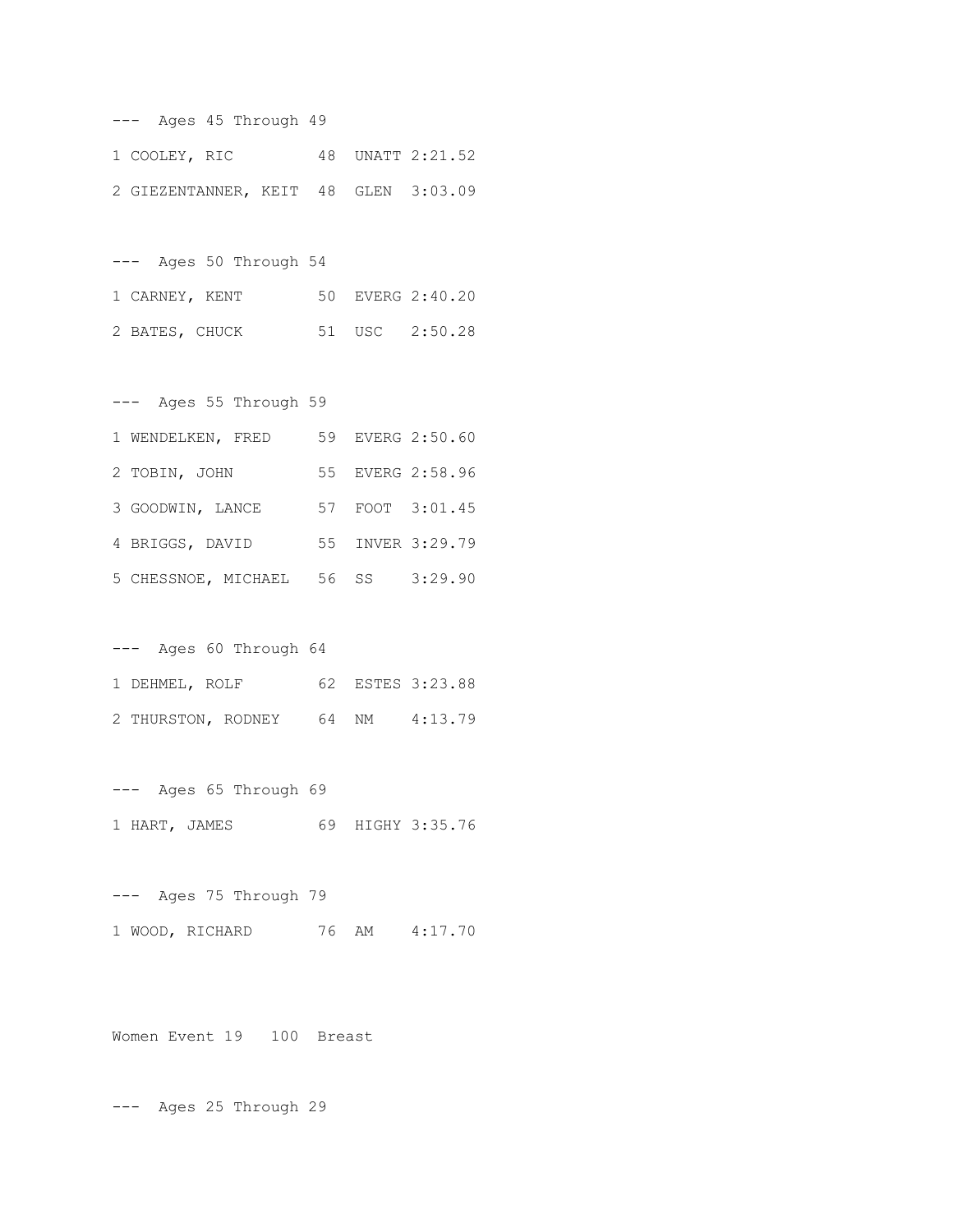| 1 WENZINGER, TERRY |  | 25 JAM 1:12.44   |
|--------------------|--|------------------|
| 2 LANG, JARA       |  | 27 AIRF 1:19.02  |
| 3 ROPER, MELISSA   |  | 27 MONT 1:20.34  |
| 4 KLINE, PAM       |  | 27 THORN 1:25.37 |
| 5 WRIGHT, CAROL    |  | 29 JAM 1:29.55   |

--- Ages 30 Through 34

| 1 DIVELBISS, SUSAN 32 USC 1:13.79    |  |                  |
|--------------------------------------|--|------------------|
| 2 EISGRUBER, INGRID 30 DAWGS 1:16.44 |  |                  |
| 3 IVERSON, JANA                      |  | 32 FOOT 1:18.54  |
| 4 RADIC, ALICE                       |  | 34 DAWGS 1:21.53 |
| 5 KLIEGERMAN, TERESA 32 SUMM 1:22.31 |  |                  |
| 6 ROWAN, SUSAN 31 MONT 1:25.26       |  |                  |
| 7 SAULS, CATHERINE 33 THORN 1:27.51  |  |                  |
| 8 MCKENNA, HEIDI                     |  | 31 AIRF 1:34.04  |

--- Ages 35 Through 39

| 1 DROZDA, CATHY |  | 39 THORN 1:15.09 |
|-----------------|--|------------------|
| 2 OERMAN, VONI  |  | 37 GJDOL 1:17.12 |
| 3 NOLTE, SUSAN  |  | 37 RANCH 1:31.04 |
| 4 LEWIS, NICOLE |  | 36 AM 1:48.82    |

--- Ages 40 Through 44

| 1 COYNE, LEILONI                     |  | 41 CWA 1:25.16  |
|--------------------------------------|--|-----------------|
| 2 WOHL HAAN, MARY                    |  | 44 BAM 1:27.33  |
| 3 CHIDESTER, VICTORI 41 FOOT 1:29.78 |  |                 |
| 4 TAYDUS, ANDREA                     |  | 40 BAM 1:37.17  |
| 5 RING, NANCY                        |  | 42 SUMM 1:40.69 |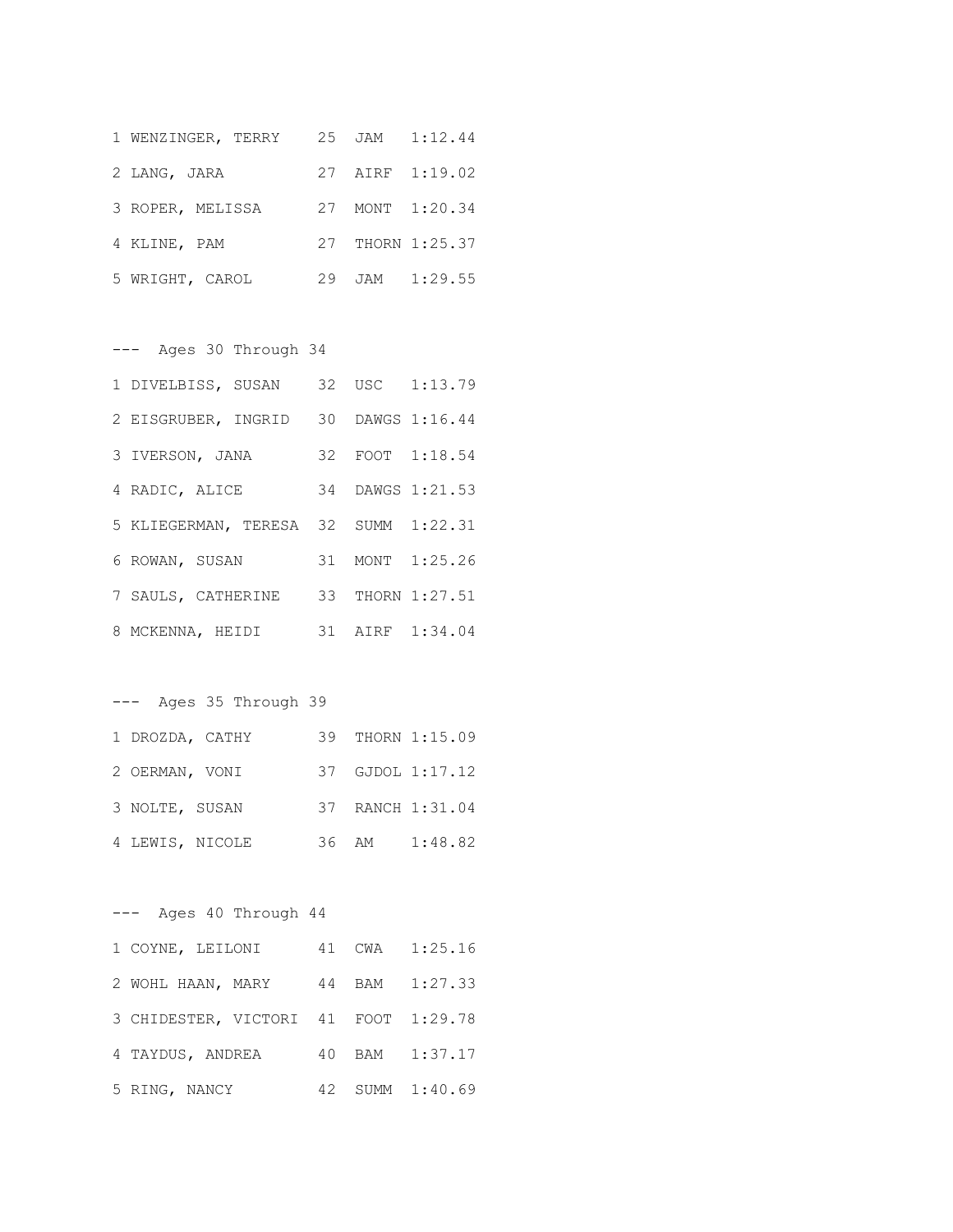--- Ages 45 Through 49

| 1 OBRECHT, DAWN                   |  | 49 JEFF 1:29.68  |
|-----------------------------------|--|------------------|
| 2 BRUNGER, CHERYL 47 ROCK 1:32.05 |  |                  |
| 3 FOUTS, SUSAN                    |  | 47 SS 1:32.25    |
| 4 KLATT, TRUDY                    |  | 48 DUR 1:33.62   |
| 5 WRIGHT, YVONNE                  |  | 45 BAM 1:35.68   |
| 6 SCRAGGS, JEAN                   |  | 45 EVERG 1:41.45 |
| 7 YODER, MARGIE                   |  | 45 AM 1:55.13    |

--- Ages 50 Through 54 1 WOOD, JEAN 50 BAM 1:30.40

--- Ages 55 Through 59 1 CLAPP, MARY 59 AM 2:42.69

--- Ages 60 Through 64 1 WEBER, BARBARA 62 AM 2:01.15

--- Ages 65 Through 69 1 BUCHANNAN, PEGGY 65 EVERG 1:57.21

--- Ages 75 Through 79 1 FROHS, AGOTA 78 UNATT 2:12.59

Men Event 20 100 Breast

--- Ages 19 Through 24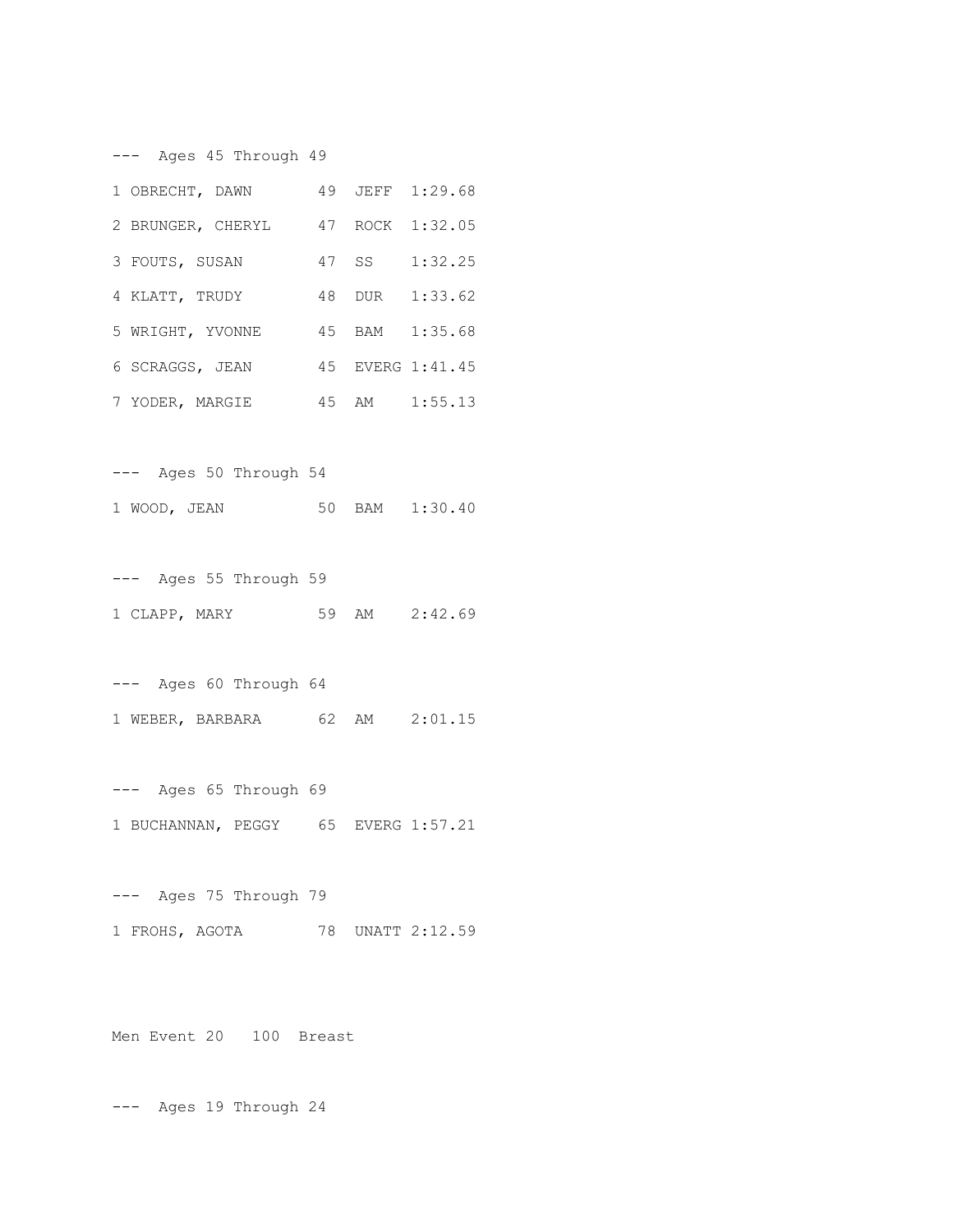| 1 DOHERTY, KEVIN |                                   |  | 24 FOOT 1:04.23 |
|------------------|-----------------------------------|--|-----------------|
|                  | 2 MCCORMICK, AARON 23 BAM 1:07.56 |  |                 |

--- Ages 25 Through 29

| 1 KLUG, TIM                           |  | 29 DU 1:07.95    |
|---------------------------------------|--|------------------|
| 2 OBERLANDER, MICHAE 25 UNATT 1:11.68 |  |                  |
| 3 MCDANIEL, ANDREW 29 DAWGS 1:15.16   |  |                  |
| 4 CONLEY, JOSHUA                      |  | 25 DAWGS 1:16.69 |
| 5 FERRIER, MICHAEL 25 DU 1:24.74      |  |                  |

--- Ages 30 Through 34

| 1 LUSSIER, HARDY |  | 32 DAWGS 1:01.11 |
|------------------|--|------------------|
| 2 ALLISON, MARK  |  | 30 INVER 1:04.61 |
| 3 MILLER, GEORGE |  | 33 INVER 1:07.81 |
| 4 PEASE, RICHARD |  | 32 LOVE 1:08.10  |
| 5 REEDER, DAVID  |  | 31 CSST 1:11.45  |
| 6 KNIGHT, ROGER  |  | 34 BAM 1:14.34   |

--- Ages 35 Through 39

| 1 GREY, DAVID                      |  | 39 THORN 1:04.63 |
|------------------------------------|--|------------------|
| 2 BANK, HOLDEN                     |  | 38 BAM 1:05.88   |
| 3 BARBER, JEFF                     |  | 36 INVER 1:08.94 |
| 4 ROBERTS, KEITH 35 UNATT 1:11.76  |  |                  |
| 5 DEFUSCO, RUSSELL 39 AIRF 1:13.96 |  |                  |
| 6 KERN, TODD                       |  | 36 DAWGS 1:17.80 |
| 7 MARTINEZ, DAVE                   |  | 37 DU 1:18.32    |
| 8 LAYMAN, DARIN                    |  | 36 DU 1:21.41    |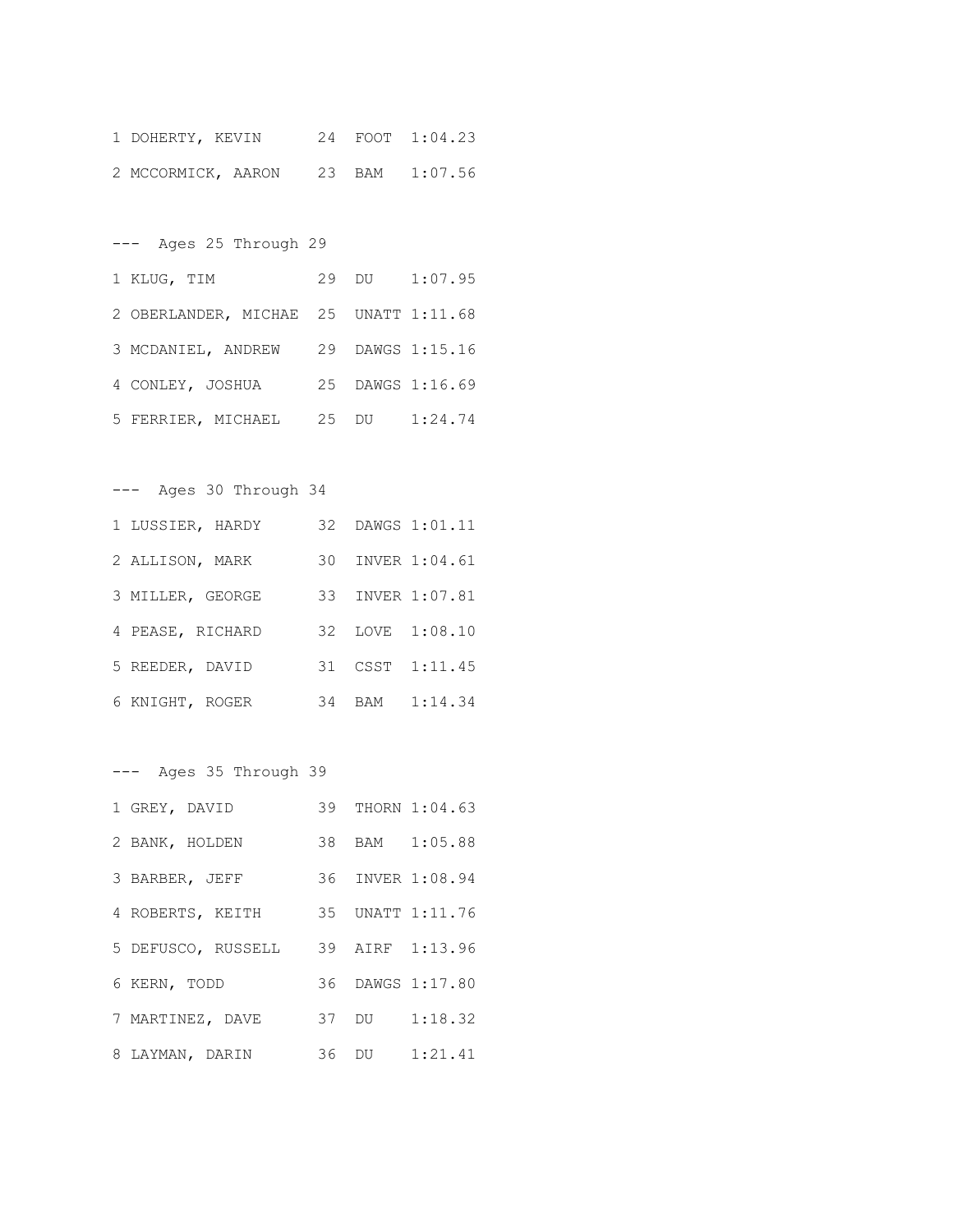--- Ages 40 Through 44

| 1 LOUIE, JAMIE 41 CSST 1:07.62      |  |                  |
|-------------------------------------|--|------------------|
| 2 MANN, MICHAEL 43 UNATT 1:08.55    |  |                  |
| 3 MARSH, RUSS                       |  | 42 INVER 1:08.63 |
| 4 STEHLIN, ED 42 JAM 1:10.63        |  |                  |
| 5 HEGGY, TERRY 43 FOOT 1:14.90      |  |                  |
| 6 VANLAW, PHIL 40 RANCH 1:17.08     |  |                  |
| 7 ALVARADO, RAY 40 FOOT 1:22.59     |  |                  |
| 8 BERNARD, STEPHEN 44 DAWGS 1:29.20 |  |                  |
| 9 VALVANO, JOHN 41 BAM 1:33.76      |  |                  |
| 10 GRUNOW, THOMAS 40 CSST 1:35.67   |  |                  |

--- Ages 45 Through 49 1 WHATLEY, TOM 46 CWA 1:10.88 2 BARRAND, MARK 45 RANCH 1:13.33 3 RATIGAN, RICHARD 48 DAWGS 1:21.91

--- Ages 50 Through 54

| 1 WEST, DENNIS    |  | 53 DU 1:16.25    |
|-------------------|--|------------------|
| 2 ABBOTT, BILL    |  | 51 UNATT 1:16.61 |
| 3 CONLAND, ROBERT |  | 53 ESTES 1:18.07 |
| 4 CARNEY, KENT    |  | 50 EVERG 1:19.92 |
| 5 SCHAFER, ROGER  |  | 50 FOOT 1:27.33  |
| 6 MCDANAL, STEVE  |  | 54 JAM 1:35.48   |

--- Ages 55 Through 59 1 OLDEN, RICHARD JR 55 CSST 1:17.84 2 WENDELKEN, FRED 59 EVERG 1:22.47 3 KING, WILLIAM 58 DAWGS 1:22.55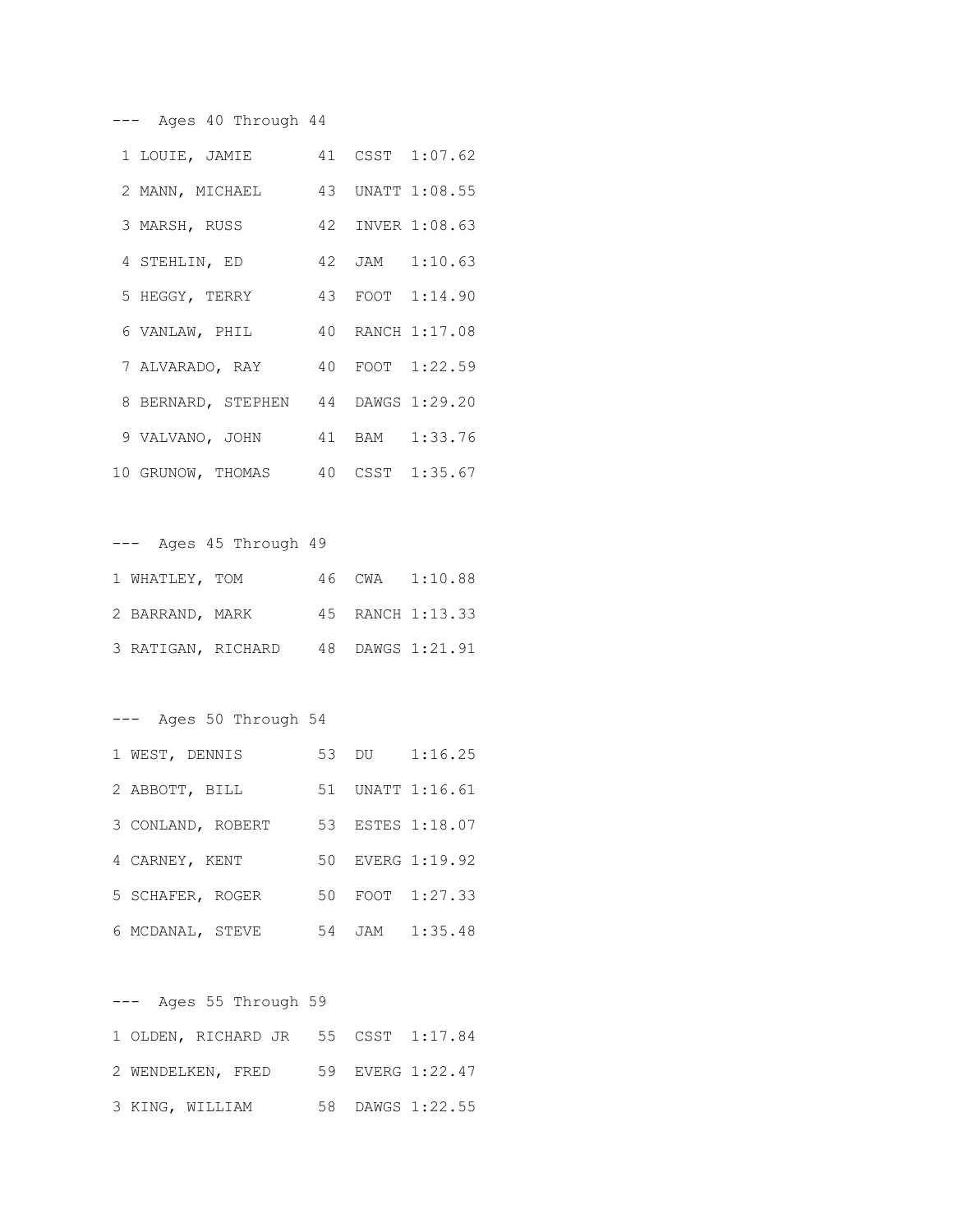| 4 ENGLE, HAL    |                  |  | 58 THORN 1:34.93 |
|-----------------|------------------|--|------------------|
| 5 MATES, TOM    |                  |  | 55 FOOT 1:37.20  |
| 6 BRIGGS, DAVID |                  |  | 55 INVER 1:48.18 |
|                 | 7 SHAW, LAWRENCE |  | 59 FOOT 1:50.16  |

--- Ages 60 Through 64 1 PATTEN, BOB 63 DAC 1:17.99

--- Ages 65 Through 69 1 BISHOP, DAVID 65 DUR 1:26.73 2 HART, JAMES 69 HIGHY 1:42.71 3 MARTIN, JOE 66 SS 1:48.86

--- Ages 75 Through 79 1 WOOD, RICHARD 76 AM 2:21.65

--- Ages 80 Through 84 1 LEVETT, JOHN 81 JEFF 2:14.13

Women Event 21 50 Fly

--- Ages 19 Through 24 1 FAIRMAN, ALLISON 22 RANCH 30.41 2 MEEKER, DIONNE 22 DU 31.67 3 STORCH, AMBER 23 DAWGS 32.23 4 DOWNEY, CATHERINE 22 BAM 32.27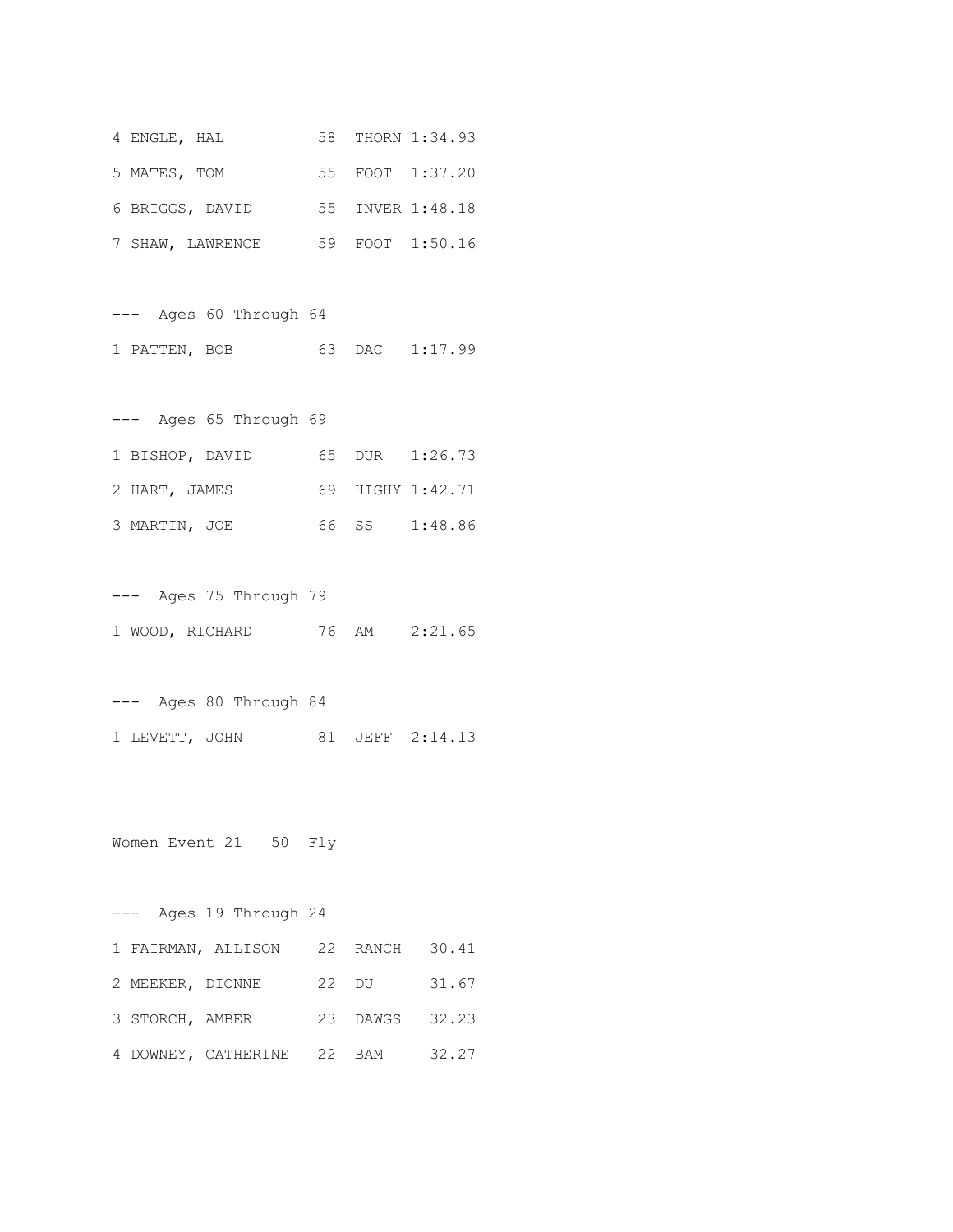--- Ages 25 Through 29

| 1 LONGFELLOW, CHERYL 28 BAM |          | 28.77 |
|-----------------------------|----------|-------|
| 2 LIPSON, CHRISTINE 28 BAM  |          | 29.91 |
| 3 GIOCO, GINA               | 25 BAM   | 30.47 |
| 4 ROPER, MELISSA            | 27 MONT  | 32.36 |
| 5 SPENCER, ROBIN            | 27 DAWGS | 32.66 |
| 6 SHOEMAKER, CHRISTY 29 BAM |          | 32.92 |
| 7 CHIZMAR, JENNY            | 25 FOOT  | 36.30 |
| 8 ALKIRE, ELIZABETH 27 JAM  |          | 37.96 |

--- Ages 30 Through 34

| 1 MABRY, KATHRYN                     | 32 SS          | 27.91 |
|--------------------------------------|----------------|-------|
| 2 WALTERS, TERRI                     | 31 AIRF        | 28.81 |
| 3 DIVELBISS, SUSAN 32 USC            |                | 29.11 |
| 4 LUND, KIRSTEN                      | 31 DU          | 29.66 |
| 5 MARSH, SHELLE                      | 33 INVER 29.77 |       |
| 6 LAHR, KATHY                        | 32 EVERG       | 30.99 |
| 7 SMITH, LAURA                       | 32 UNATT 31.40 |       |
| 8 POZZI, LORI                        | 34 DU          | 32.27 |
| 9 RADIC, ALICE                       | 34 DAWGS       | 32.30 |
| 10 DAVIDSON, LENORE 30 DUR           |                | 34.13 |
| 11 DAUBENSPECK, COLLE 30 THORN 34.99 |                |       |
| 12 ROCKE, JENNIFER 32 BAM 35.67      |                |       |

--- Ages 35 Through 39 1 DROZDA, CATHY 39 THORN 29.53 2 GARNIER, KATHY 37 INVER 31.73 3 DULLEA, MELANIE 36 SS 32.24 4 ROBERTSON, CHERYL 35 DUR 32.61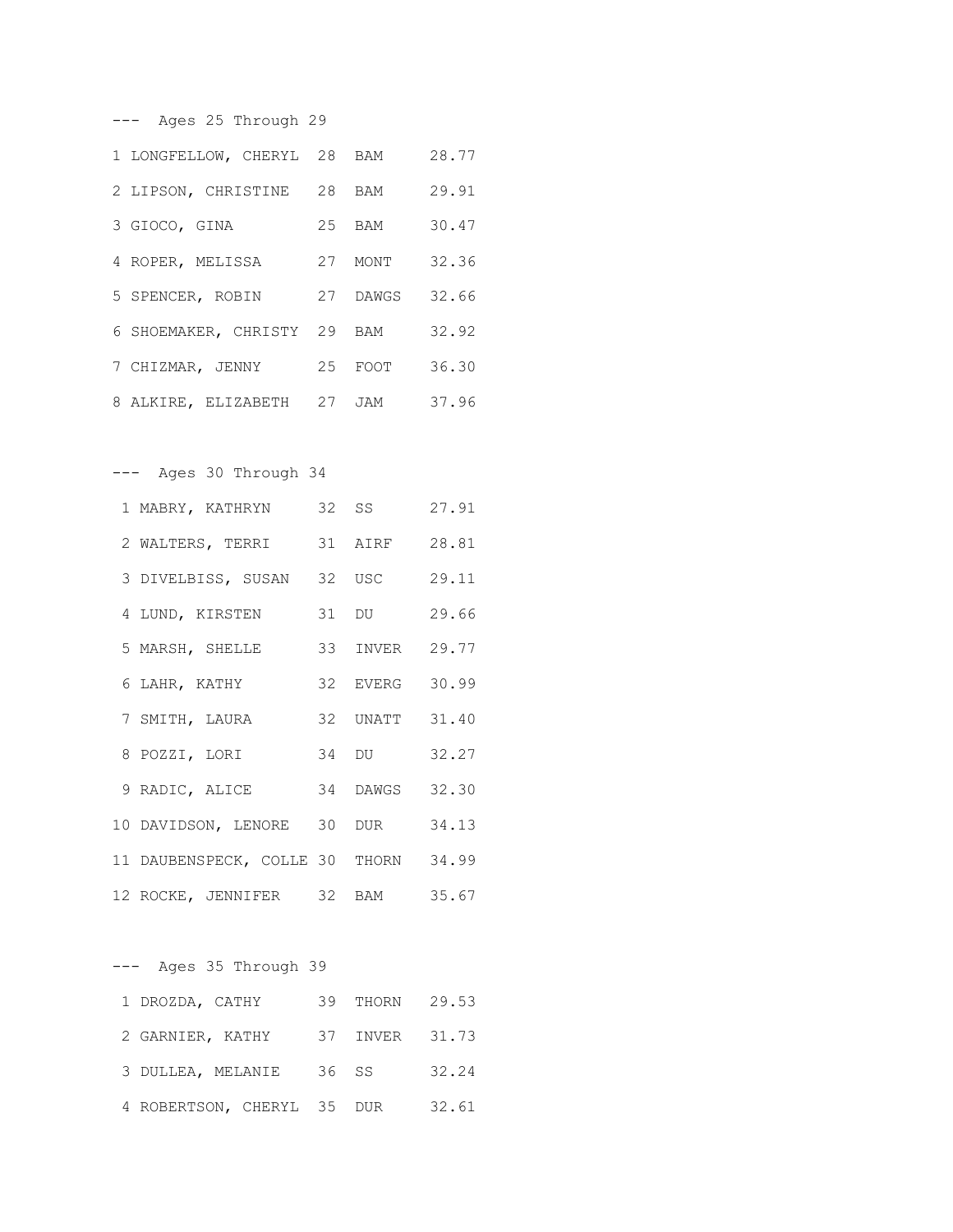| 5 STUMBAUGH, MICHELE 37 LOVE |    |       | 33.23 |
|------------------------------|----|-------|-------|
| 6 CORRICK, RHONDA            | 37 | DAWGS | 34.99 |
| 7 CALLEN, LORI               | 35 | INVER | 35.36 |
| 8 GUTHRIE, CINDY             | 37 | ROCK  | 39.11 |
| 9 HEWITT, BARB               | 39 | JEFF  | 39.94 |
| 10 LEWIS, NICOLE             | 36 | ΆM    | 42.70 |

| Ages 40 Through 44 |    |          |       |
|--------------------|----|----------|-------|
| 1 ROSENER, KAREN   | 44 | UNATT    | 29.30 |
| 2 WOHL HAAN, MARY  | 44 | BAM      | 33.04 |
| 3 NYPAVER, LOU     | 43 | LOVE     | 35.69 |
| 4 KING, LINDA      |    | 41 THORN | 37.64 |
| 5 BUSH, MARIE      | 42 | BAM      | 37.66 |

| Ages 45 Through 49<br>$---$ |                    |  |        |                |  |
|-----------------------------|--------------------|--|--------|----------------|--|
|                             | 1 ROCHE, CAROLYN   |  | 46 BAM | 32.98          |  |
| 2 MARVIN, KATHY             |                    |  |        | 46 EVERG 34.60 |  |
|                             | 3 SCHICKLI, JEANNE |  |        | 45 UNATT 37.17 |  |

--- Ages 50 Through 54 1 REED JUDY, UNATT 54 UNATT 33.03

--- Ages 65 Through 69 1 HERTZBERG, RUTH 65 SUMM 1:10.86

Men Event 22 50 Fly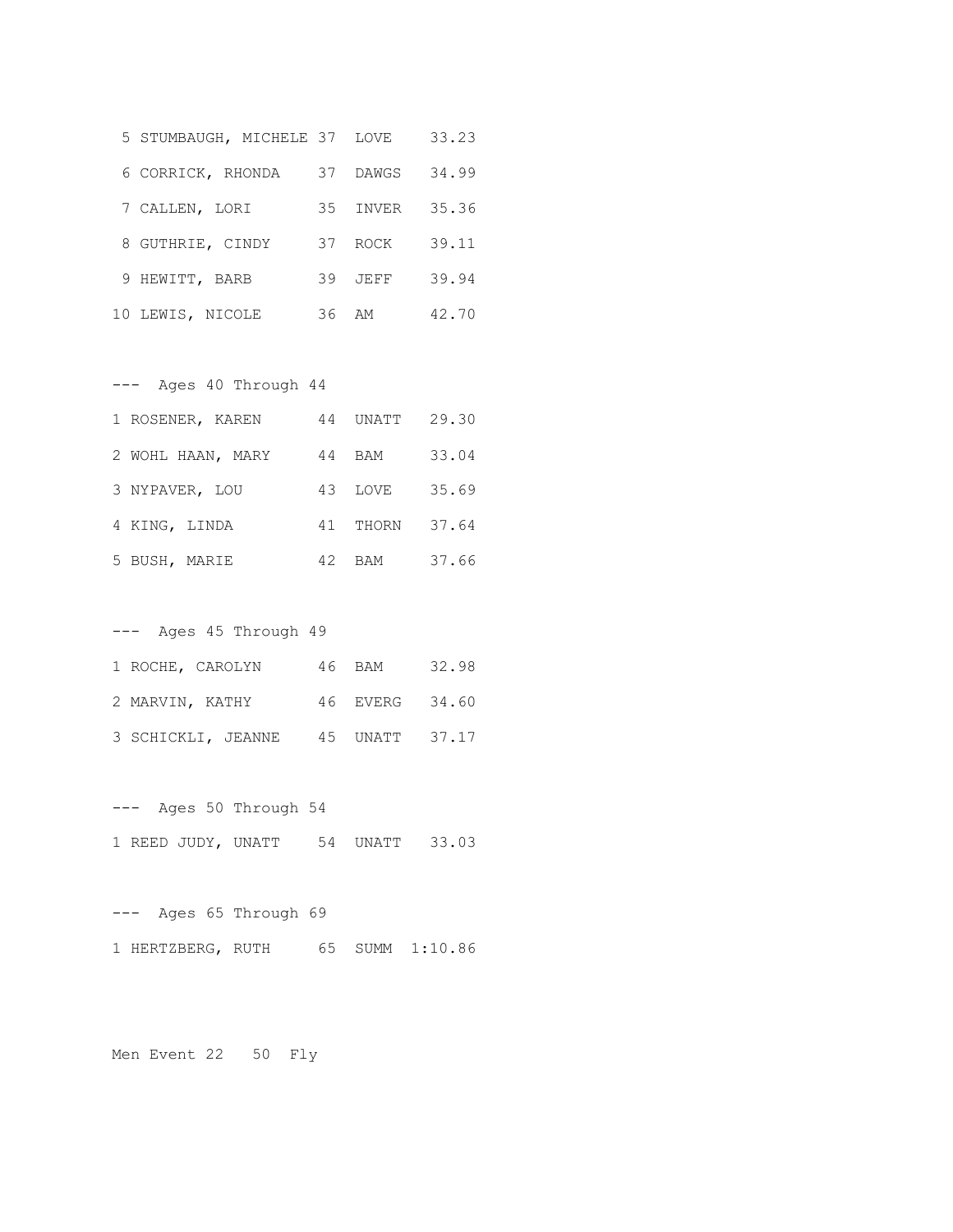--- Ages 19 Through 24 1 BECK, MATT 23 RANCH 23.09

--- Ages 25 Through 29 1 MADIGAN, PJ 26 MONT 25.40 2 ROYTHER, GREG 26 DAWGS 25.89 3 LEE, STEPHEN 29 DU 27.27 4 OBERLANDER, MICHAE 25 UNATT 28.21 5 ZENTNER, DENNIS 29 THORN 28.63 6 MCDANIEL, ANDREW 29 DAWGS 29.94

--- Ages 30 Through 34 1 GONZALES, MICHAEL 31 BAM 25.05 2 SEALS, LARRY 30 DAWGS 25.68 3 LEVASSEUR, ANDREW 34 CWA 25.83 4 BRIEGER, MICHAEL 32 DUR 26.63 5 SMITH, DAVID 31 DAWGS 26.97 6 KNIGHT, ROGER 34 BAM 28.17

--- Ages 35 Through 39

| 1 SMITH, PAUL   | 38 UNATT | 24.38 |
|-----------------|----------|-------|
| 2 OHARA, ANDY   | 38 INVER | 26.04 |
| 3 HUGO, JOHN    | 37 INVER | 26.16 |
| 4 GREY, DAVID   | 39 THORN | 26.53 |
| 5 HANSEN, ERIK  | 36 BAM   | 27.25 |
| 6 RYNO, MICHAEL | 36 RANCH | 27.70 |
| 7 WELLS, REED   | 36 SS    | 27.84 |
| 8 WESSAN, JACK  | 37 MONT  | 27.98 |
| 9 BARNES, SCOTT | 36 DAWGS | 28.65 |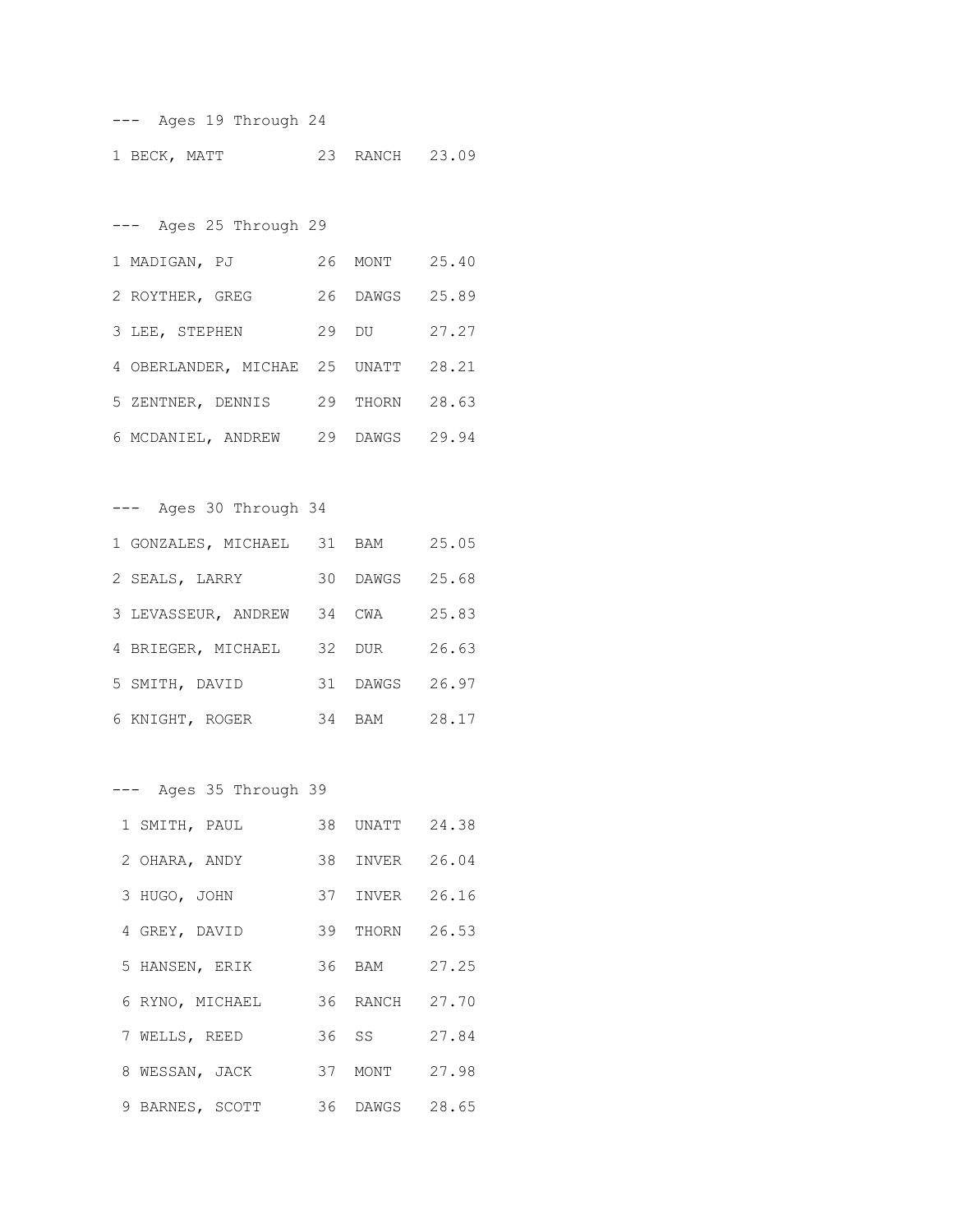| 10 MURPHY, JIM     |       | 37 DAWGS 29.48 |       |
|--------------------|-------|----------------|-------|
| 11 ROBERTS, KEITH  | 35    | UNATT          | 29.62 |
| 12 MARTINEZ, DAVE  | 37 DU |                | 29.82 |
| 13 SIMON, JOE      | 39    | DUR            | 30.16 |
| 14 KERN, TODD      | 36    | DAWGS          | 30.38 |
| 15 RODRIGUEZ, ANDY | 35    | JAM            | 33.34 |

--- Ages 40 Through 44

| 1 HESS, RICHARD                    | 43 UNATT 24.65 |       |
|------------------------------------|----------------|-------|
| 2 LESKO, STEVEN                    | 40 DAWGS 26.07 |       |
| 3 STEHLIN, ED                      | 42 JAM         | 27.07 |
| 4 NOLTE, CHRISTOPHR 41 INVER 27.49 |                |       |
| 5 SCHOENECKE, MICHAE 41 BROOM      |                | 28.20 |
| 6 HEGGY, TERRY                     | 43 FOOT 29.14  |       |
| 7 RADIC, CRIS                      | 43 DAWGS 29.35 |       |
| 8 BERNARD, STEPHEN 44 DAWGS 39.47  |                |       |

--- Ages 45 Through 49 1 WHATLEY, TOM 46 CWA 27.15 2 KRUPNICK, LOUIS 49 BAM 29.67 3 CARSON, MICHAEL 49 JAM 29.74 4 SILVER, STEVEN 48 AM 30.53 5 VARNER, TIM 47 BAM 31.34 6 GIEZENTANNER, KEIT 48 GLEN 33.33 7 SENSOR, ROBERT 46 DAWGS 38.68

--- Ages 50 Through 54 1 ABRAHAMS, RICH 53 UNATT 25.54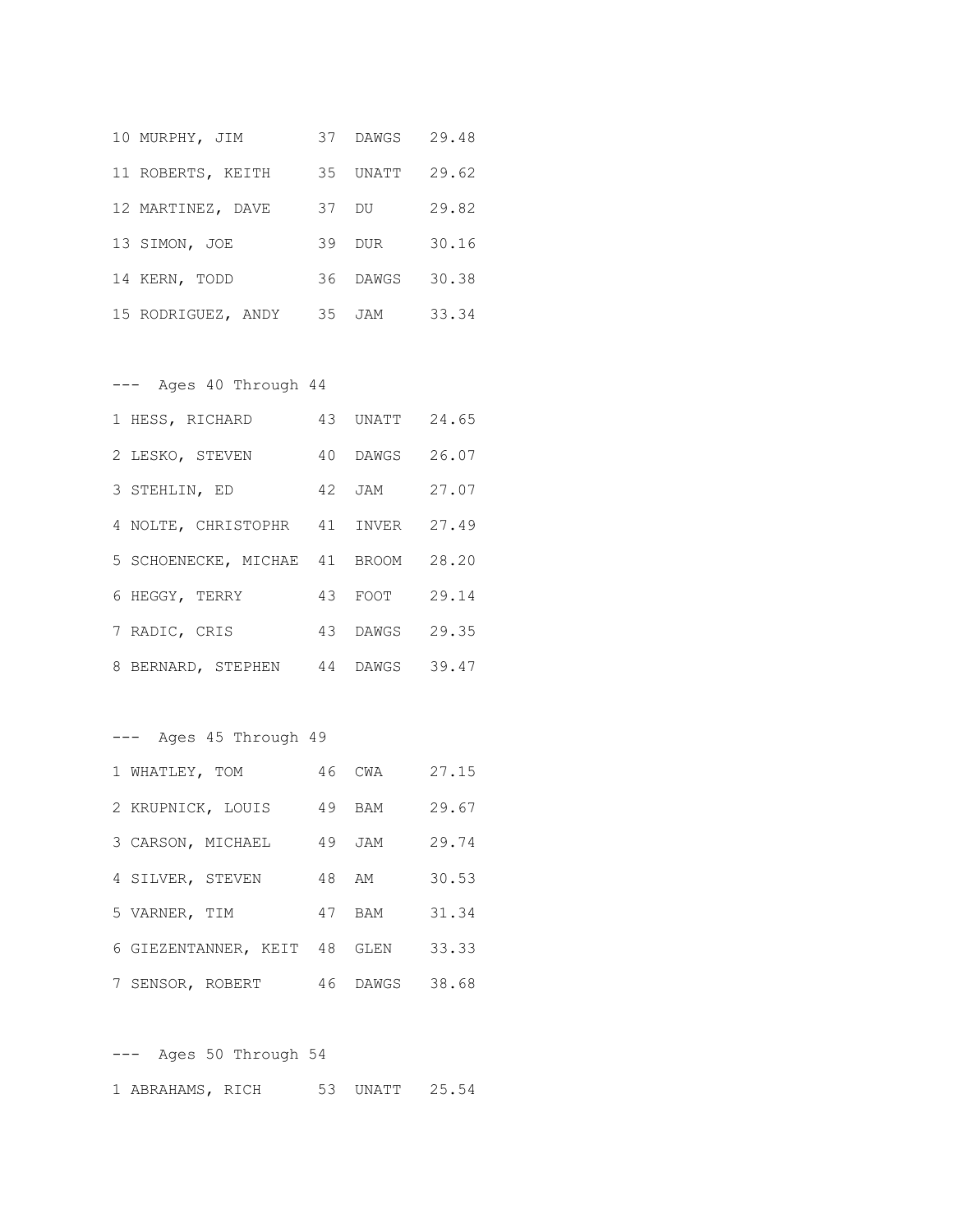| 2 MCCORMICK, PAUL | 51<br>BAM        | 28.13 |
|-------------------|------------------|-------|
| 3 WEST, DENNIS    | 53 DU            | 29.64 |
| 4 NANCE, BILL     | 53<br>MONT       | 31.59 |
| 5 GOODMAN, LARRY  | 50<br>BAM        | 33.11 |
| 6 MCDANAL, STEVE  | 54<br><b>JAM</b> | 34.46 |

--- Ages 55 Through 59 1 WENDELKEN, FRED 59 EVERG 33.35 2 TOBIN, JOHN 55 EVERG 33.58 3 GRAHAM, JAMES 56 DUR 35.87 4 OLDEN, RICHARD JR 55 CSST 37.15 5 MCCALL, MIKE 56 DAWGS 44.78 - BRITTAN, MICHAEL 57 INVER DQ

|                  | Ages 60 Through 64 |     |             |       |
|------------------|--------------------|-----|-------------|-------|
| 1 OBRIEN, DENNIS |                    | 62. | DUR         | 30.65 |
| 2 PATTEN, BOB    |                    |     | 63 DAC      | 32.99 |
| 3 ZURCHER, JAMES |                    | 63  | BAM         | 33.92 |
| 4 PLUMMER, MARK  |                    | 61  | INVER 37.96 |       |

--- Ages 65 Through 69 1 ENSIGN, GEORGE 67 SS 42.35 2 MARTIN, JOE 66 SS 48.93 3 BELLIS, BILL 65 BAM 53.10

--- Ages 75 Through 79 1 RICHARDS, HUGH 77 GJDOL 40.93 2 MCDERMOTT, ROBERT 75 UNATT 1:28.90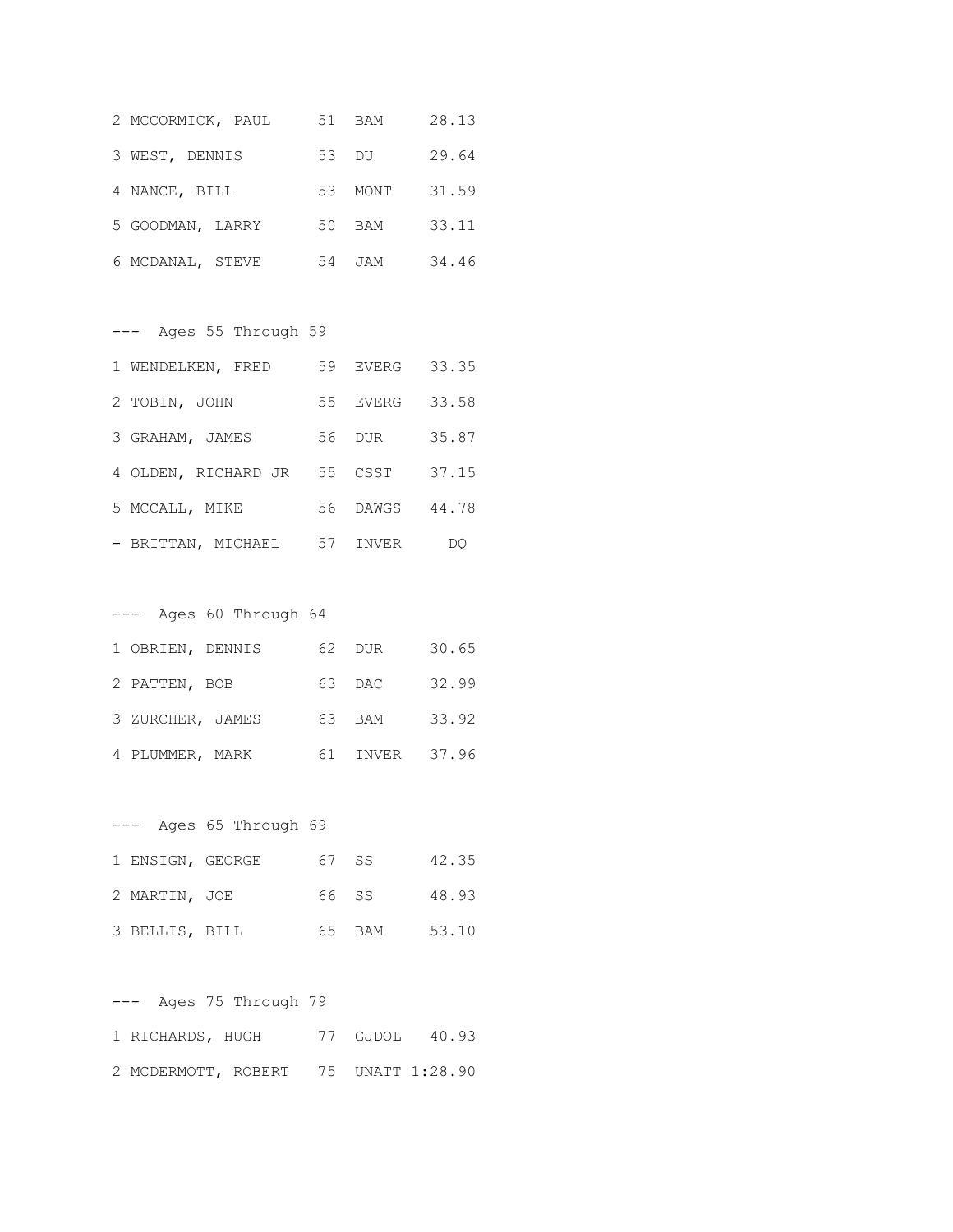--- Ages 80 Through 84

- LEVETT, JOHN 81 JEFF DQ

Women Event 25 500 Free

--- Ages 19 Through 24 1 KRALIK, MELISSA 24 USC 5:58.26

--- Ages 25 Through 29 1 FOCHT, CINDY 25 FOOT 5:34.68 2 LIPSON, CHRISTINE 28 BAM 5:53.91 3 LANG, JARA 27 AIRF 5:57.78 4 WRIGHT, CAROL 29 JAM 6:40.18 5 ALKIRE, ELIZABETH 27 JAM 6:59.34

--- Ages 30 Through 34

| 1 WALTERS, TERRI                      |  | 31 AIRF 5:43.49  |
|---------------------------------------|--|------------------|
| 2 POZZI, LORI                         |  | 34 DU 5:53.68    |
| 3 MCKENNA, HEIDI                      |  | 31 AIRF 7:00.70  |
| 4 MEEKS, PATTI                        |  | 33 DAWGS 7:32.25 |
| 5 DAUBENSPECK, COLLE 30 THORN 8:01.10 |  |                  |

--- Ages 35 Through 39 1 BURTON, KAREN 35 AIRF 5:19.30 2 NELSON, JUDY 37 RANCH 5:39.25 3 DULLEA, MELANIE 36 SS 5:48.40 4 OERMAN, VONI 37 GJDOL 5:53.71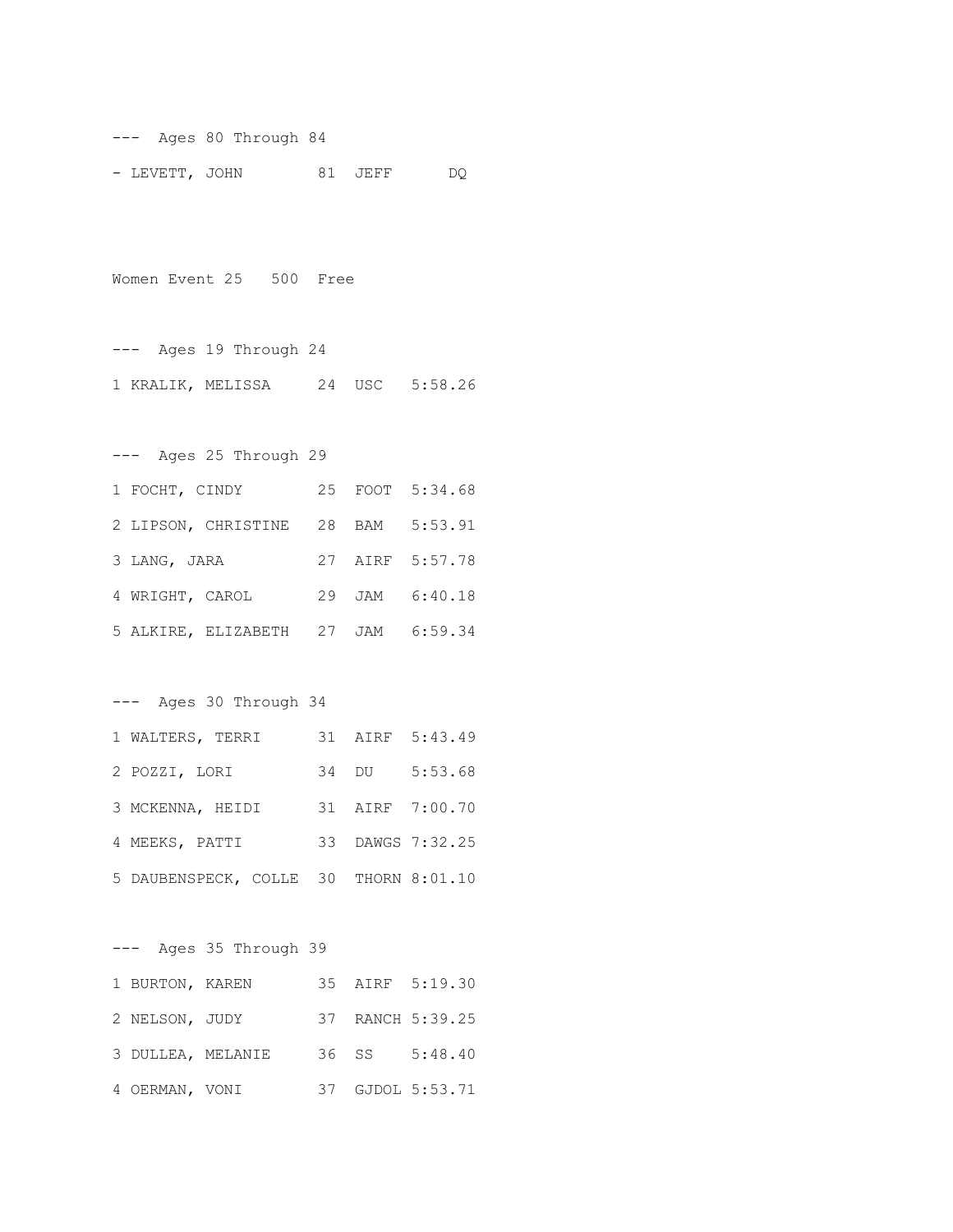5 HEWITT, BARB 39 JEFF 7:36.55

--- Ages 40 Through 44 1 CHIDESTER, VICTORI 41 FOOT 7:06.80 2 JOHNSON, LINDA 43 BROOM 7:24.77

--- Ages 45 Through 49 1 ROCHE, CAROLYN 46 BAM 6:33.53 2 FOUTS, SUSAN 47 SS 6:44.14 3 OBRECHT, DAWN 49 JEFF 7:12.35 4 WRIGHT, YVONNE 45 BAM 7:20.04 5 WILSON, DEBBIE 46 DAC 8:00.63 6 SCRAGGS, JEAN 45 EVERG 8:09.65

--- Ages 50 Through 54 1 HEINIG, MARSHA 51 INVER 6:57.90 2 JOHNSON, MARTHA 51 DAWGS 7:34.77 3 ANZIANO, MARCIA 53 DAC 8:04.89

--- Ages 55 Through 59 1 WISE, LOUISE 55 DAWGS 7:45.54

--- Ages 60 Through 64 1 WEBER, BARBARA 62 AM 9:13.68 2 STOCK, LIZ 61 UNATT20:31.37

--- Ages 65 Through 69 1 BUCHANNAN, PEGGY 65 EVERG 9:25.05 2 HERTZBERG, RUTH 65 SUMM 10:23.60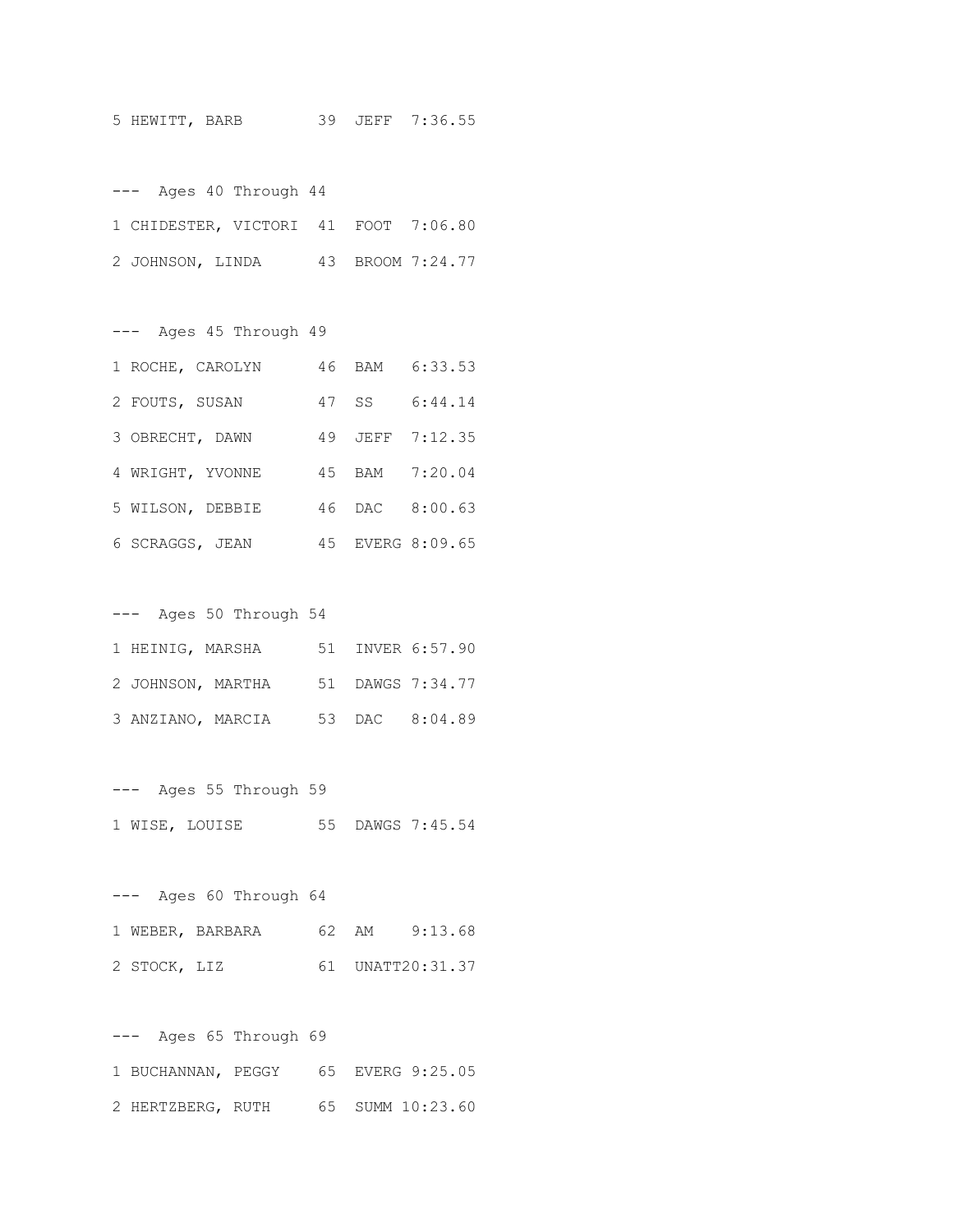--- Ages 75 Through 79 1 FROHS, AGOTA 78 UNATT10:59.91

Men Event 26 500 Free

| Ages 19 Through 24                  |  |                 |
|-------------------------------------|--|-----------------|
| 1 DOHERTY, KEVIN                    |  | 24 FOOT 5:06.49 |
| 2 SCHWEIKER, BRETT 24 DAWGS 5:44.03 |  |                 |

--- Ages 25 Through 29 1 KLUG, TIM 29 DU 5:23.49 2 COOLEY, DAN 26 GLEN 5:52.13 3 FERRIER, MICHAEL 25 DU 6:33.57

--- Ages 30 Through 34

| 1 LUSSIER, HARDY |       | 32 DAWGS 5:06.87 |
|------------------|-------|------------------|
| 2 RUTHER, BRENT  | 30 DU | 5:17.32          |
| 3 BOUMA, DIRK    |       | 30 AIRF 5:30.19  |
| 4 REILLY, OUINN  |       | 32 DU 5:39.32    |
| 5 KNIGHT, ROGER  |       | 34 BAM 6:04.47   |

--- Ages 35 Through 39 1 MOE, STEPHEN 37 BAM 5:25.60 2 HANSEN, ERIK 36 BAM 5:26.95 3 CLASSEN, KEN 37 DU 5:42.84 4 BANK, HOLDEN 38 BAM 5:53.73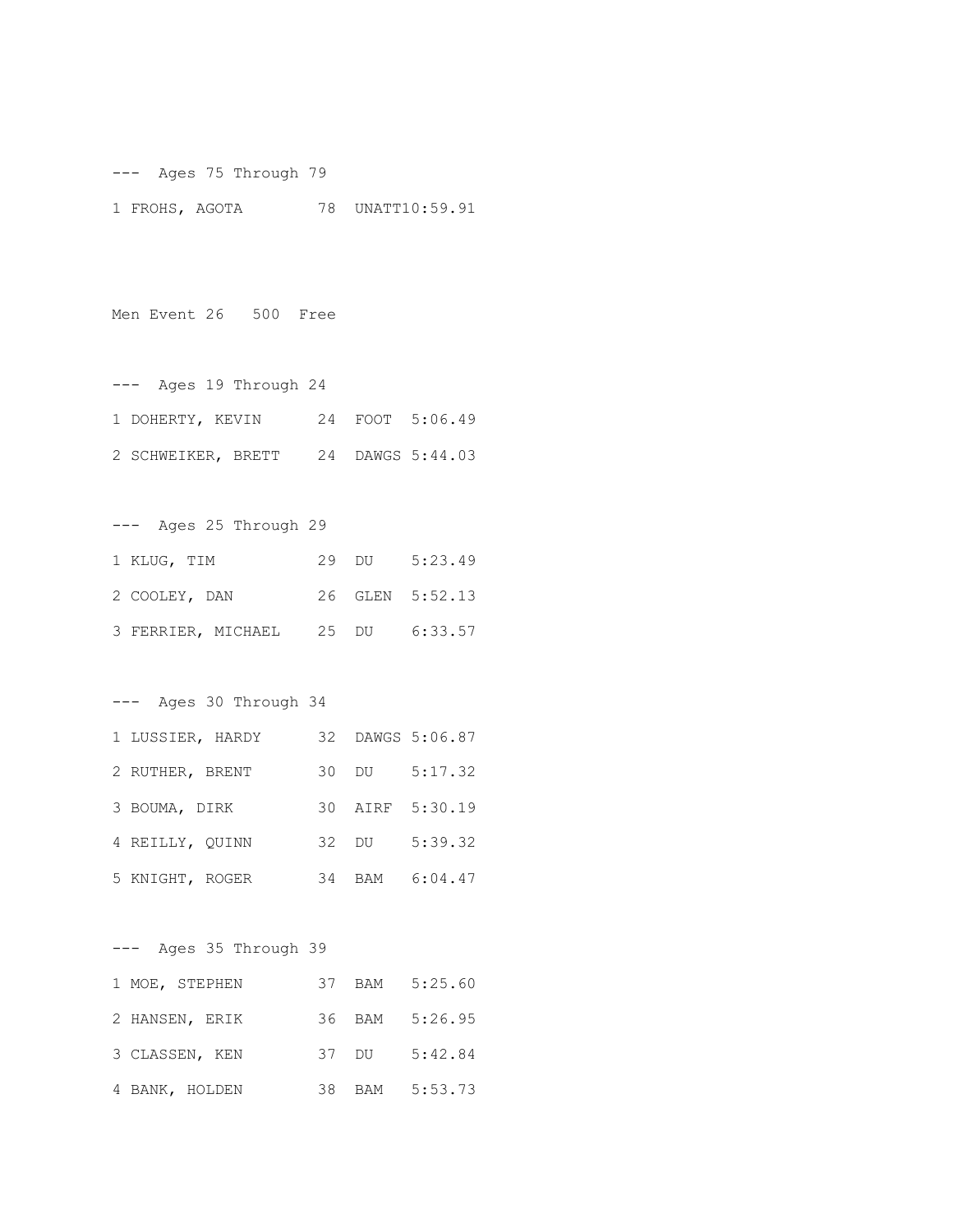| 5 DEFUSCO, RUSSELL |  | 39 AIRF 6:11.09  |
|--------------------|--|------------------|
| 6 PATTERSON, JOHN  |  | 37 MONT 6:20.56  |
| 7 BARNES, SCOTT    |  | 36 DAWGS 6:31.67 |
| 8 RODRIGUEZ, ANDY  |  | 35 JAM 6:50.50   |
| 9 LAYMAN, DARIN    |  | 36 DU 7:26.79    |

--- Ages 40 Through 44 1 JAY, HOWARD 41 GLEN 5:17.46 2 NOLTE, CHRISTOPHR 41 INVER 5:34.75 3 HEGGY, TERRY 43 FOOT 5:44.53 4 VANLAW, PHIL 40 RANCH 5:53.72 5 DALTON, TIM 43 INVER 6:36.23 6 GRUNOW, THOMAS 40 CSST 7:32.28 7 VALVANO, JOHN 41 BAM 7:33.26

| --- Ages 45 Through 49               |  |  |
|--------------------------------------|--|--|
| 1 KRUPNICK, LOUIS 49 BAM 6:04.06     |  |  |
| 2 CARSON, MICHAEL 49 JAM 6:33.42     |  |  |
| 3 GIEZENTANNER, KEIT 48 GLEN 6:57.48 |  |  |

--- Ages 50 Through 54

| 1 MCCORMICK, PAUL |  | 51 BAM 5:30.98   |
|-------------------|--|------------------|
| 2 BURSON, BILL    |  | 53 SS 6:27.47    |
| 3 CARNEY, KENT    |  | 50 EVERG 6:36.79 |
| 4 SCHAFER, ROGER  |  | 50 FOOT 7:05.14  |
| 5 FORD, DESMOND   |  | 53 FOOT 7:48.33  |

--- Ages 55 Through 59 1 ENGLE, HAL 58 THORN 7:22.67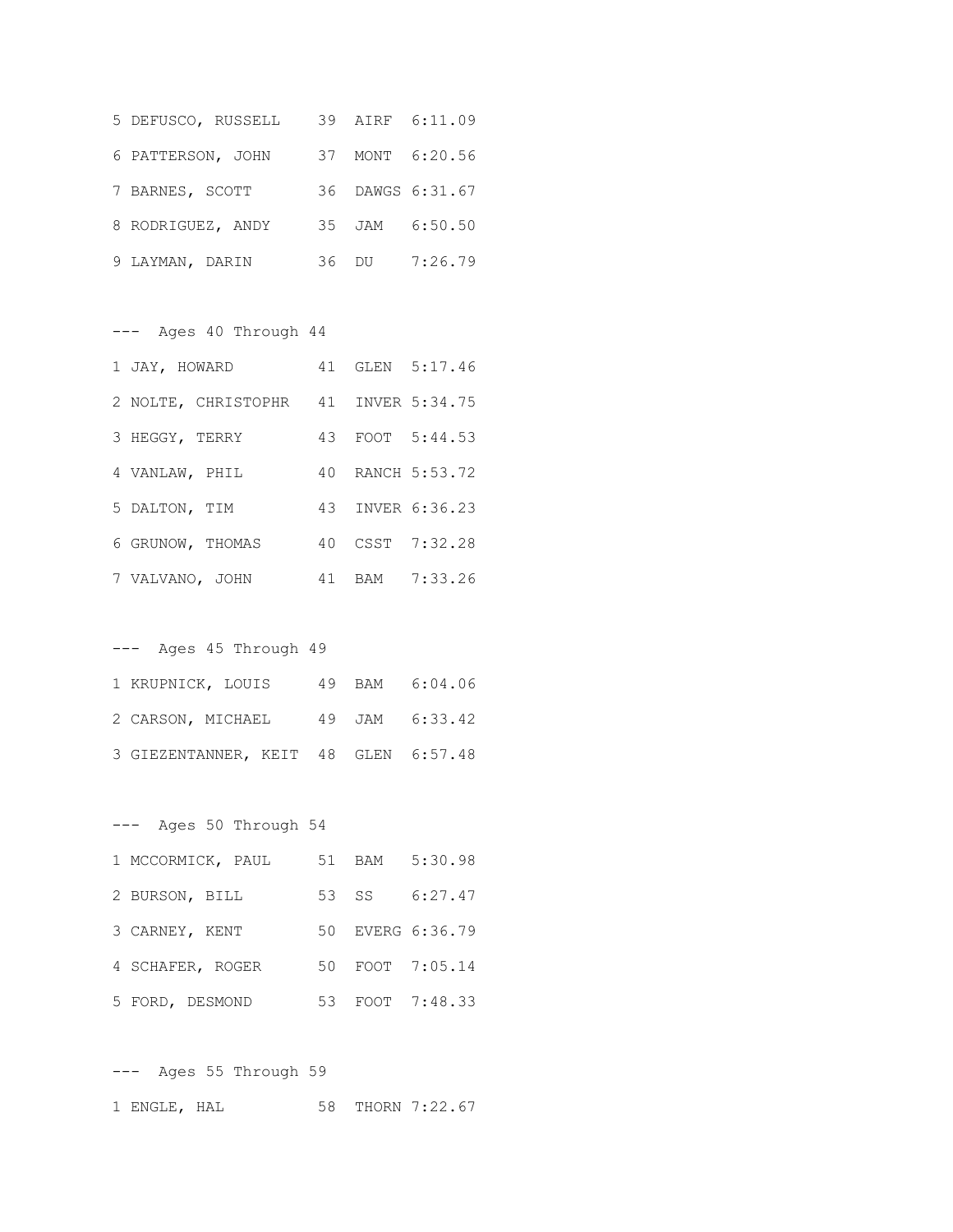| 2 MCCALL, MIKE |  | 56 DAWGS 7:32.28 |
|----------------|--|------------------|
| 3 MALONE, MARK |  | 59 INVER 7:42.01 |

| Ages 60 Through 64<br>$---$      |  |                |
|----------------------------------|--|----------------|
| 1 KING, BILL                     |  | 64 JAM 6:43.04 |
| 2 ZURCHER, JAMES                 |  | 63 BAM 7:04.85 |
| 3 THURSTON, RODNEY 64 NM 8:28.42 |  |                |

| $---$           | Ages 65 Through 69 |  |                 |
|-----------------|--------------------|--|-----------------|
| 1 BISHOP, DAVID |                    |  | 65 DUR 7:46.44  |
| 2 BENSON, FRED  |                    |  | 65 FAST 8:28.23 |
| 3 MARTIN, JOE   |                    |  | 66 SS 9:31.51   |

--- Ages 70 Through 74 1 WEBER, BRUNO 70 AM 7:50.22

Women Event 27 400 IM

--- Ages 19 Through 24 1 KRALIK, MELISSA 24 USC 5:15.02

--- Ages 25 Through 29 1 FOCHT, CINDY 25 FOOT 4:56.67 2 WRIGHT, CAROL 29 JAM 6:17.11

--- Ages 30 Through 34 1 WALTERS, TERRI 31 AIRF 5:10.75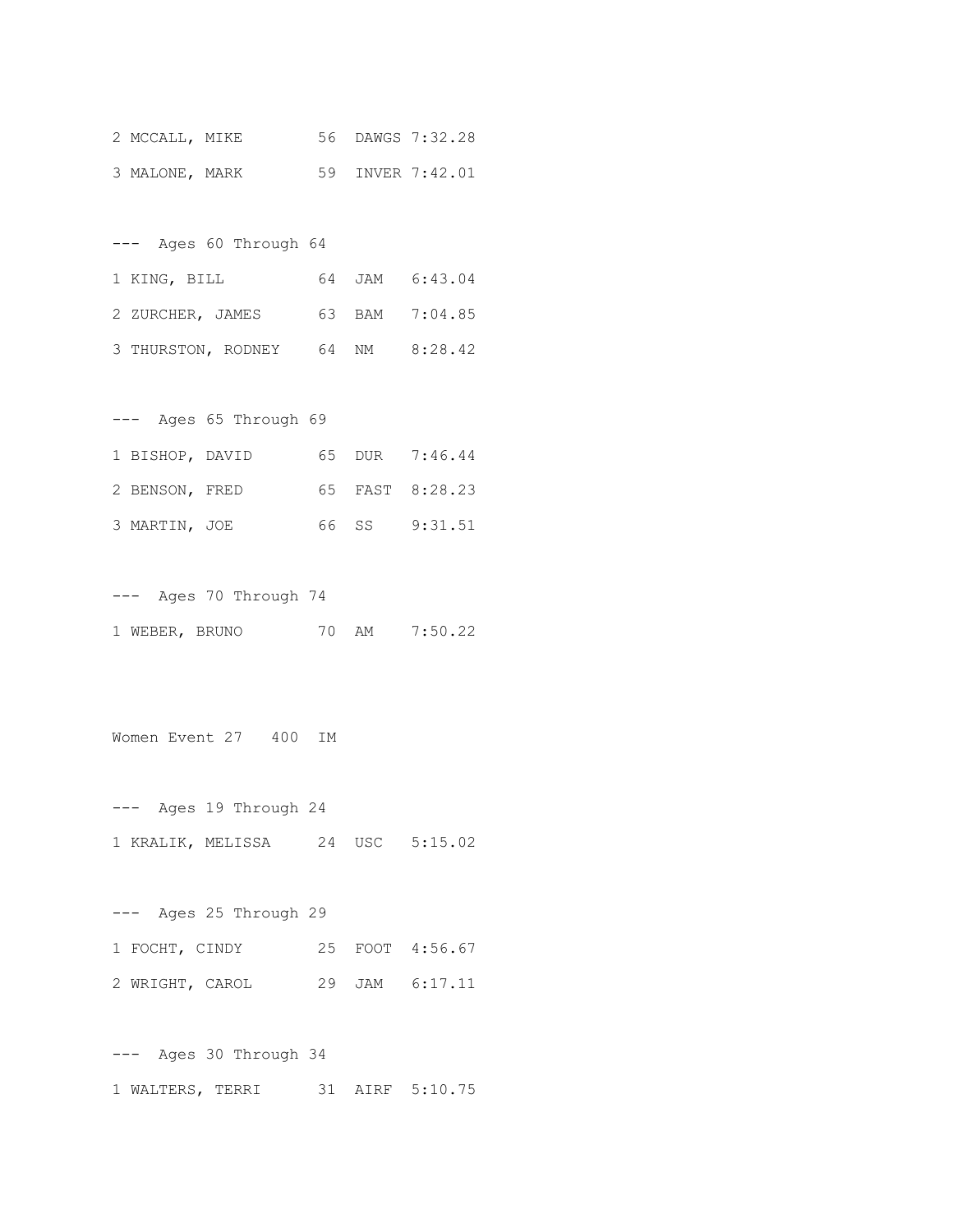--- Ages 35 Through 39

| 1 BURTON, KAREN |  | 35 AIRF 4:48.44  |
|-----------------|--|------------------|
| 2 OERMAN, VONI  |  | 37 GJDOL 5:12.35 |
| 3 NELSON, JUDY  |  | 37 RANCH 5:23.74 |

--- Ages 40 Through 44 1 KING, LINDA 41 THORN 6:41.30 2 JOHNSON, LINDA 43 BROOM 7:21.75

--- Ages 45 Through 49 - OBRECHT, DAWN 49 JEFF DQ

--- Ages 50 Through 54 1 WOOD, JEAN 50 BAM 6:18.64 2 HEINIG, MARSHA 51 INVER 6:48.06

--- Ages 65 Through 69 1 HERTZBERG, RUTH 65 SUMM 10:11.18

--- Ages 75 Through 79 1 FROHS, AGOTA 78 UNATT10:09.56

Men Event 28 400 IM

--- Ages 19 Through 24 1 DOHERTY, KEVIN 24 FOOT 4:27.77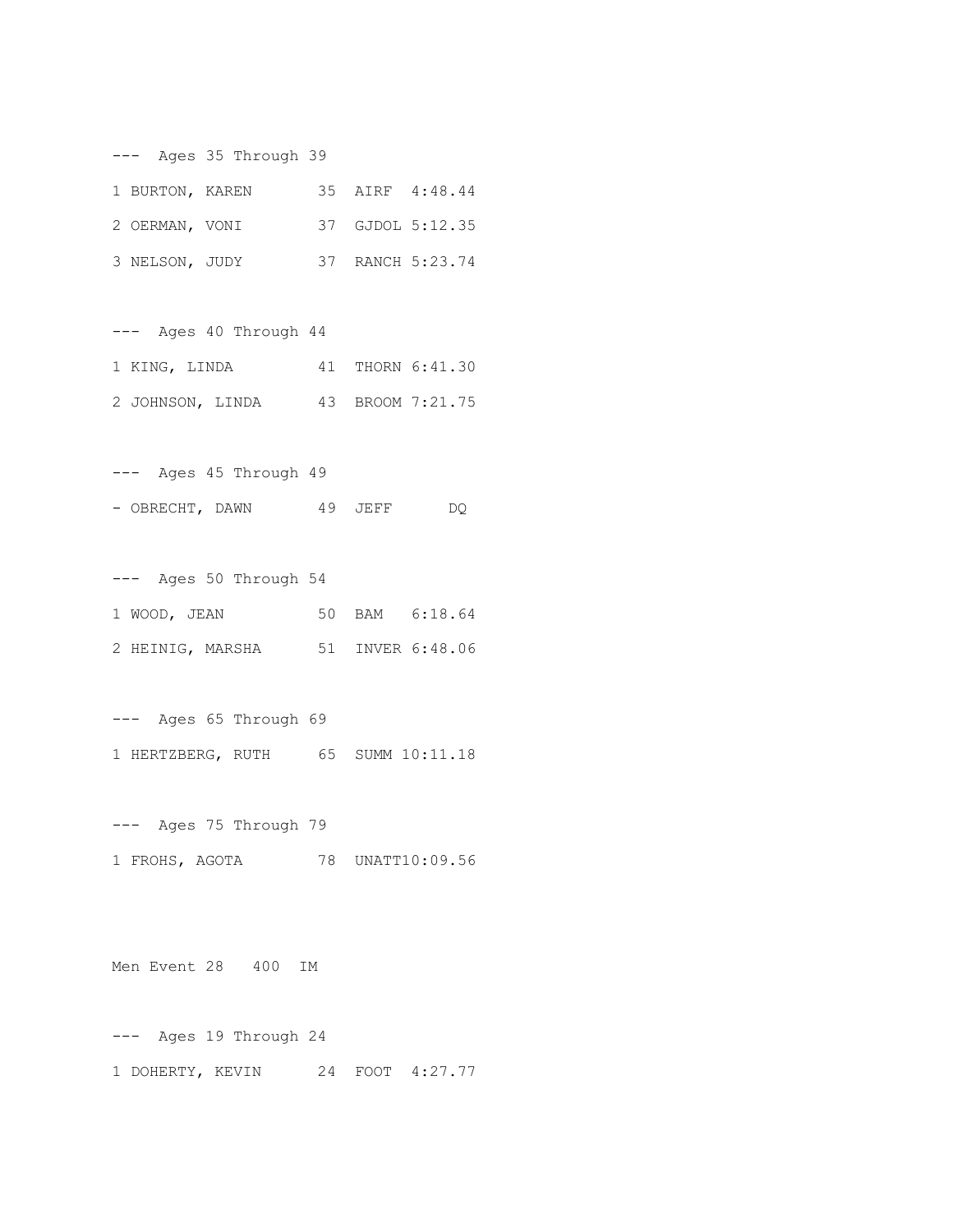| Ages 25 Through 29<br>$---$ |  |                  |
|-----------------------------|--|------------------|
| 1 KLUG, TIM                 |  | 29 DU 4:40.86    |
| 2 ROSS, DAVID               |  | 27 INVER 5:00.15 |
| 3 COOLEY, DAN               |  | 26 GLEN 5:21.30  |

--- Ages 30 Through 34

| 1 BOUMA, DIRK      |  | 30 AIRF 4:44.09 |
|--------------------|--|-----------------|
| 2 THIERRY, JOHN    |  | 34 SS 4:57.89   |
| 3 REEDER, DAVID    |  | 31 CSST 5:07.17 |
| 4 KNIGHT, ROGER    |  | 34 BAM 5:20.33  |
| 5 BRIEGER, MICHAEL |  | 32 DUR 5:25.07  |

--- Ages 35 Through 39 1 HANSEN, ERIK 36 BAM 4:48.14

--- Ages 40 Through 44

| 1 JAY, HOWARD                        |       | 41 GLEN 4:51.18  |
|--------------------------------------|-------|------------------|
| 2 HUGHES, JOHN                       |       | 44 ROCK 5:00.65  |
| 3 LOUIE, JAMIE                       |       | 41 CSST 5:01.39  |
| 4 NOLTE, CHRISTOPHR 41 INVER 5:03.01 |       |                  |
| 5 HEGGY, TERRY                       |       | 43 FOOT 5:30.86  |
| 6 DALTON, TIM                        |       | 43 INVER 6:31.11 |
| 7 GRUNOW, THOMAS                     |       | 40 CSST 6:34.00  |
| - CULP, MICHAEL                      | 42 SS | DQ.              |

--- Ages 45 Through 49 1 RATIGAN, RICHARD 48 DAWGS 6:17.95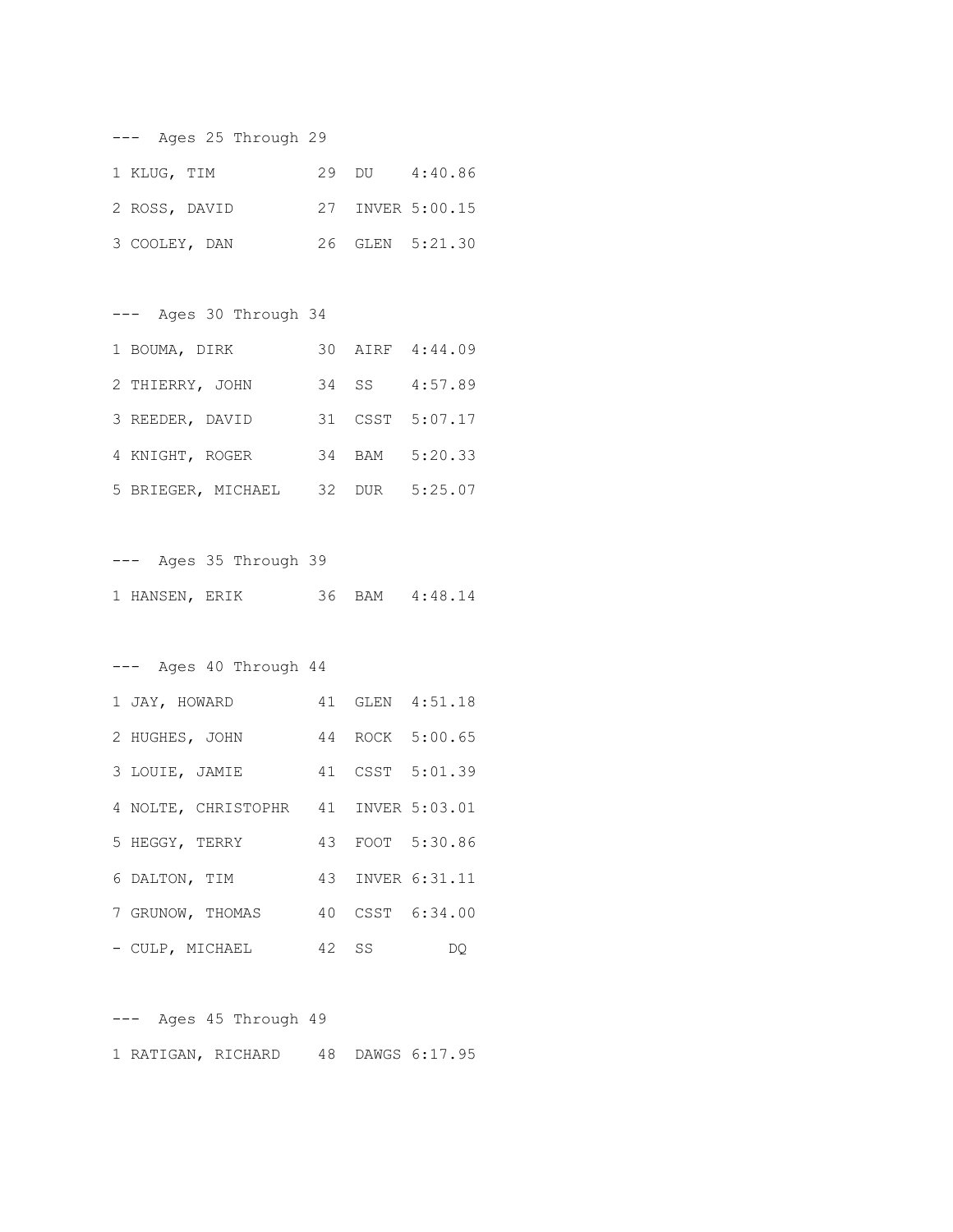--- Ages 60 Through 64 1 OBRIEN, DENNIS 62 DUR 5:55.55

--- Ages 65 Through 69 1 BISHOP, DAVID 65 DUR 6:33.66

--- Ages 70 Through 74 1 WEBER, BRUNO 70 AM 7:40.60

--- Ages 75 Through 79 1 MCDERMOTT, ROBERT 75 UNATT12:21.23

Mixed Event 29 200 R-Free

| --- Mixed Ages 19 Through 24 |     |               |
|------------------------------|-----|---------------|
| 1 BOULDER AQUATICS A         | BAM | 1:37.08       |
| 2 HIGHLANDS RANCH A          |     | RANCH 1:38.92 |
| 3 THORNTON A X-19            |     | THORN 1:40.40 |
| 4 DU A $X-19$                | DU  | 1:43.26       |
| 5 FOOTHILLS A X-19           |     | FOOT 1:47.34  |
| 6 DAWGS A X-19               |     | DAWGS 1:50.25 |

--- Mixed Ages 25 Through 34

| 1 JEFFCO AOUATICS A  | JAM 1:43.12   |
|----------------------|---------------|
| 2 MONTROSE MARLINS A | MONT 1:45.43  |
| 3 BOULDER AQUATICS B | BAM 1:47.67   |
| 4 DAWGS E X-25       | DAWGS 1:51.77 |
| 5 DAWGS B X-25       | DAWGS 1:54.24 |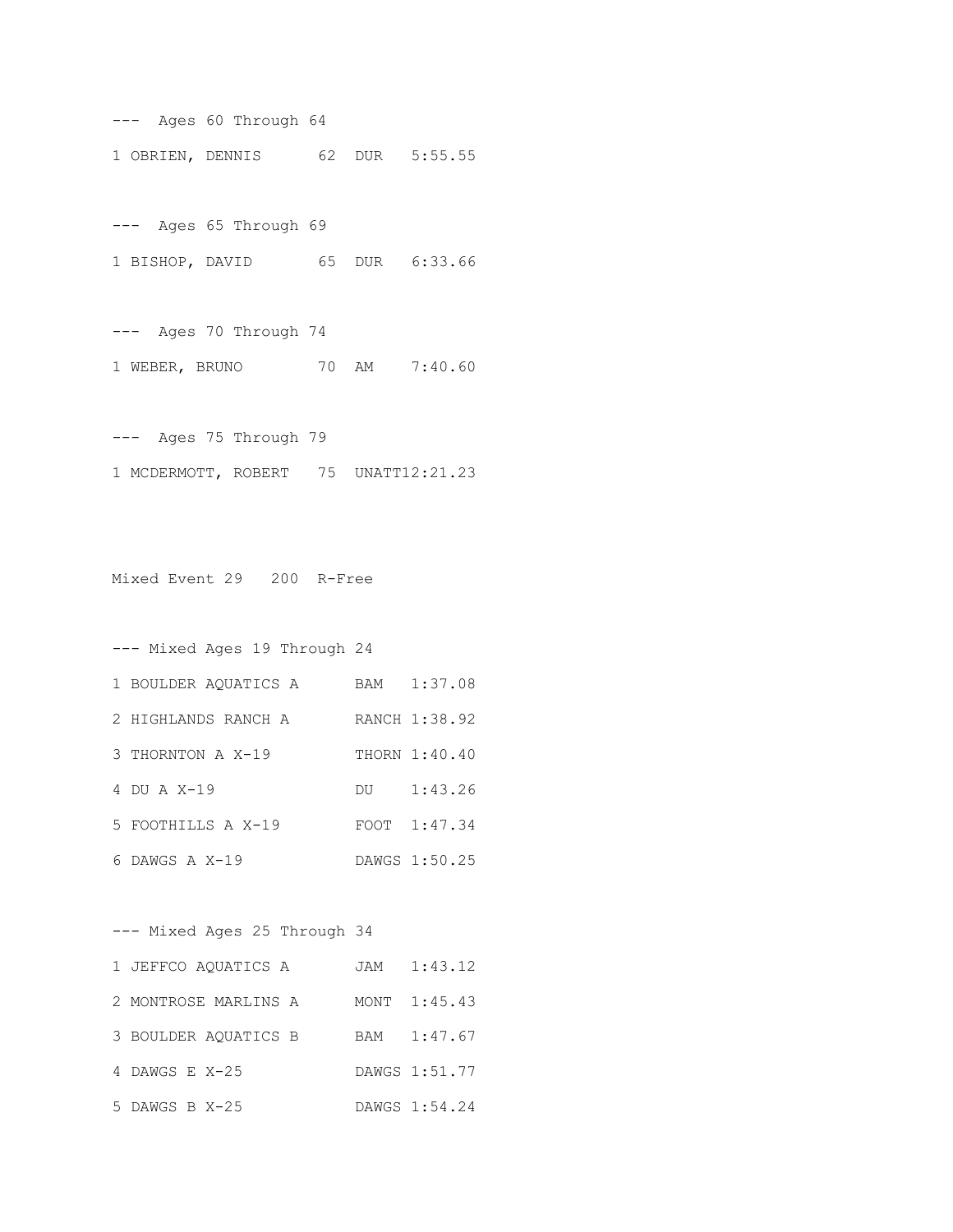|                | 6 DURANGO MASTERS A | DUR | 1:56.91       |
|----------------|---------------------|-----|---------------|
| 7 DAWGS D X-25 |                     |     | DAWGS 2:00.48 |

--- Mixed Ages 35 Through 44

| 1 BOULDER AQUATICS C | BAM | 1:43.68       |
|----------------------|-----|---------------|
| 2 INVERNESS A X-35   |     | INVER 1:49.00 |
| 3 EVERGREEN B X-35   |     | EVERG 1:54.29 |
| 4 DAWGS $C X-35$     |     | DAWGS 1:54.47 |
| 5 HIGHLANDS RANCH B  |     | RANCH 1:59.12 |
| $6$ DU B $X-35$      | DU  | 2:04.76       |
| 7 BOULDER AQUATICS A | BAM | 2:05.00       |

|  |                      |  | --- Mixed Ages 45 Through 54 |               |
|--|----------------------|--|------------------------------|---------------|
|  | 1 BOULDER AOUATICS B |  |                              | BAM 1:41.74   |
|  | 2 EVERGREEN A X-45   |  |                              | EVERG 2:19.93 |

--- Mixed Ages 55 Through 64 1 DAWGS F X-55 DAWGS 1:59.14

Women Event 31 100 Fly

--- Ages 25 Through 29 1 WENZINGER, TERRY 25 JAM 1:02.61 2 FOCHT, CINDY 25 FOOT 1:03.26 3 LONGFELLOW, CHERYL 28 BAM 1:03.95 4 GIOCO, GINA 25 BAM 1:06.55 5 TAYLOR, JENNIFER 26 FOOT 1:14.59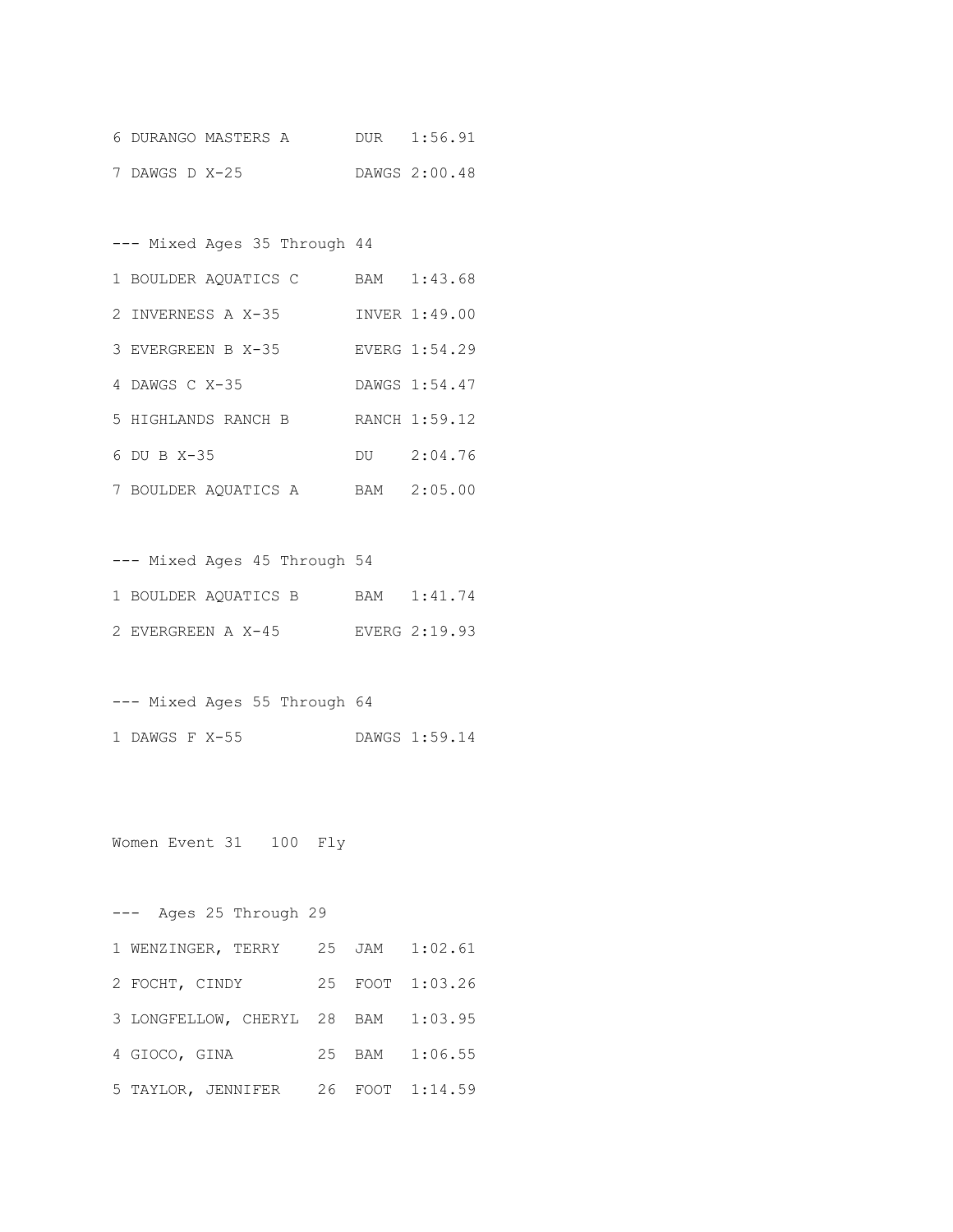6 ALKIRE, ELIZABETH 27 JAM 1:25.16

--- Ages 30 Through 34

| 1 SCHULTZ, SARAH |  | 31 BAM 1:04.29   |
|------------------|--|------------------|
| 2 WALTERS, TERRI |  | 31 AIRF 1:05.12  |
| 3 SMITH, LAURA   |  | 32 UNATT 1:08.12 |
| 4 SHROUP, JAIMI  |  | 31 DAWGS 1:17.32 |

--- Ages 35 Through 39 1 OERMAN, VONI 37 GJDOL 1:08.62 2 DULLEA, MELANIE 36 SS 1:11.27 3 GUTHRIE, CINDY 37 ROCK 1:31.80

--- Ages 40 Through 44 1 WOHL HAAN, MARY 44 BAM 1:19.98 2 KING, LINDA 41 THORN 1:25.69

--- Ages 50 Through 54 1 LEBSACK, LINDA 51 DU 1:50.90

--- Ages 65 Through 69 1 HERTZBERG, RUTH 65 SUMM 2:42.14

Men Event 32 100 Fly

--- Ages 25 Through 29 1 MADIGAN, PJ 26 MONT 57.68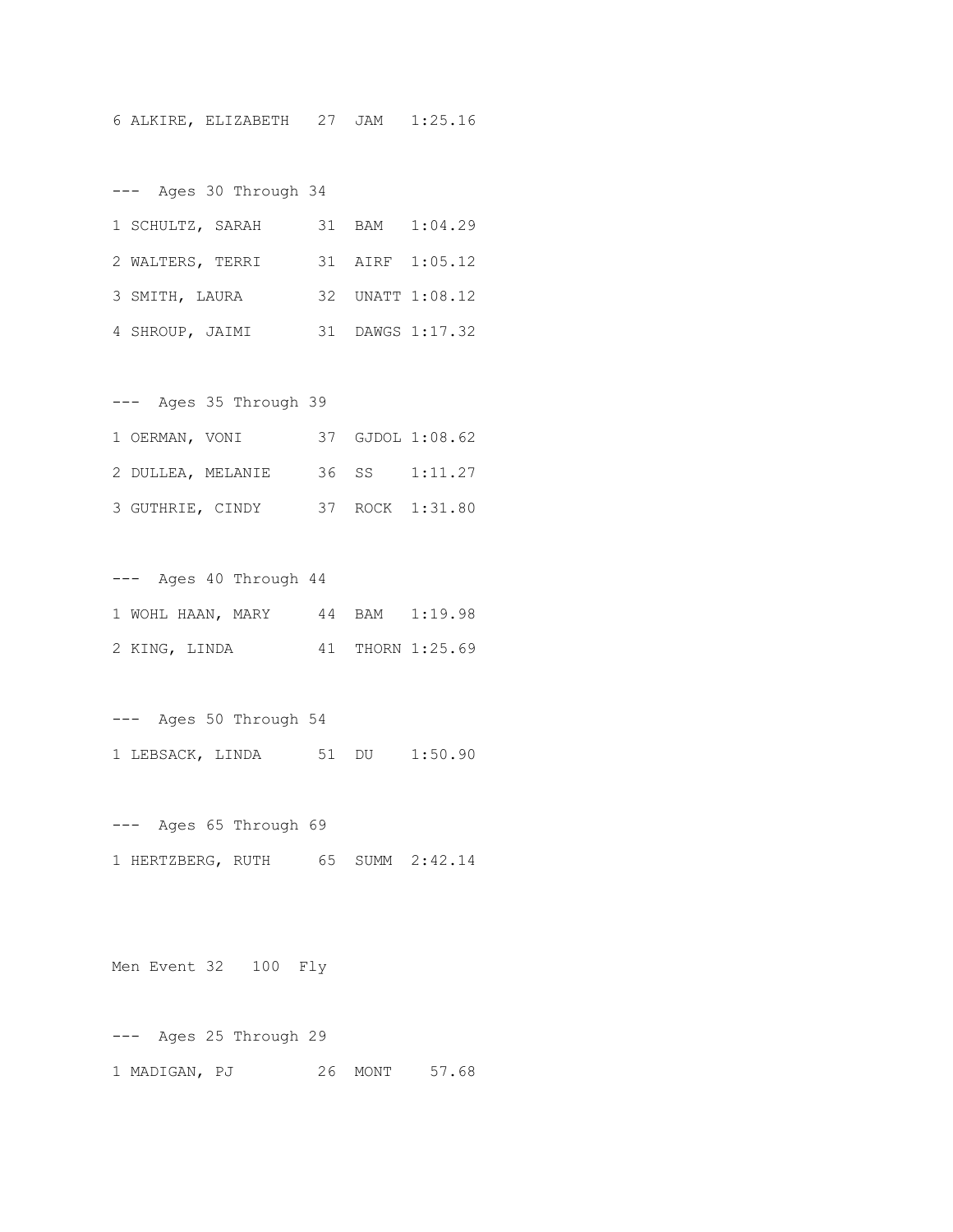--- Ages 30 Through 34

| 1 GONZALES, MICHAEL 31 BAM |  | 56.57          |
|----------------------------|--|----------------|
| 2 SEALS, LARRY             |  | 30 DAWGS 57.91 |
| 3 KNIGHT, ROGER            |  | 34 BAM 1:08.23 |
| 4 PATTEN, BRIAN            |  | 33 JAM 1:14.95 |

--- Ages 35 Through 39 1 NELSON, KURT 38 RANCH 58.88 2 HANSEN, ERIK 36 BAM 1:00.74 3 LEE, MARSHALL 39 BAM 1:04.85 4 MURPHY, JIM 37 DAWGS 1:06.26

--- Ages 40 Through 44

| 1 HESS, RICHARD  |  | 43 UNATT 55.16   |
|------------------|--|------------------|
| 2 LESKO, STEVEN  |  | 40 DAWGS 1:00.40 |
| 3 STEHLIN, ED    |  | 42 JAM 1:00.93   |
| 4 HUGHES, JOHN   |  | 44 ROCK 1:01.20  |
| 5 DITOLLA, BOB   |  | 43 RANCH 1:04.27 |
| 6 HEGGY, TERRY   |  | 43 FOOT 1:06.05  |
| 7 GRUNOW, THOMAS |  | 40 CSST 1:29.33  |

--- Ages 45 Through 49 1 VARNER, TIM 47 BAM 1:11.84

--- Ages 50 Through 54 1 ABRAHAMS, RICH 53 UNATT 56.76 2 ABBOTT, BILL 51 UNATT 1:03.36 3 NANCE, BILL 53 MONT 1:14.04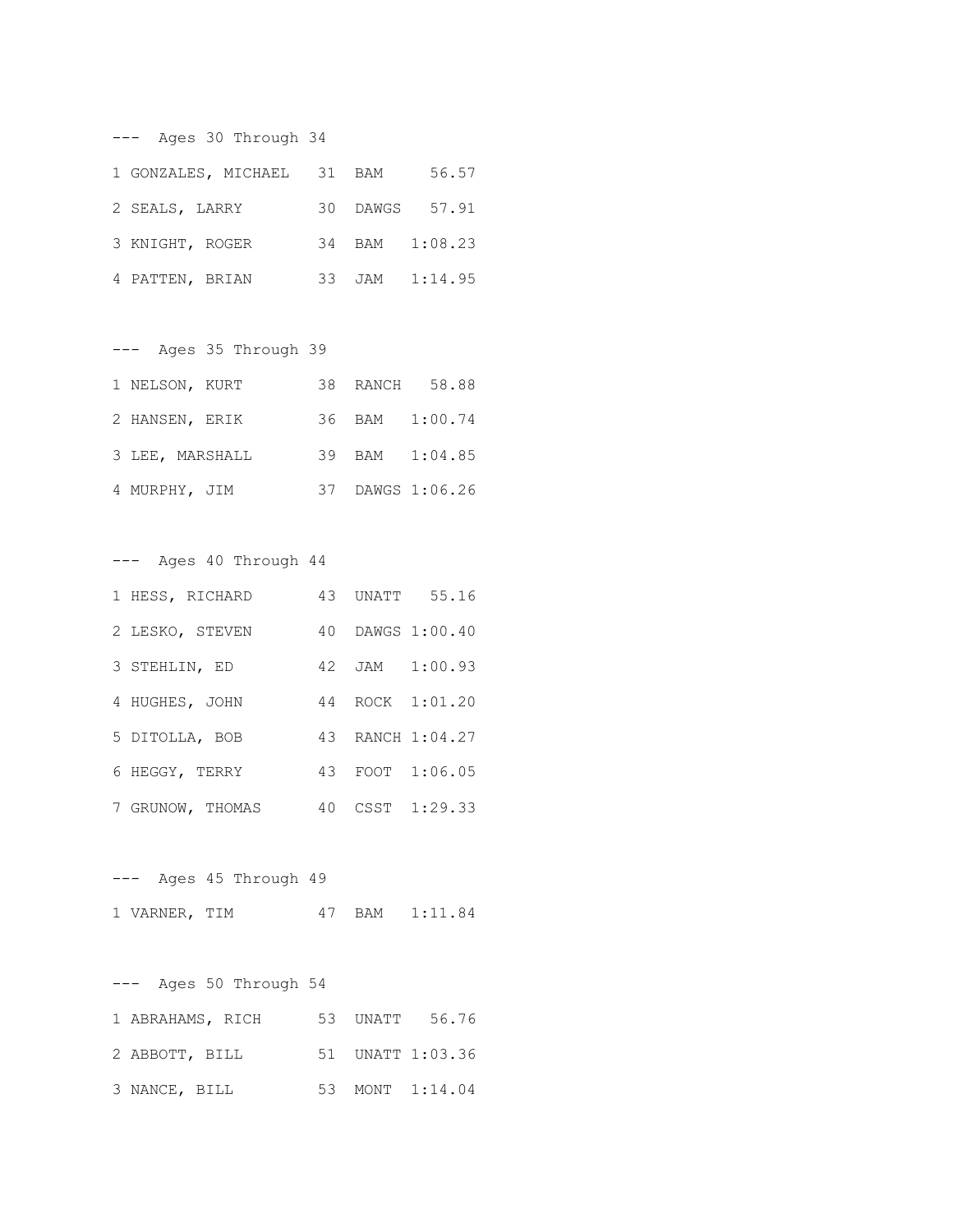--- Ages 55 Through 59 1 TOBIN, JOHN 55 EVERG 1:26.52 2 SHAW, LAWRENCE 59 FOOT 2:00.57

--- Ages 60 Through 64 1 OBRIEN, DENNIS 62 DUR 1:10.84 2 PLUMMER, MARK 61 INVER 1:31.79

--- Ages 70 Through 74 1 WEBER, BRUNO 70 AM 1:52.60

--- Ages 75 Through 79 1 MCDERMOTT, ROBERT 75 UNATT 3:49.35

Women Event 33 200 Breast

--- Ages 30 Through 34

--- Ages 25 Through 29 1 LANG, JARA 27 AIRF 2:48.12

1 RADIC, ALICE 34 DAWGS 2:58.64 2 KLIEGERMAN, TERESA 32 SUMM 3:00.71 3 SAULS, CATHERINE 33 THORN 3:10.78

--- Ages 35 Through 39 1 BURTON, KAREN 35 AIRF 2:42.23 2 OERMAN, VONI 37 GJDOL 2:43.73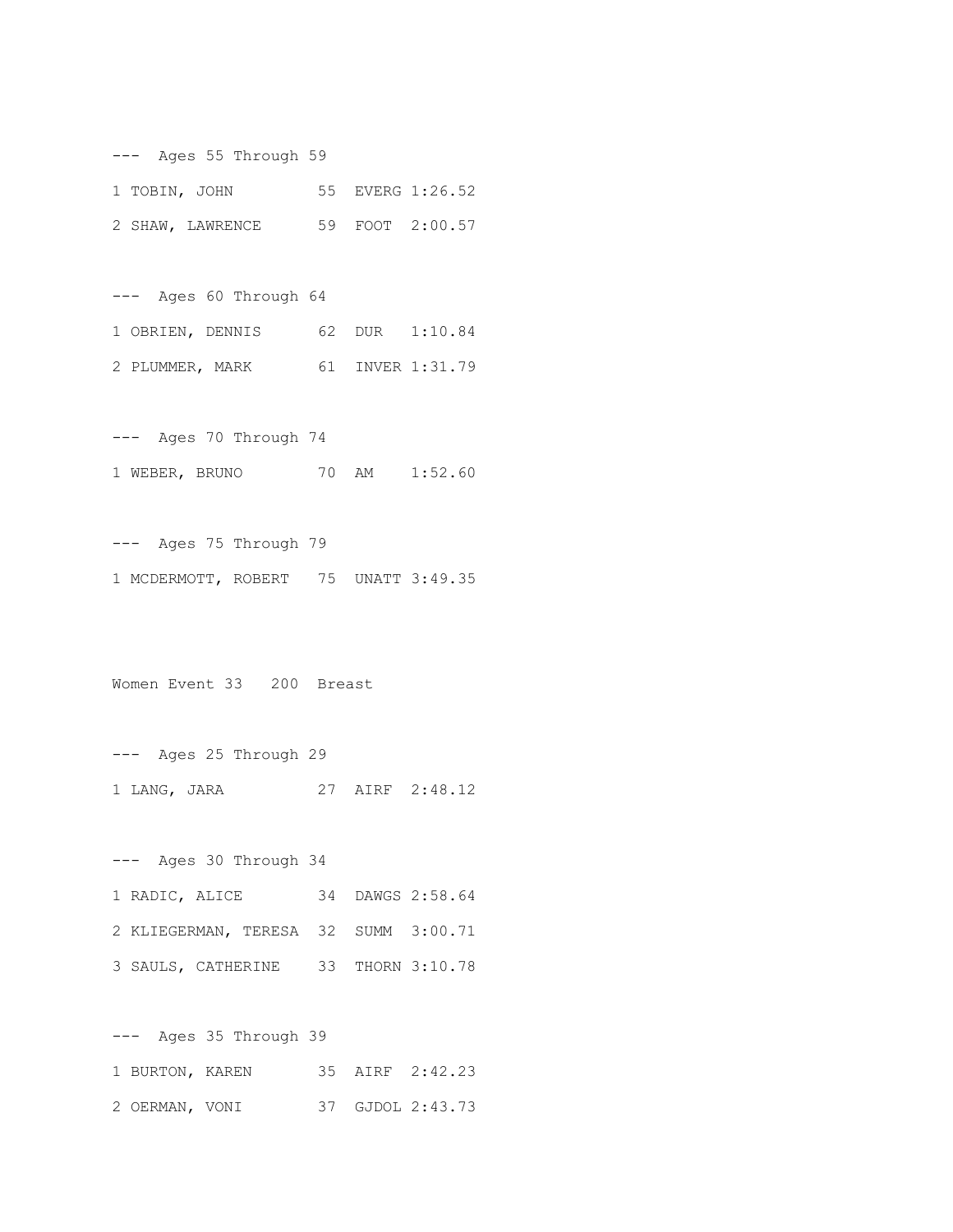|                | 3 BRUYERE, CHERYL |  | 35 EVERG 2:56.27 |
|----------------|-------------------|--|------------------|
| 4 NOLTE, SUSAN |                   |  | 37 RANCH 3:12.28 |
|                | 5 POZAK, MARLENE  |  | 39 DU 3:15.30    |

--- Ages 40 Through 44 1 WOHL HAAN, MARY 44 BAM 3:09.53 2 CHIDESTER, VICTORI 41 FOOT 3:15.95

--- Ages 45 Through 49 1 BRUNGER, CHERYL 47 ROCK 3:16.81 2 WRIGHT, YVONNE 45 BAM 3:28.77 3 KLATT, TRUDY 48 DUR 3:35.58

--- Ages 50 Through 54 1 WOOD, JEAN 50 BAM 3:19.47

--- Ages 60 Through 64 1 WEBER, BARBARA 62 AM 4:15.77

--- Ages 65 Through 69 1 BUCHANNAN, PEGGY 65 EVERG 4:01.11

--- Ages 75 Through 79 1 FROHS, AGOTA 78 UNATT 4:45.49

Men Event 34 200 Breast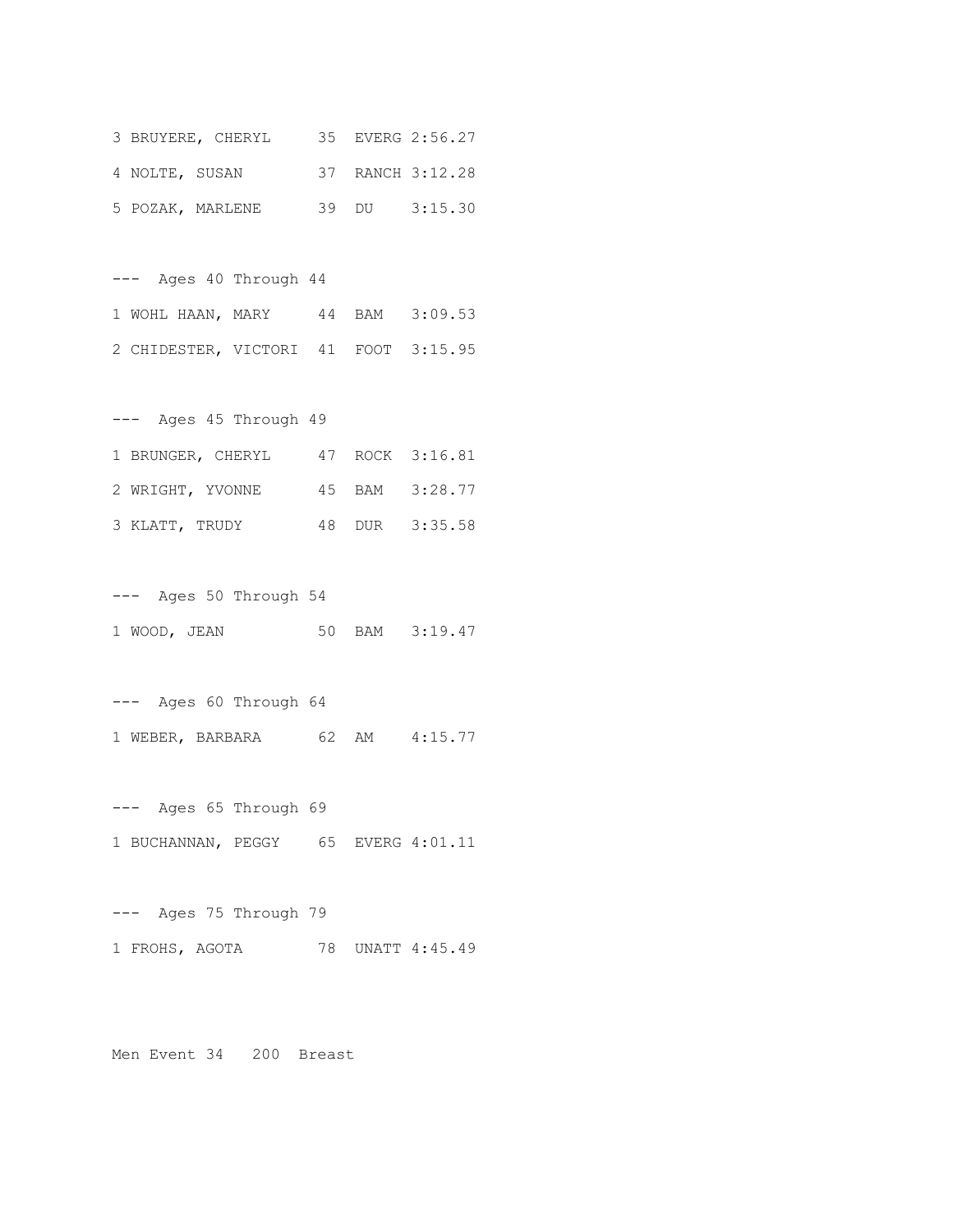--- Ages 19 Through 24 1 DOHERTY, KEVIN 24 FOOT 2:20.97

--- Ages 30 Through 34 1 LUSSIER, HARDY 32 DAWGS 2:16.85 2 PEASE, RICHARD 32 LOVE 2:28.02

| Ages 35 Through 39<br>$---$ |    |                  |
|-----------------------------|----|------------------|
| 1 GREY, DAVID               |    | 39 THORN 2:25.28 |
| 2 BANK, HOLDEN              |    | 38 BAM 2:29.05   |
| 3 BARBER, JEFF              |    | 36 INVER 2:34.79 |
| 4 PATTERSON, JOHN           | 37 | MONT 3:02.62     |

| Ages 40 Through 44<br>$---$ |  |                 |
|-----------------------------|--|-----------------|
| 1 LOUIE, JAMIE              |  | 41 CSST 2:30.95 |
| 2 HEGGY, TERRY              |  | 43 FOOT 2:49.06 |
| 3 ALVARADO, RAY             |  | 40 FOOT 3:09.42 |
| 4 GRUNOW, THOMAS            |  | 40 CSST 3:37.00 |

--- Ages 50 Through 54 1 WEST, DENNIS 53 DU 2:43.48 2 CONLAND, ROBERT 53 ESTES 2:51.50 3 CARNEY, KENT 50 EVERG 2:52.14 4 SCHAFER, ROGER 50 FOOT 3:11.60

--- Ages 55 Through 59 1 KING, WILLIAM 58 DAWGS 3:24.41

--- Ages 60 Through 64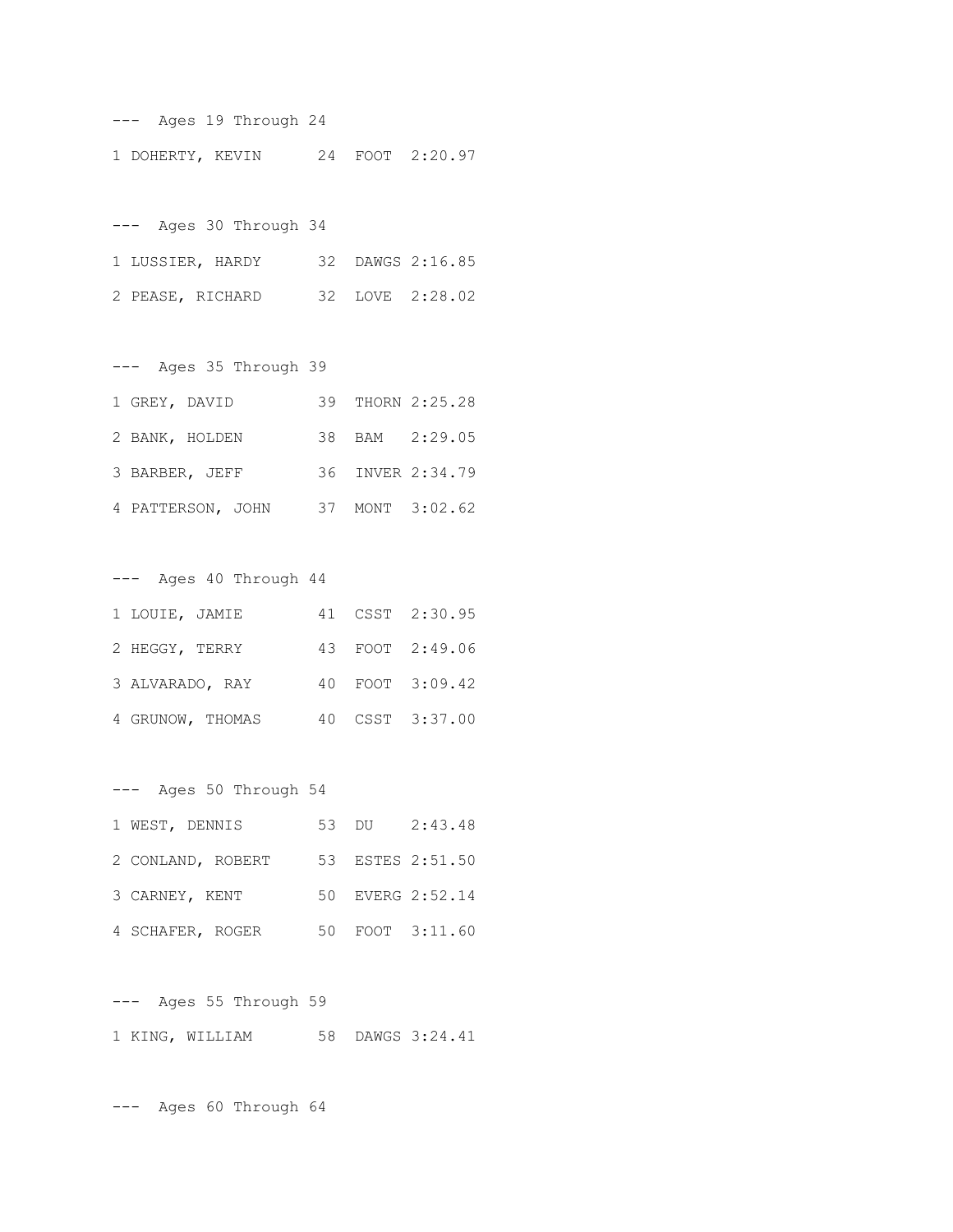1 PATTEN, BOB 63 DAC 2:51.89

--- Ages 65 Through 69 1 BISHOP, DAVID 65 DUR 3:12.02 - MARTIN, JOE 66 SS DQ

--- Ages 80 Through 84 1 LEVETT, JOHN 81 JEFF 4:50.68

Women Event 35 50 Free

--- Ages 19 Through 24 1 MEEKER, DIONNE 22 DU 26.69 2 DOWNEY, CATHERINE 22 BAM 27.03 3 FAIRMAN, ALLISON 22 RANCH 27.18 4 STORCH, AMBER 23 DAWGS 29.22

--- Ages 25 Through 29

| 1 WENZINGER, TERRY 25 JAM   |          | 25.75 |
|-----------------------------|----------|-------|
| 2 LIPSON, CHRISTINE 28 BAM  |          | 25.95 |
| 3 DEACON, LORI              | 27 DAC   | 26.42 |
| 4 DOLLOFF, KIM              | 25 JAM   | 27.19 |
| 5 SHOEMAKER, CHRISTY 29 BAM |          | 27.69 |
| 6 BURNS, ANITA              | 28 SS    | 28.69 |
| 7 SPENCER, ROBIN            | 27 DAWGS | 29.07 |
| 8 GIOCO, GINA               | 25 BAM   | 29.28 |
| 9 WRIGHT, CAROL             | 29 JAM   | 29.96 |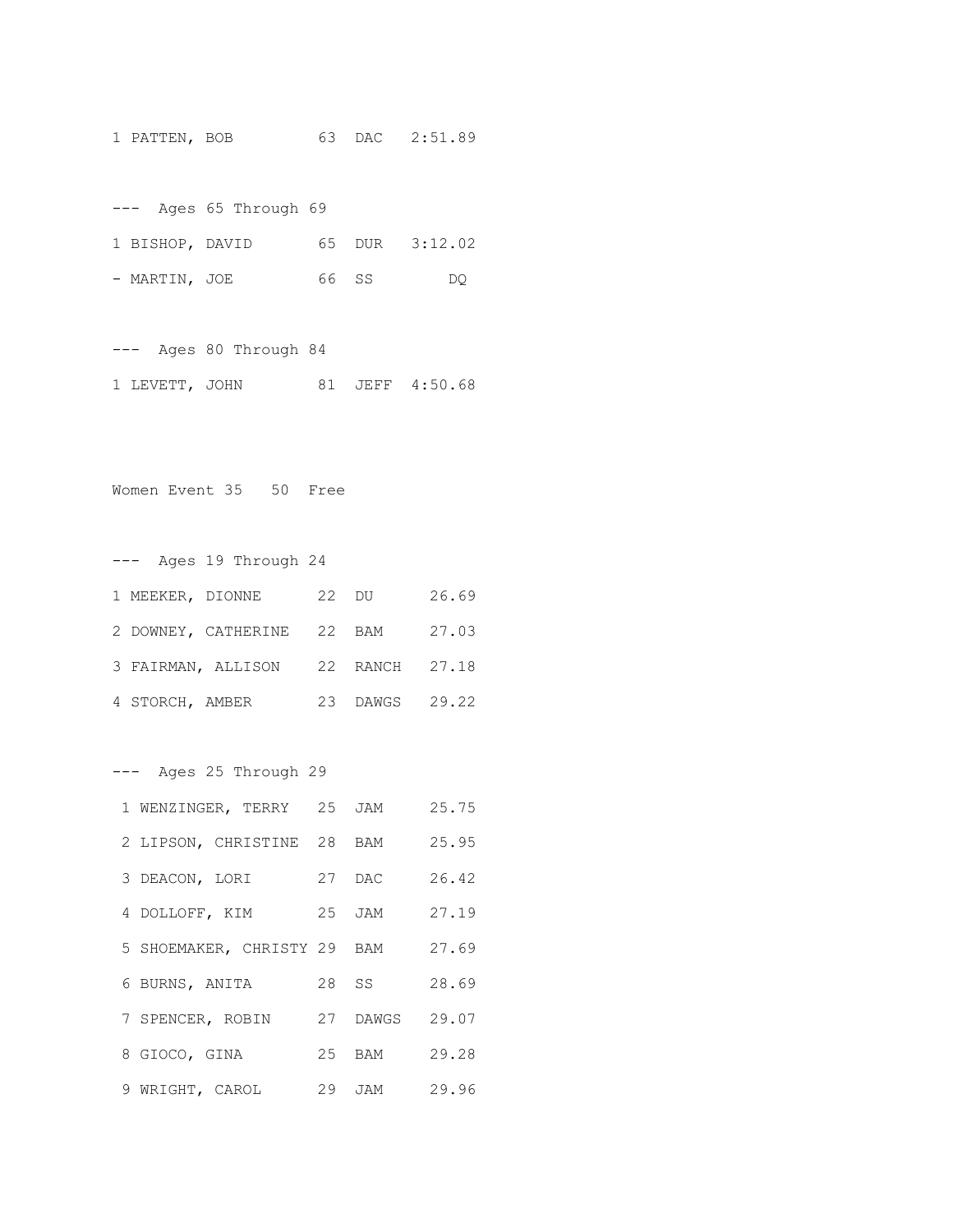--- Ages 30 Through 34

| 1 SAPPEY, COLLETTE 33 BAM            |                | 25.17 |
|--------------------------------------|----------------|-------|
| 2 DIVELBISS, SUSAN 32 USC            |                | 25.95 |
| 3 SCHULTZ, SARAH 31 BAM              |                | 26.06 |
| 4 EISGRUBER, INGRID 30 DAWGS 26.80   |                |       |
| 5 GEBHART, JANIS                     | 33 RANCH 27.50 |       |
| 6 LUND, KIRSTEN                      | 31 DU 27.75    |       |
| 7 ROWAN, SUSAN                       | 31 MONT 28.86  |       |
| 8 RADIC, ALICE 34 DAWGS 28.91        |                |       |
| 9 ROCKE, JENNIFER 32 BAM             |                | 29.78 |
| 10 BAILEY, JAMIE 30 SUMM             |                | 30.64 |
| 11 DAUBENSPECK, COLLE 30 THORN 31.35 |                |       |
| 12 SAULS, CATHERINE 33 THORN 31.70   |                |       |

--- Ages 35 Through 39

| 1 GARNIER, KATHY                  | 37 INVER       | 26.36 |
|-----------------------------------|----------------|-------|
| 2 DROZDA, CATHY                   | 39 THORN       | 26.78 |
| 3 NELSON, JUDY                    | 37 RANCH 26.91 |       |
| 4 DULLEA, MELANIE                 | 36 SS          | 27.33 |
| 5 BANNING, ANGIE                  | 36 BAM         | 28.21 |
| 6 RICE, WENDY                     | 35 BAM         | 28.31 |
| 7 ROBERTSON, CHERYL 35 DUR        |                | 28.94 |
| 8 STUMBAUGH, MICHELE 37 LOVE      |                | 29.63 |
| 9 JOHNKE, LISA                    | 35 INVER       | 30.26 |
| 0 BRODE, SUE                      | 35 RANCH       | 30.32 |
| 11 ROSALES, NELLA 39 DAWGS 31.79  |                |       |
| 12 CORRICK, RHONDA 37 DAWGS 31.80 |                |       |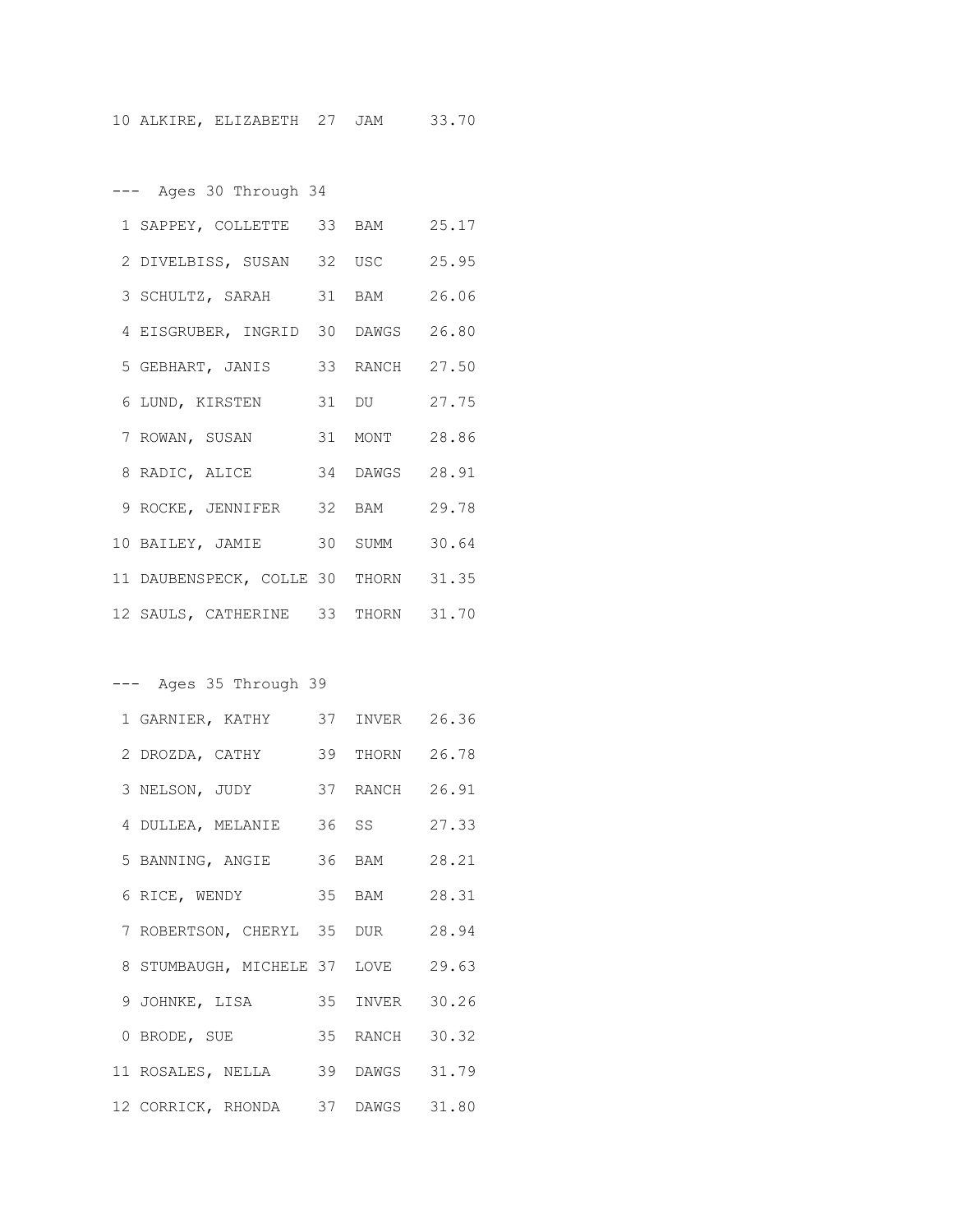|                  | 13 KENDRICK, MELISSA 35 SS |       |  | 32.05 |  |
|------------------|----------------------------|-------|--|-------|--|
| 14 LEWIS, NICOLE |                            | 36 AM |  | 37.46 |  |

--- Ages 40 Through 44 1 ROSENER, KAREN 44 UNATT 27.47 2 COYNE, LEILONI 41 CWA 29.81 3 NYPAVER, LOU 43 LOVE 30.55 4 TOLDNESS, LINDA 41 THORN 32.57 5 RING, NANCY 42 SUMM 35.65

--- Ages 45 Through 49

| 1 ROCHE, CAROLYN                  | 46 BAM | 29.00          |
|-----------------------------------|--------|----------------|
| 2 SCHICKLI, JEANNE 45 UNATT 30.44 |        |                |
| 3 MARVIN, KATHY                   |        | 46 EVERG 30.64 |
| 4 SCRAGGS, JEAN                   |        | 45 EVERG 34.97 |

--- Ages 50 Through 54 1 REED JUDY, UNATT 54 UNATT 28.85 2 ANZIANO, MARCIA 53 DAC 36.25

--- Ages 55 Through 59 1 BERNHARDT, MARYELL 57 DAWGS 35.06 2 CLAPP, MARY 59 AM 49.12

--- Ages 60 Through 64 1 STOCK, LIZ 61 UNATT 1:37.71

--- Ages 65 Through 69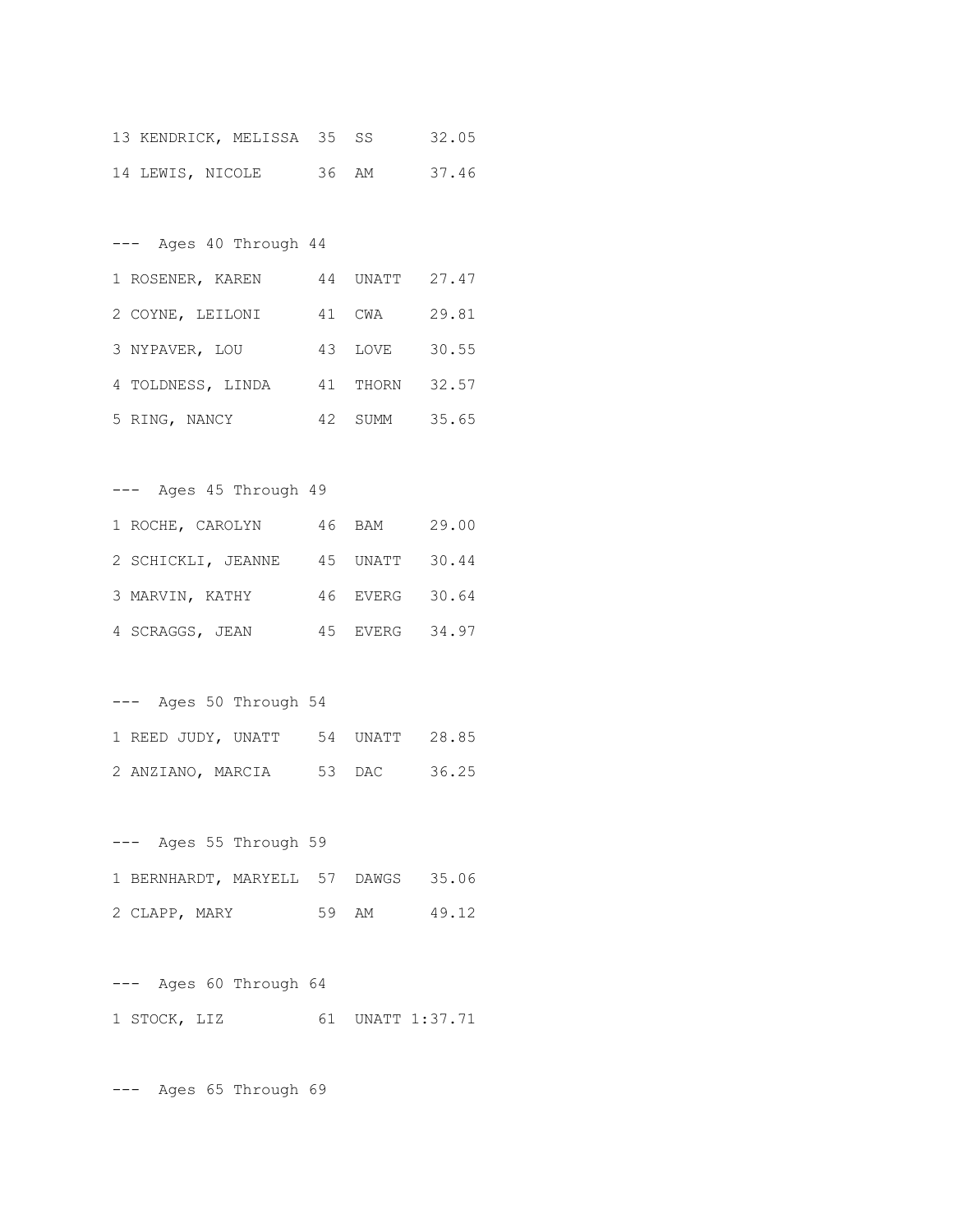1 HERTZBERG, RUTH 65 SUMM 47.64

--- Ages 75 Through 79 1 HEATH, LUELLA 78 INVER 1:06.93

--- Ages 80 Through 84 1 ELLERT, LOIS 83 BLDRY 1:11.61

--- Ages 85 Through 89 1 RYCKMAN, SALLY 86 UNATT 1:15.44

Men Event 36 50 Free

| $---$ |                 | Ages 19 Through 24 |    |                |  |
|-------|-----------------|--------------------|----|----------------|--|
|       | 1 BECK, MATT    |                    |    | 23 RANCH 21.68 |  |
|       |                 | 2 MCCORMICK, AARON |    | 23 BAM 23.19   |  |
|       | 3 GIRON, MARCUS |                    | 22 | THORN 27.46    |  |

--- Ages 25 Through 29 1 MADIGAN, PJ 26 MONT 23.01 2 MCDANIEL, ANDREW 29 DAWGS 24.26 3 LEE, STEPHEN 29 DU 24.51 4 ZENTNER, DENNIS 29 THORN 24.73 5 ROYTHER, GREG 26 DAWGS 25.31 - CONLEY, JOSHUA 25 DAWGS DQ

--- Ages 30 Through 34 1 WHITESIDE, MARK 32 LOVE 23.55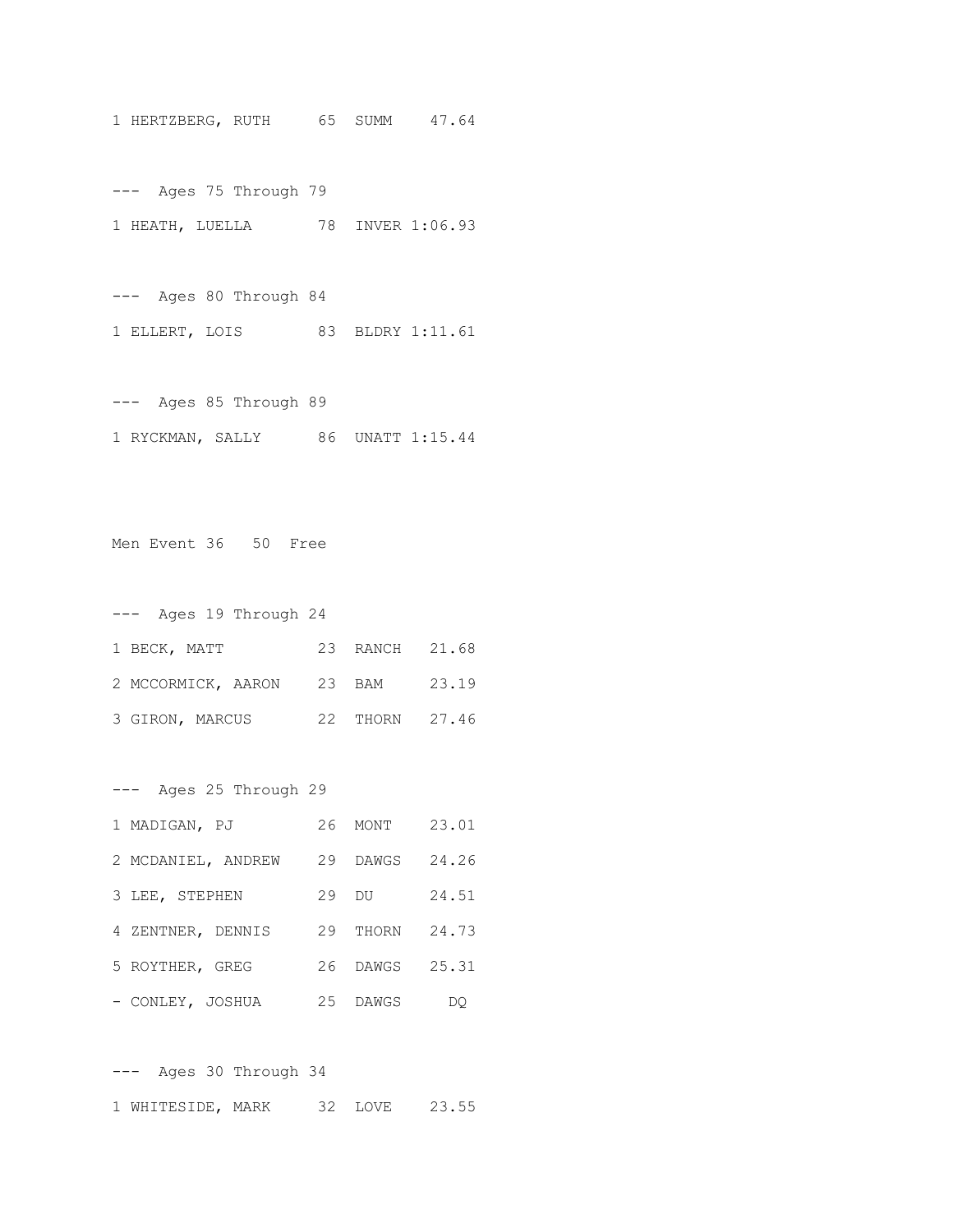| 2 SEALS, LARRY  |  | 30 DAWGS 24.48 |       |
|-----------------|--|----------------|-------|
| 3 REEDER, DAVID |  | 31 CSST 24.88  |       |
| 4 PATTEN, BRIAN |  | 33 JAM         | 26.68 |

--- Ages 35 Through 39

| 1 SMITH, PAUL                    | 38 UNATT       | 22.75 |
|----------------------------------|----------------|-------|
| 2 NELSON, KURT                   | 38 RANCH 24.07 |       |
| 3 WESSAN, JACK                   | 37 MONT 24.18  |       |
| 4 HUGO, JOHN                     | 37 INVER 24.22 |       |
| 5 RYNO, MICHAEL                  | 36 RANCH 24.54 |       |
| 6 LEE, MARSHALL                  | 39 BAM         | 24.74 |
| 7 BANK, HOLDEN                   | 38 BAM 25.46   |       |
| 8 KERN, TODD                     | 36 DAWGS 26.53 |       |
| 9 MARTINEZ, DAVE                 | 37 DU          | 26.95 |
| 10 BARNES, SCOTT                 | 36 DAWGS 27.24 |       |
| 11 LAYMAN, DARIN                 | 36 DU 28.04    |       |
| 12 OLSON, GARRETT 36 RANCH 28.97 |                |       |

--- Ages 40 Through 44

| 1 HESS, RICHARD              | 43 UNATT 22.53 |       |
|------------------------------|----------------|-------|
| 2 STEHLIN, ED                | 42 JAM         | 24.37 |
| 3 MARSH, RUSS                | 42 INVER       | 24.39 |
| 4 CARBONE, BOB               | 40 EVERG       | 24.56 |
| 5 LESKO, STEVEN              | 40 DAWGS       | 24.68 |
| 6 NOLTE, CHRISTOPHR 41 INVER |                | 25.20 |
| 7 RADIC, CRIS                | 43 DAWGS       | 25.70 |
| 8 VANLAW, PHIL               | 40 RANCH       | 26.15 |
| 9 DITOLLA, BOB               | 43 RANCH 27.46 |       |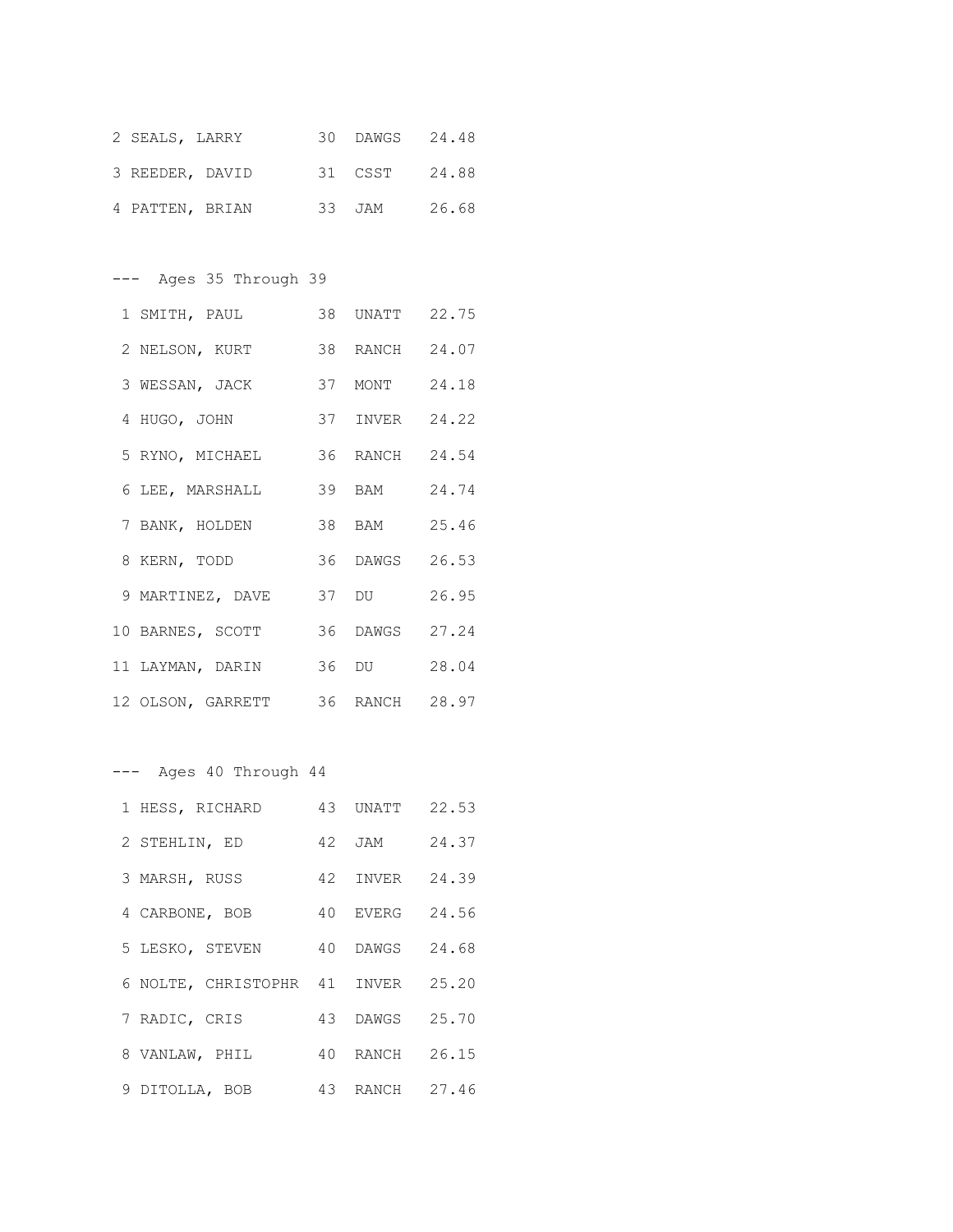|                | 10 BERNARD, STEPHEN 44 DAWGS 28.86 |  |              |
|----------------|------------------------------------|--|--------------|
| 11 HAAN, BRIAN |                                    |  | 41 BAM 28.91 |

| $---$             | Ages 45 Through 49 |    |        |       |
|-------------------|--------------------|----|--------|-------|
| 1 WHATLEY, TOM    |                    |    | 46 CWA | 22.64 |
| 2 KRUPNICK, LOUIS |                    |    | 49 BAM | 26.16 |
| 3 SILVER, STEVEN  |                    |    | 48 AM  | 26.65 |
| 4 VARNER, TIM     |                    | 47 | BAM    | 28.01 |

### --- Ages 50 Through 54

| 1 ABRAHAMS, RICH  | 53. | UNATT  | 22.81 |
|-------------------|-----|--------|-------|
| 2 MCCORMICK, PAUL | 51  | BAM    | 24.83 |
| 3 BATES, CHUCK    |     | 51 USC | 26.93 |
| 4 NANCE, BILL     | 53. | MONT   | 28.36 |
| 5 FORD, DESMOND   | 53. | FOOT   | 30.63 |

### --- Ages 55 Through 59

| 1 GRAHAM, JAMES    | 56 | DUR          | 27.58 |
|--------------------|----|--------------|-------|
| 2 WENDELKEN, FRED  | 59 | <b>EVERG</b> | 27.70 |
| 3 GOODWIN, LANCE   | 57 | FOOT         | 29.13 |
| 4 MATES, TOM       | 55 | FOOT         | 33.16 |
| 5 MCCALL, MIKE     | 56 | DAWGS        | 34.51 |
| 6 BRITTAN, MICHAEL | 57 | INVER        | 38.90 |

--- Ages 60 Through 64 1 ZURCHER, JAMES 63 BAM 28.91 2 PLUMMER, MARK 61 INVER 33.77

|  | 3 KENRY, GEORGE | 62 SS | 38.07 |
|--|-----------------|-------|-------|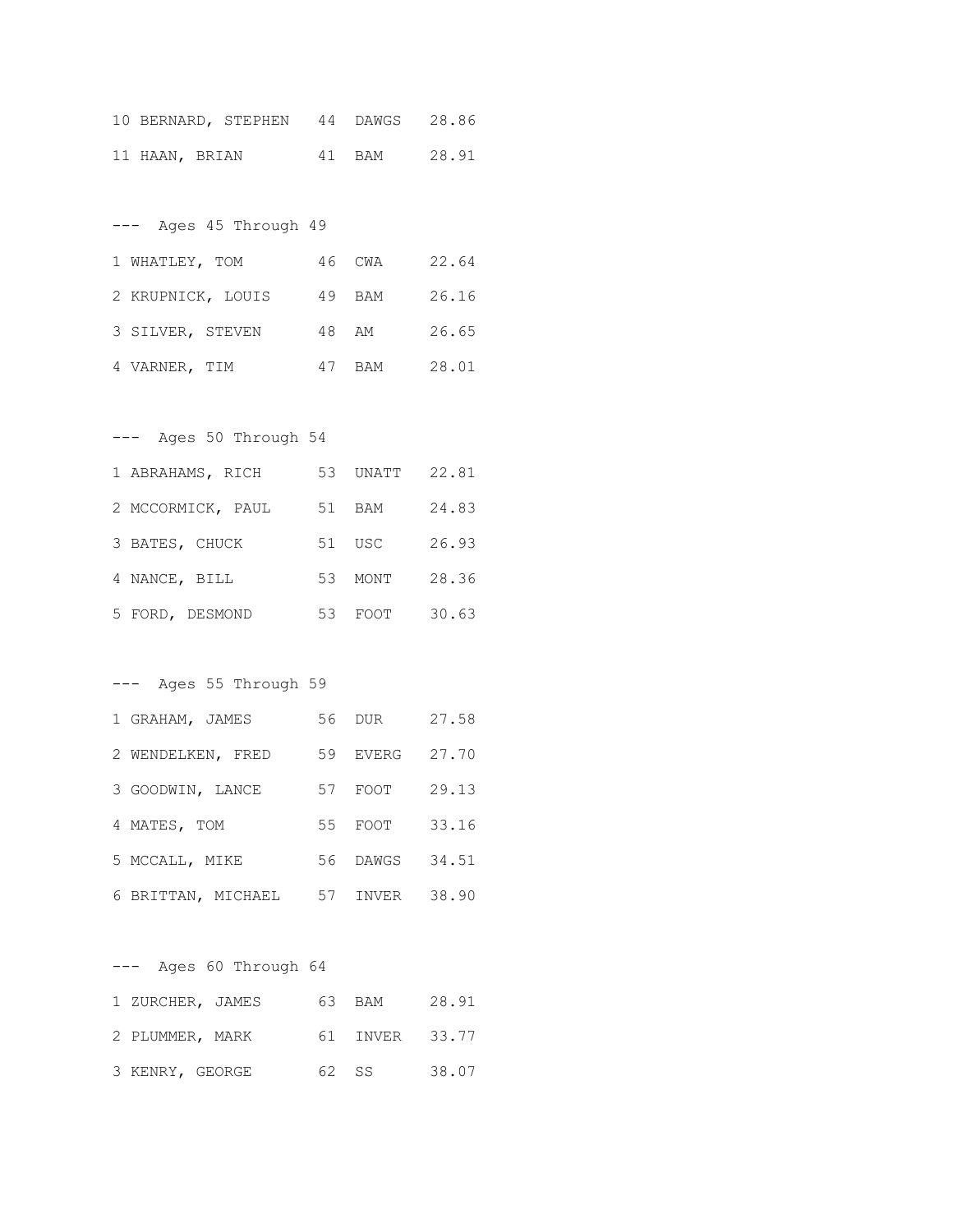--- Ages 65 Through 69 1 BENSON, FRED 65 FAST 32.88 2 ENSIGN, GEORGE 67 SS 33.10 3 HART, JAMES 69 HIGHY 33.98 4 HARPOLE, GEORGE 68 WAVES 35.35 5 BELLIS, BILL 65 BAM 35.64 6 MARTIN, JOE 66 SS 43.11

--- Ages 70 Through 74 1 TRUBY, JACK 73 SPORT 32.87

--- Ages 75 Through 79 1 RICHARDS, HUGH 77 GJDOL 30.51

Women Event 37 100 Back

--- Ages 19 Through 24 1 KRALIK, MELISSA 24 USC 1:08.16

--- Ages 25 Through 29 1 DEACON, LORI 27 DAC 1:03.32 2 DOLLOFF, KIM 25 JAM 1:05.85 3 FOCHT, CINDY 25 FOOT 1:06.73 4 CHIZMAR, JENNY 25 FOOT 1:14.69 5 TAYLOR, JENNIFER 26 FOOT 1:18.84

--- Ages 30 Through 34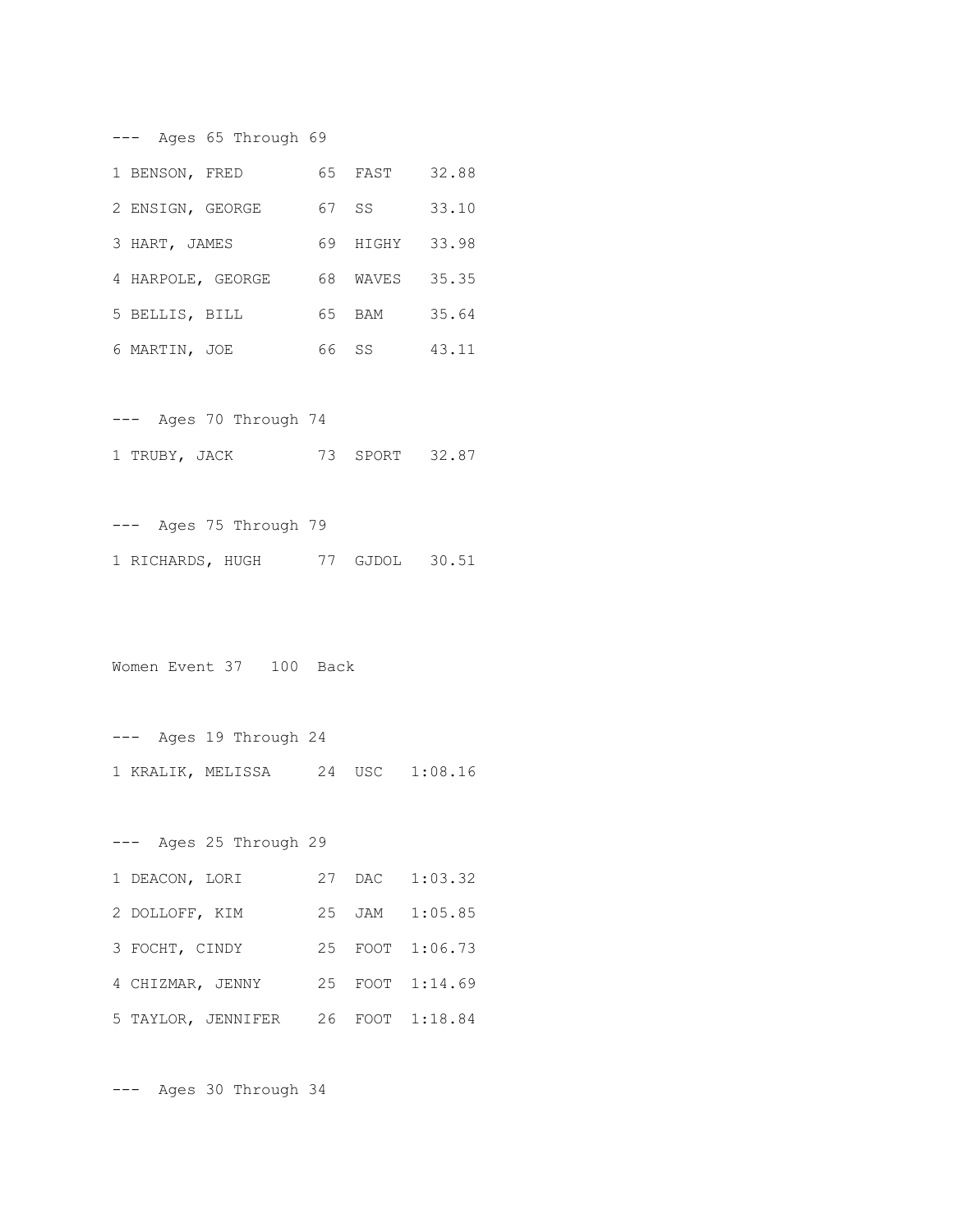| 1 MARSH, SHELLE                       |  | 33 INVER 1:03.64 |
|---------------------------------------|--|------------------|
| 2 GEBHART, JANIS 33 RANCH 1:05.82     |  |                  |
| 2 MCKEEVER, LAURA                     |  | 30 BAM 1:05.82   |
| 4 MABRY, KATHRYN                      |  | 32 SS 1:06.21    |
| 5 SCHULTZ, SARAH                      |  | 31 BAM 1:06.54   |
| 6 SMITH, LAURA                        |  | 32 UNATT 1:07.61 |
| 7 ROCKE, JENNIFER 32 BAM 1:12.15      |  |                  |
| 8 DECARLO, DENISE 34 THORN 1:22.40    |  |                  |
| 9 DAUBENSPECK, COLLE 30 THORN 1:35.95 |  |                  |

--- Ages 35 Through 39 1 RICE, WENDY 35 BAM 1:07.32 2 STUMBAUGH, MICHELE 37 LOVE 1:13.77 3 ROSALES, NELLA 39 DAWGS 1:27.50 4 NOLTE, SUSAN 37 RANCH 1:28.32

#### --- Ages 40 Through 44

|               | 1 WOHL HAAN, MARY 44 BAM 1:17.80     |  |                  |
|---------------|--------------------------------------|--|------------------|
|               | 2 CHIDESTER, VICTORI 41 FOOT 1:23.26 |  |                  |
| 3 KING, LINDA |                                      |  | 41 THORN 1:28.29 |

--- Ages 45 Through 49 1 WRIGHT, YVONNE 45 BAM 1:21.13 2 MARVIN, KATHY 46 EVERG 1:23.14

--- Ages 50 Through 54 1 WOOD, JEAN 50 BAM 1:24.47 - LEBSACK, LINDA 51 DU DQ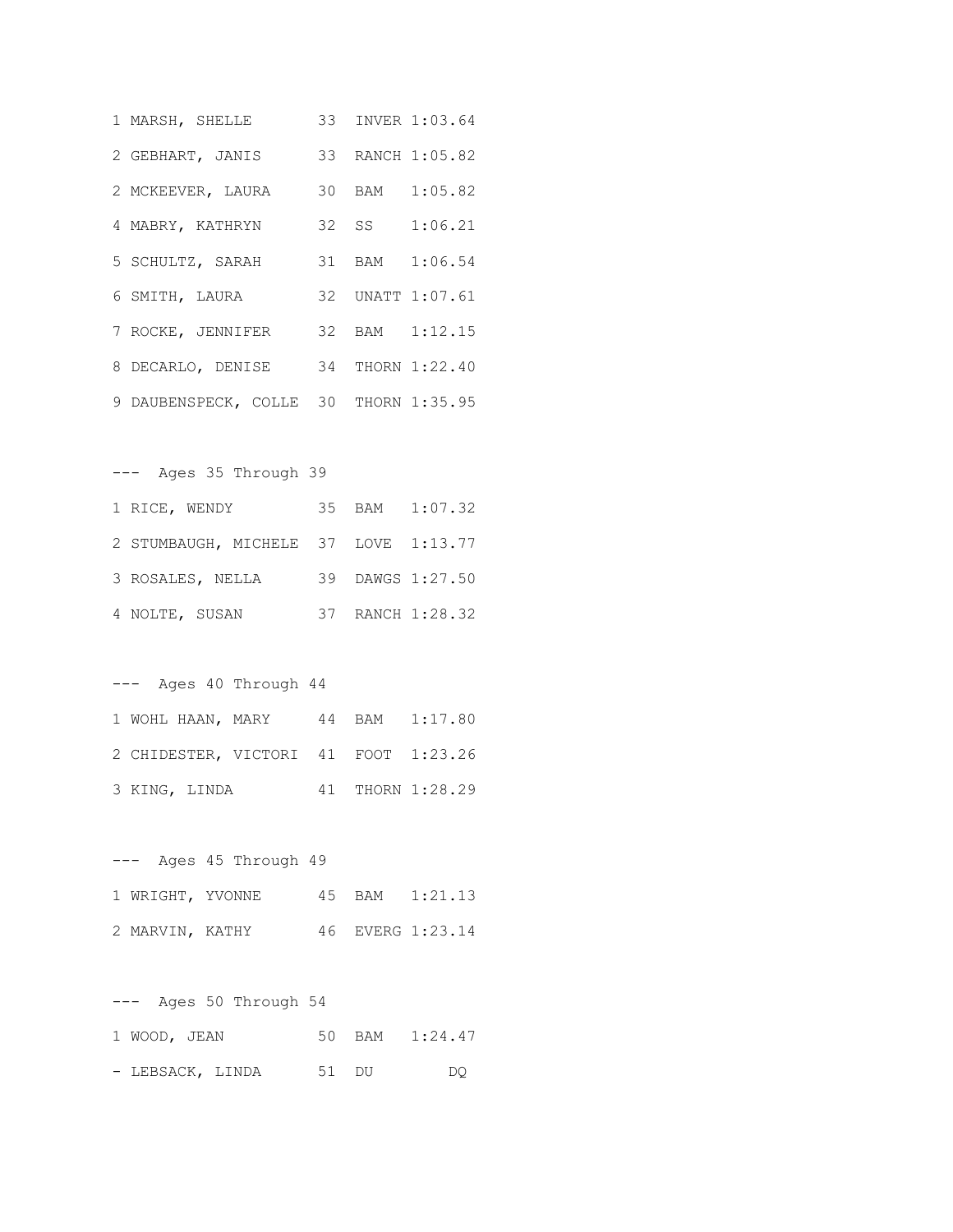--- Ages 60 Through 64 1 STOCK, LIZ 61 UNATT 3:55.19

--- Ages 75 Through 79

1 HEATH, LUELLA 78 INVER 2:30.95

--- Ages 80 Through 84 1 ELLERT, LOIS 83 BLDRY 2:33.38

--- Ages 85 Through 89 1 RYCKMAN, SALLY 86 UNATT 3:21.14

Men Event 38 100 Back

--- Ages 25 Through 29 1 ROSS, DAVID 27 INVER 1:05.54 2 ZENTNER, DENNIS 29 THORN 1:06.21

--- Ages 30 Through 34 1 GONZALES, MICHAEL 31 BAM 56.11 2 WHITESIDE, MARK 32 LOVE 58.04 3 LUSSIER, HARDY 32 DAWGS 59.60 4 SEALS, LARRY 30 DAWGS 1:01.97 5 KNIGHT, ROGER 34 BAM 1:11.23

--- Ages 35 Through 39 1 HANSEN, ERIK 36 BAM 1:00.51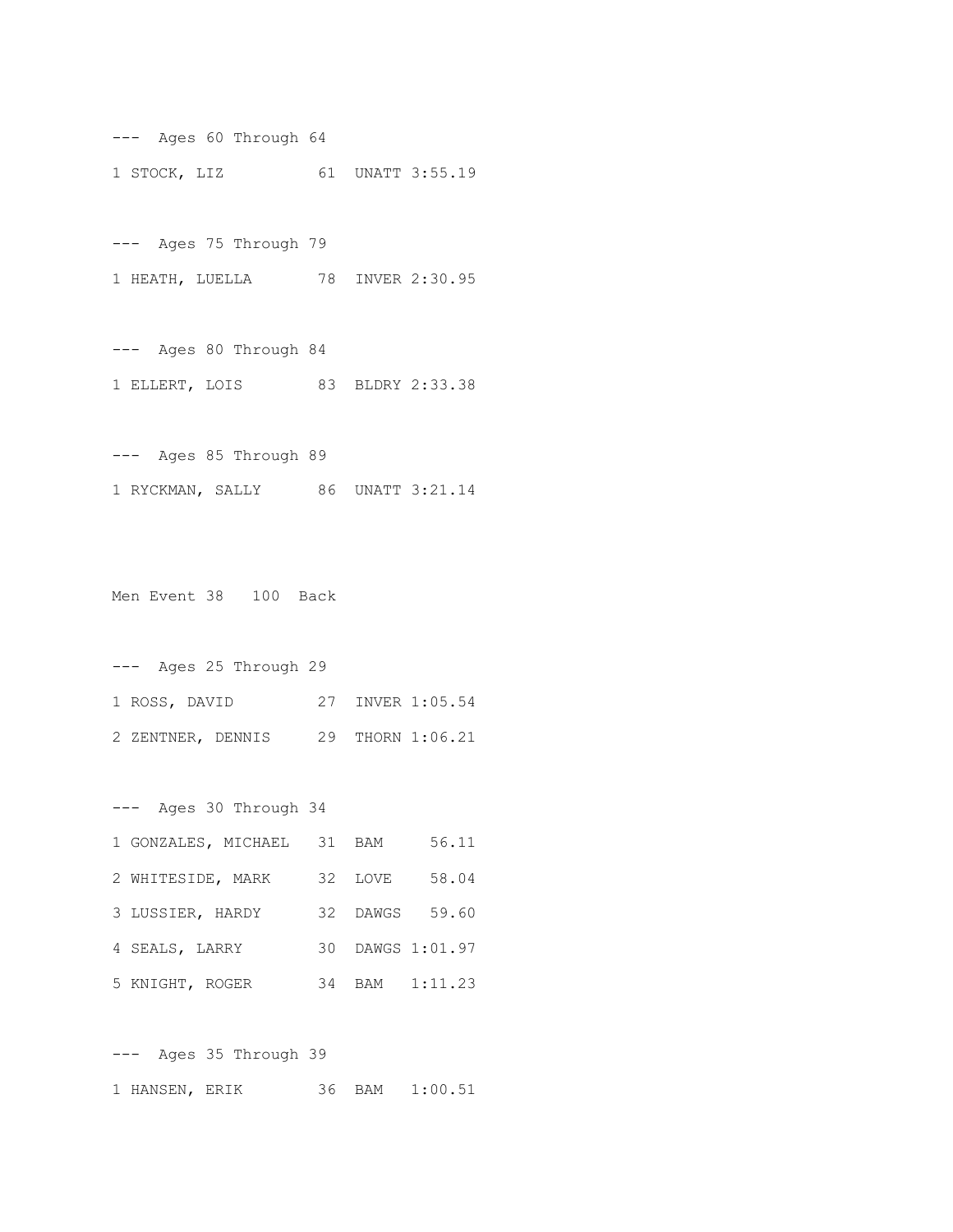| 2 RYNO, MICHAEL                     |  | 36 RANCH 1:01.22 |
|-------------------------------------|--|------------------|
| 3 OCONNELL, RICHARD 35 FOOT 1:03.50 |  |                  |
| 4 MURPHY, JIM                       |  | 37 DAWGS 1:09.04 |

--- Ages 40 Through 44 1 HUGHES, JOHN 44 ROCK 1:02.18 2 STEHLIN, ED 42 JAM 1:05.18 3 RADIC, CRIS 43 DAWGS 1:06.54 4 SCHOENECKE, MICHAE 41 BROOM 1:08.02 5 ALVARADO, RAY 40 FOOT 1:20.60 6 BERNARD, STEPHEN 44 DAWGS 1:23.88 7 GRUNOW, THOMAS 40 CSST 1:37.95

--- Ages 45 Through 49 1 WOLFF, CHUCK 46 FINS 1:01.72 2 HEHER, MICHAEL 45 DU 1:05.04 3 SILVER, STEVEN 48 AM 1:14.50 4 RATIGAN, RICHARD 48 DAWGS 1:20.23

--- Ages 50 Through 54 1 CARNEY, KENT 50 EVERG 1:14.18 2 BATES, CHUCK 51 USC 1:15.91

--- Ages 55 Through 59 1 WENDELKEN, FRED 59 EVERG 1:12.37 2 TOBIN, JOHN 55 EVERG 1:21.11 3 GOODWIN, LANCE 57 FOOT 1:21.83 4 BRITTAN, MICHAEL 57 INVER 2:13.96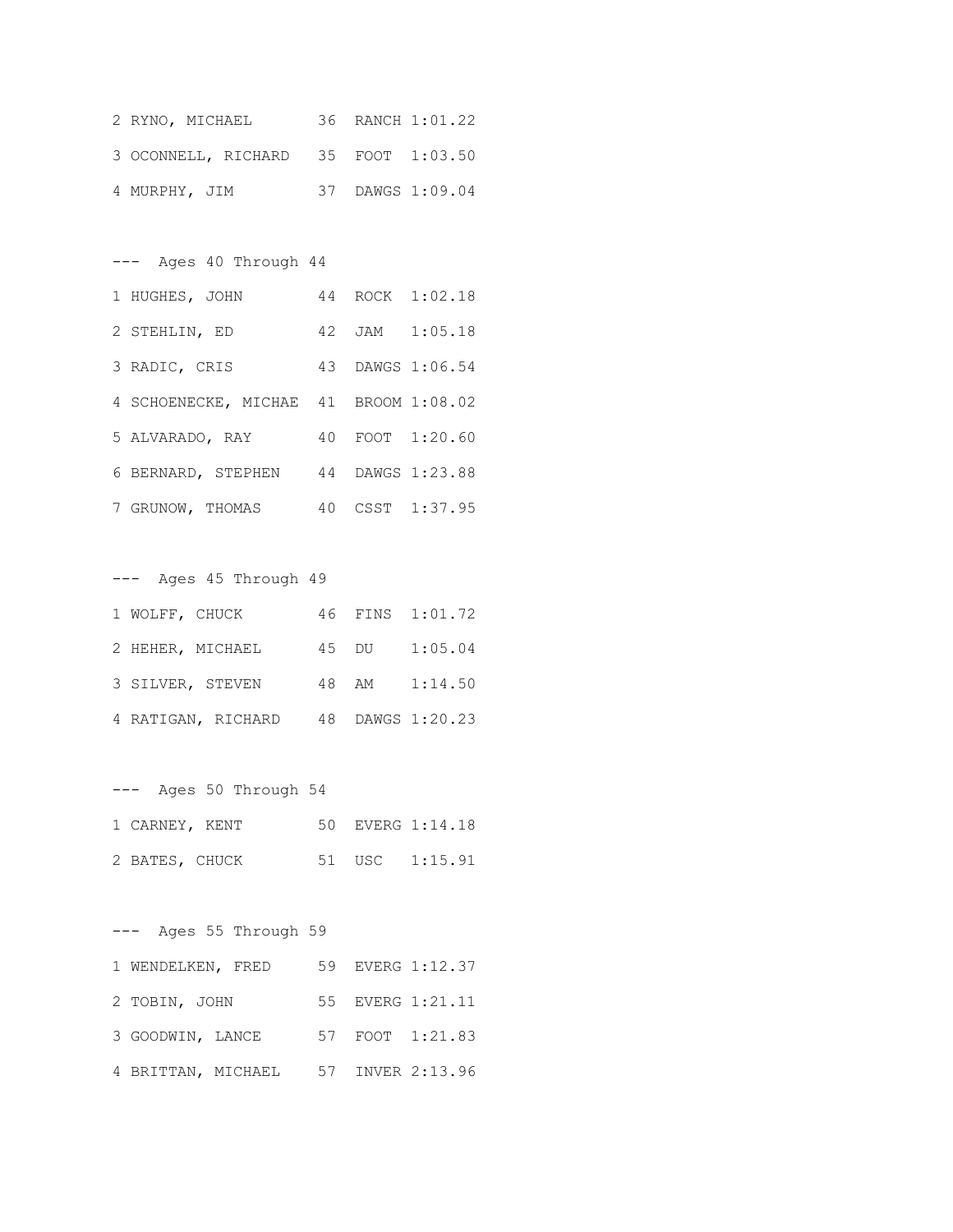| Ages 60 Through 64 |    |        |                  |  |  |
|--------------------|----|--------|------------------|--|--|
| 1 KENRY, GEORGE    |    | 62 S.S | 1:45.25          |  |  |
| 2 THURSTON, RODNEY | 64 | NM     | 1:48.33          |  |  |
|                    |    |        |                  |  |  |
| Ages 65 Through 69 |    |        |                  |  |  |
| 1 HART, JAMES      |    |        | 69 HIGHY 1:38.32 |  |  |
| 2 BENSON, FRED     | 65 |        | FAST 1:43.20     |  |  |

Women Event 39 100 IM

--- Ages 19 Through 24 1 DOWNEY, CATHERINE 22 BAM 1:10.66 2 STORCH, AMBER 23 DAWGS 1:14.88

--- Ages 25 Through 29

| 1 DEACON, LORI 27 DAC 1:05.08       |  |                  |
|-------------------------------------|--|------------------|
| 2 LONGFELLOW, CHERYL 28 BAM 1:08.83 |  |                  |
| 3 LANG, JARA                        |  | 27 AIRF 1:10.14  |
| 4 GIOCO, GINA 25 BAM 1:11.17        |  |                  |
| 5 SHOEMAKER, CHRISTY 29 BAM 1:12.92 |  |                  |
| 6 BURNS, ANITA                      |  | 28 SS 1:13.81    |
| 7 KLINE, PAM                        |  | 27 THORN 1:16.80 |
| 8 WRIGHT, CAROL 29 JAM 1:18.10      |  |                  |
| 9 SPENCER, ROBIN 27 DAWGS 1:19.78   |  |                  |
| 10 CHIZMAR, JENNY 25 FOOT 1:20.02   |  |                  |
| 11 ALKIRE, ELIZABETH 27 JAM 1:26.45 |  |                  |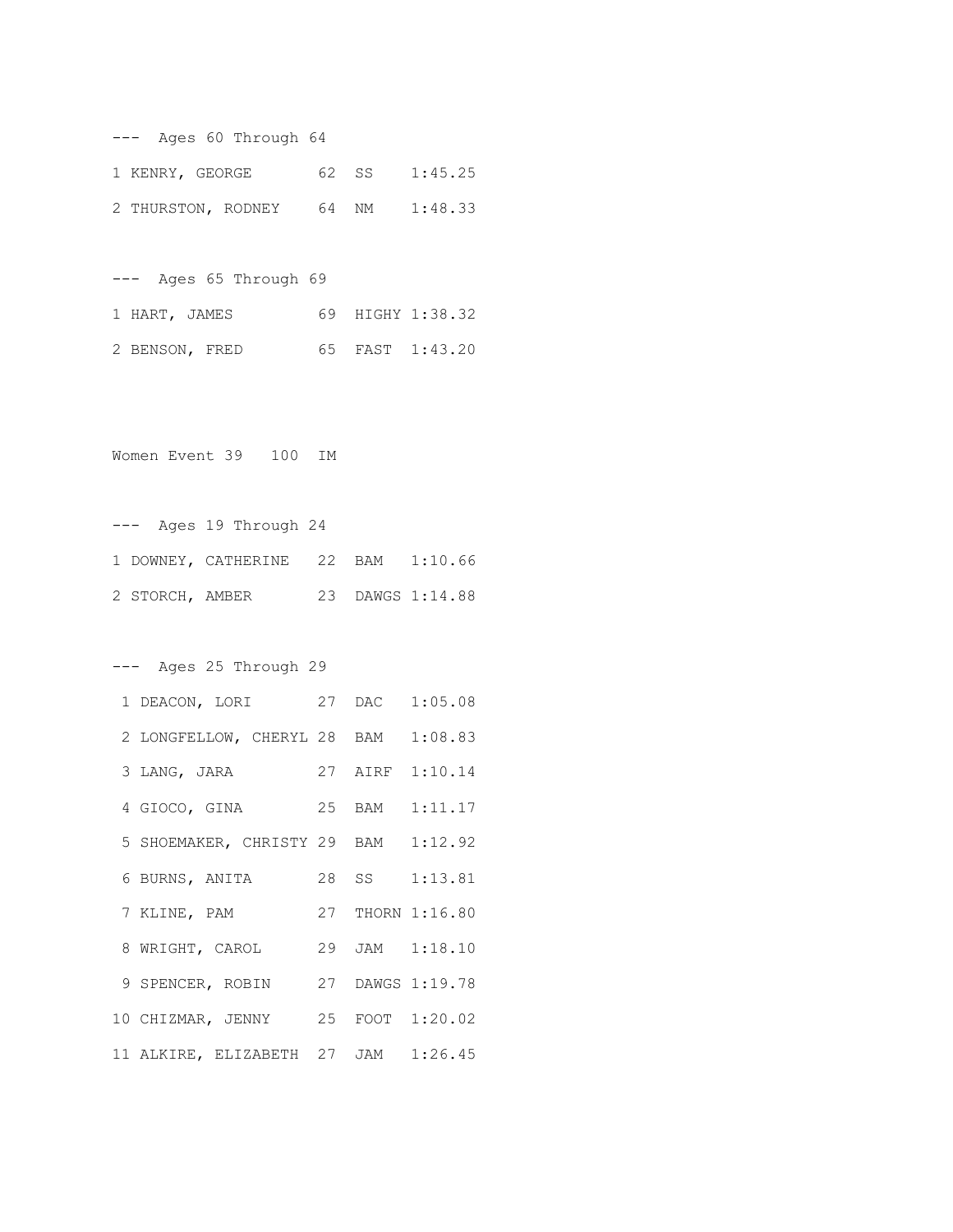--- Ages 30 Through 34

| 1 SCHULTZ, SARAH 31 BAM 1:05.44      |       |                  |
|--------------------------------------|-------|------------------|
| 2 MABRY, KATHRYN                     | 32 SS | 1:06.49          |
| 3 DIVELBISS, SUSAN 32 USC 1:06.69    |       |                  |
| 4 MARSH, SHELLE                      |       | 33 INVER 1:07.19 |
| 5 WALTERS, TERRI 31 AIRF 1:07.45     |       |                  |
| 6 GEBHART, JANIS 33 RANCH 1:09.58    |       |                  |
| 7 SMITH, LAURA                       |       | 32 UNATT 1:11.38 |
| 8 LUND, KIRSTEN 31 DU 1:11.89        |       |                  |
| 9 SHROUP, JAIMI 31 DAWGS 1:13.98     |       |                  |
| 10 RADIC, ALICE 34 DAWGS 1:13.99     |       |                  |
| 11 ROCKE, JENNIFER 32 BAM 1:15.30    |       |                  |
| 12 ROWAN, SUSAN 31 MONT 1:17.65      |       |                  |
| 13 SAULS, CATHERINE 33 THORN 1:19.54 |       |                  |
| 14 DECARLO, DENISE 34 THORN 1:20.39  |       |                  |
| 15 VENTO, LUCY                       |       | 31 DU 1:27.91    |
| - BAILEY, JAMIE 30 SUMM DQ           |       |                  |

--- Ages 35 Through 39 1 BURTON, KAREN 35 AIRF 1:05.57 2 DROZDA, CATHY 39 THORN 1:06.43 3 OERMAN, VONI 37 GJDOL 1:07.63 4 BANNING, ANGIE 36 BAM 1:10.33 5 RICE, WENDY 35 BAM 1:13.57 6 ROBERTSON, CHERYL 35 DUR 1:14.71 7 STUMBAUGH, MICHELE 37 LOVE 1:15.21 8 CORRICK, RHONDA 37 DAWGS 1:18.94 9 BRODE, SUE 35 RANCH 1:19.16 10 JOHNKE, LISA 35 INVER 1:19.21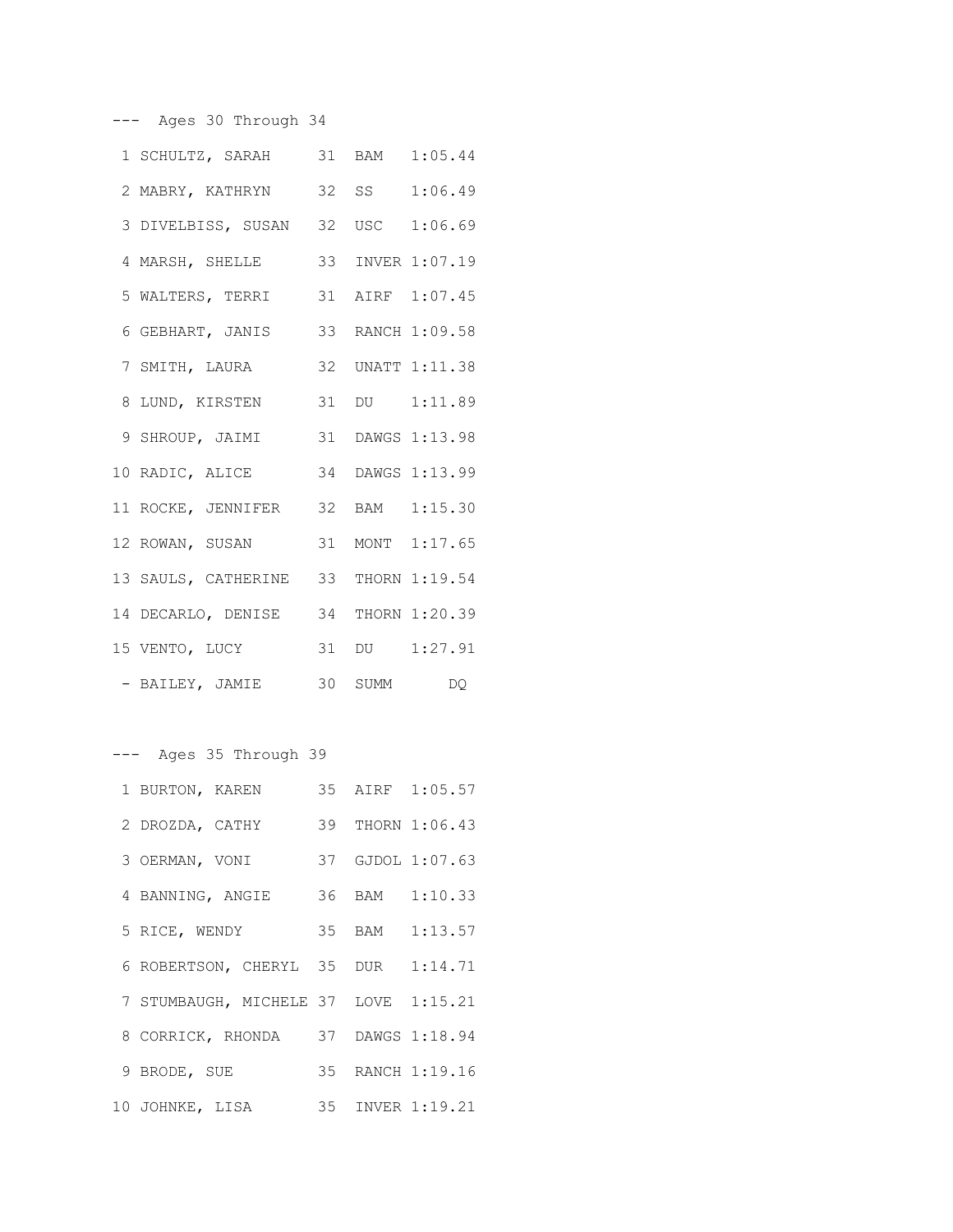|                   | 11 KENDRICK, MELISSA 35 SS |    |       | 1:23.31         |
|-------------------|----------------------------|----|-------|-----------------|
| 12 POZAK, MARLENE |                            |    | 39 DU | 1:28.43         |
| 13 GUTHRIE, CINDY |                            |    |       | 37 ROCK 1:29.77 |
| 14 HEWITT, BARB   |                            |    |       | 39 JEFF 1:37.71 |
| 15 LEWIS, NICOLE  |                            |    | 36 AM | 1:40.41         |
| - GARNIER, KATHY  |                            | 37 | INVER |                 |

--- Ages 40 Through 44

| 1 ROSENER, KAREN                     |  | 44 UNATT 1:13.15 |
|--------------------------------------|--|------------------|
| 2 WOHL HAAN, MARY                    |  | 44 BAM 1:17.27   |
| 3 COYNE, LEILONI                     |  | 41 CWA 1:18.67   |
| 4 CHIDESTER, VICTORI 41 FOOT 1:20.32 |  |                  |
| 5 NYPAVER, LOU                       |  | 43 LOVE 1:20.43  |
| 6 TOLDNESS, LINDA                    |  | 41 THORN 1:56.31 |

# --- Ages 45 Through 49

| 1 ROCHE, CAROLYN |                    |  | 46 BAM 1:14.88   |
|------------------|--------------------|--|------------------|
|                  | 2 SCHICKLI, JEANNE |  | 45 UNATT 1:19.48 |
| 3 MARVIN, KATHY  |                    |  | 46 EVERG 1:22.44 |
| 4 WRIGHT, YVONNE |                    |  | 45 BAM 1:25.67   |

# --- Ages 50 Through 54

| 1 REED JUDY, UNATT 54 UNATT 1:18.84 |  |                |
|-------------------------------------|--|----------------|
| 2 WOOD, JEAN                        |  | 50 BAM 1:23.31 |
| 3 LEBSACK, LINDA                    |  | 51 DU 1:39.28  |

--- Ages 55 Through 59 1 WISE, LOUISE 55 DAWGS 1:31.00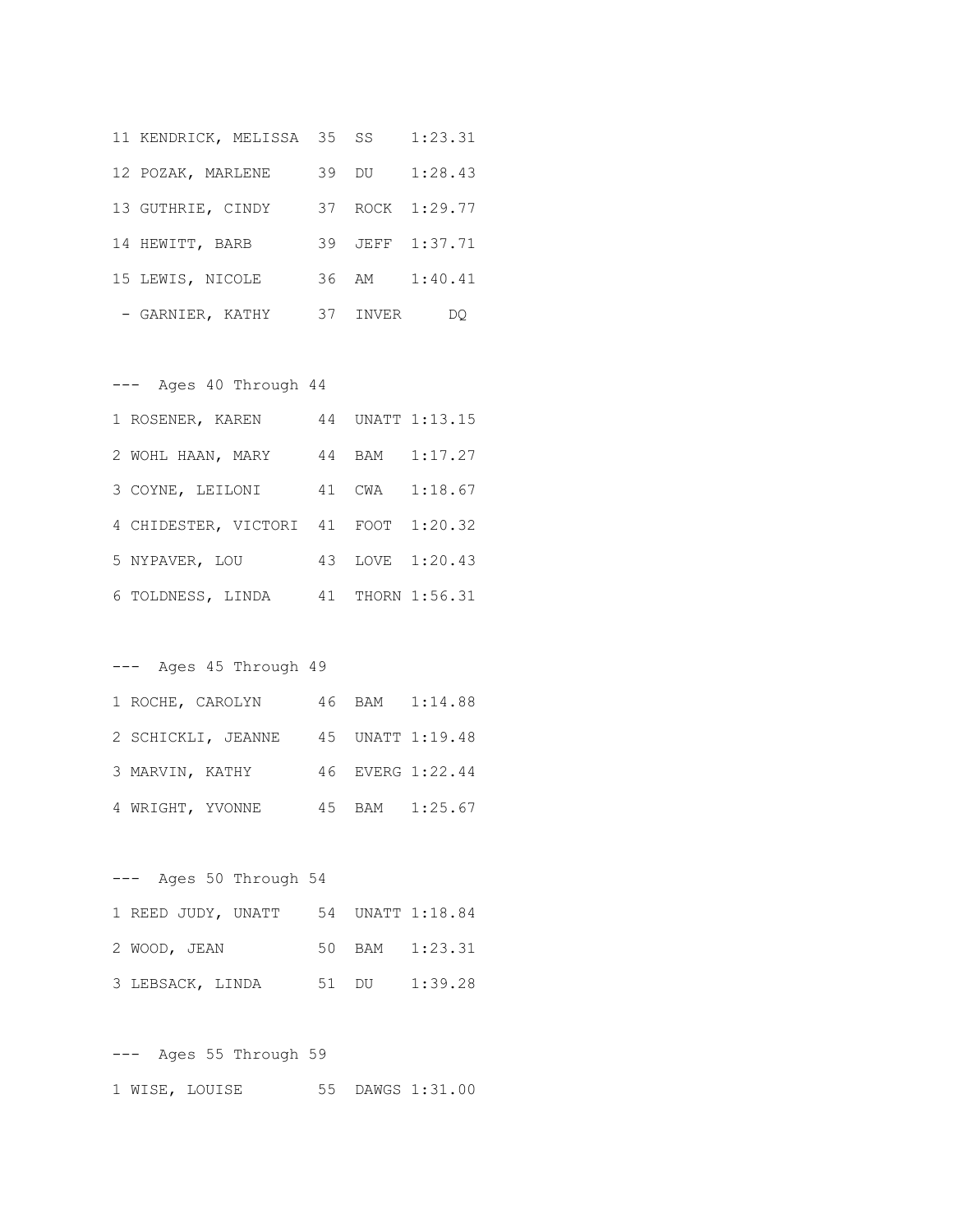--- Ages 65 Through 69 1 BUCHANNAN, PEGGY 65 EVERG 1:47.43 2 HERTZBERG, RUTH 65 SUMM 2:05.25

--- Ages 75 Through 79 1 FROHS, AGOTA 78 UNATT 2:14.86

Men Event 40 100 IM

--- Ages 19 Through 24 1 BECK, MATT 23 RANCH 55.45 2 DOHERTY, KEVIN 24 FOOT 56.58 3 MCCORMICK, AARON 23 BAM 59.55 - GIRON, MARCUS 22 THORN DQ

--- Ages 25 Through 29

| 1 KLUG, TIM        |          | 29 DU 1:00.14    |
|--------------------|----------|------------------|
| 2 ROYTHER, GREG    |          | 26 DAWGS 1:03.44 |
| 3 MCDANIEL, ANDREW |          | 29 DAWGS 1:03.73 |
| 4 ZENTNER, DENNIS  |          | 29 THORN 1:03.90 |
| 5 LEE, STEPHEN     | 29 DU    | 1:04.73          |
| - CONLEY, JOSHUA   | 25 DAWGS | DO               |

--- Ages 30 Through 34 1 LUSSIER, HARDY 32 DAWGS 56.46 2 PEASE, RICHARD 32 LOVE 58.21 3 GONZALES, MICHAEL 31 BAM 58.82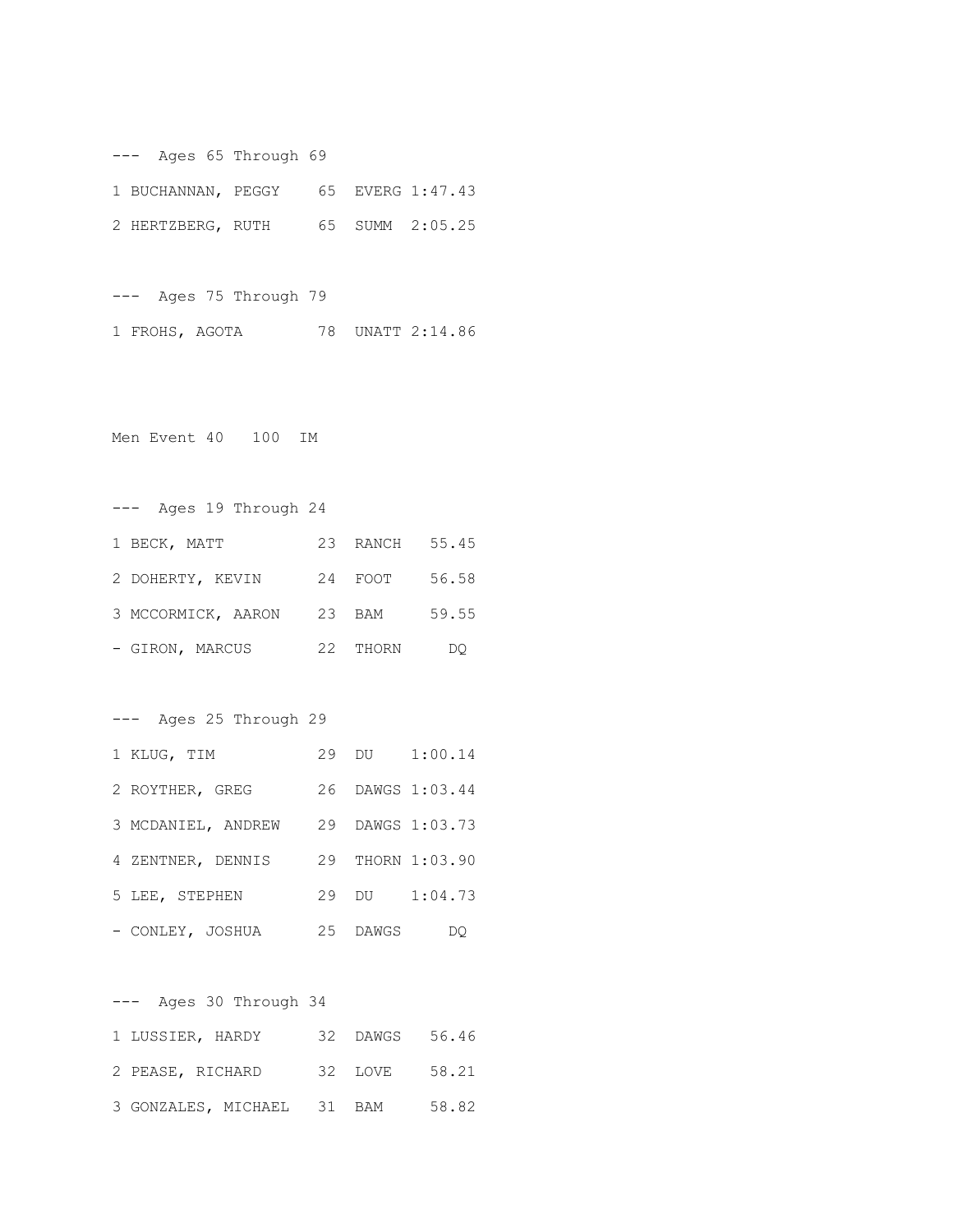| 4 ALLISON, MARK |       | 30 INVER 1:00.83 |
|-----------------|-------|------------------|
| 5 REEDER, DAVID |       | 31 CSST 1:02.25  |
| 5 RUTHER, BRENT | 30 DU | 1:02.25          |
| 7 KNIGHT, ROGER |       | 34 BAM 1:05.87   |
| 8 PATTEN, BRIAN |       | 33 JAM 1:13.57   |

--- Ages 35 Through 39

| 1 GREY, DAVID                     |  | 39 THORN 1:00.73 |
|-----------------------------------|--|------------------|
| 2 HUGO, JOHN                      |  | 37 INVER 1:00.79 |
| 3 NELSON, KURT                    |  | 38 RANCH 1:01.21 |
| 4 HANSEN, ERIK                    |  | 36 BAM 1:01.64   |
| 5 WESSAN, JACK                    |  | 37 MONT 1:02.14  |
| 6 LEE, MARSHALL                   |  | 39 BAM 1:04.67   |
| 7 RYNO, MICHAEL                   |  | 36 RANCH 1:05.28 |
| 8 BARBER, JEFF                    |  | 36 INVER 1:06.14 |
| 9 PATTERSON, JOHN 37 MONT 1:07.81 |  |                  |
| 10 MURPHY, JIM                    |  | 37 DAWGS 1:08.66 |
| 11 MARTINEZ, DAVE                 |  | 37 DU 1:09.61    |
| 12 KERN, TODD                     |  | 36 DAWGS 1:10.67 |
| 13 BARNES, SCOTT 36 DAWGS 1:11.94 |  |                  |
| - MONTGOMERY, MICHAE 37 FAST DQ   |  |                  |

--- Ages 40 Through 44 1 HESS, RICHARD 43 UNATT 56.83 2 STEHLIN, ED 42 JAM 1:01.80 3 MARSH, RUSS 42 INVER 1:02.71 4 LESKO, STEVEN 40 DAWGS 1:05.24 5 SCHOENECKE, MICHAE 41 BROOM 1:06.17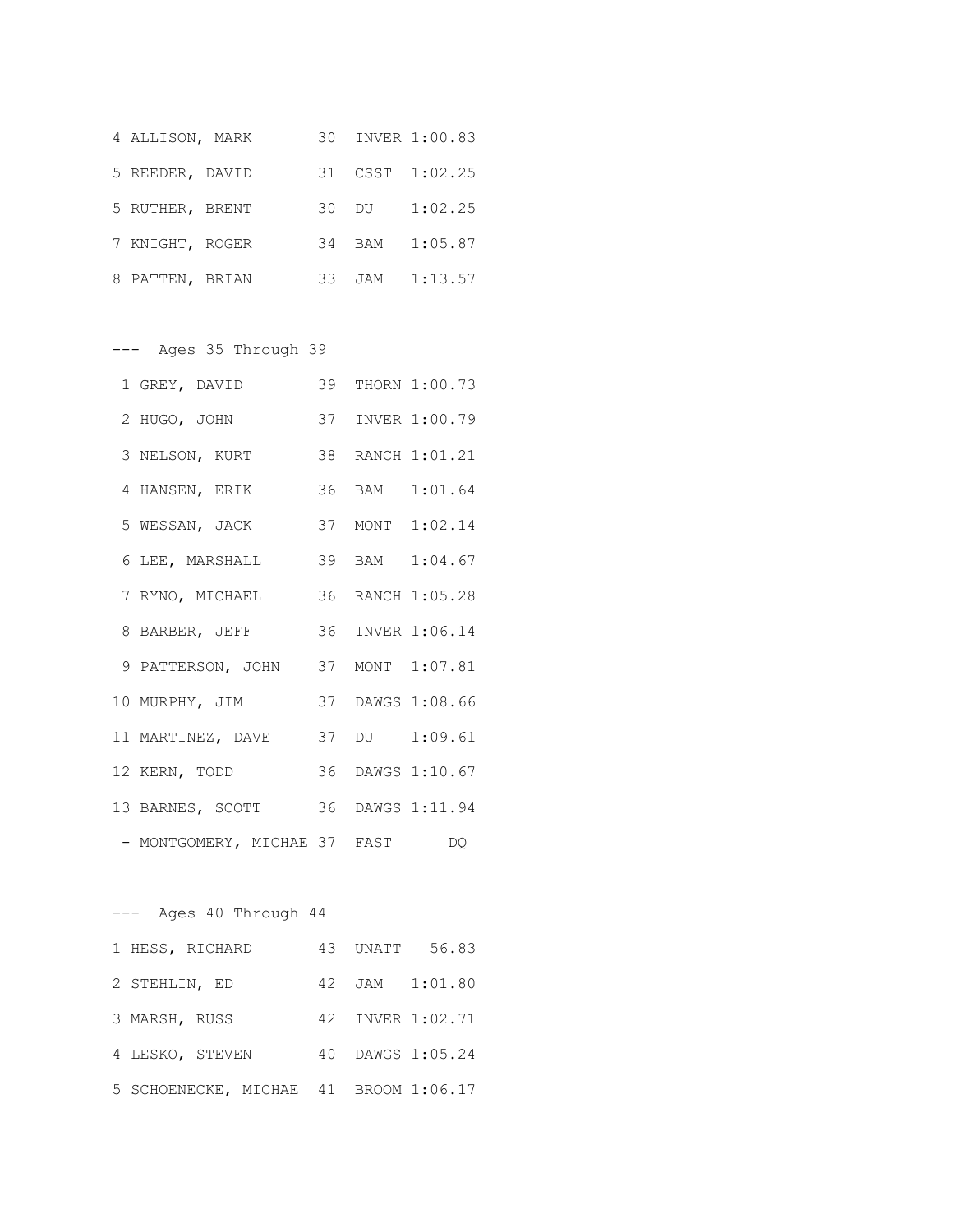| 6 ALVARADO, RAY |                                     |  | 40 FOOT 1:15.92 |
|-----------------|-------------------------------------|--|-----------------|
| 7 HAAN, BRIAN   |                                     |  | 41 BAM 1:17.41  |
|                 | 8 BERNARD, STEPHEN 44 DAWGS 1:18.80 |  |                 |

--- Ages 45 Through 49 1 WHATLEY, TOM 46 CWA 59.75 2 COOLEY, RIC 48 UNATT 1:01.89 3 WOLFF, CHUCK 46 FINS 1:03.24 4 SILVER, STEVEN 48 AM 1:12.35 5 VARNER, TIM 47 BAM 1:12.79 6 SENSOR, ROBERT 46 DAWGS 1:20.89

--- Ages 50 Through 54 1 NANCE, BILL 53 MONT 1:16.27 2 MCDANAL, STEVE 54 JAM 1:23.57 3 FORD, DESMOND 53 FOOT 1:27.30

--- Ages 55 Through 59

| 1 WENDELKEN, FRED |    |      | 59 EVERG 1:10.76 |
|-------------------|----|------|------------------|
| 2 KING, WILLIAM   |    |      | 58 DAWGS 1:20.11 |
| 3 MCCALL, MIKE    |    |      | 56 DAWGS 1:39.82 |
| 4 SHAW, LAWRENCE  |    |      | 59 FOOT 1:44.54  |
| - GRAHAM, JAMES   | 56 | DUR. | DO.              |

--- Ages 60 Through 64 1 OBRIEN, DENNIS 62 DUR 1:13.50 2 PATTEN, BOB 63 DAC 1:17.22 3 ZURCHER, JAMES 63 BAM 1:18.09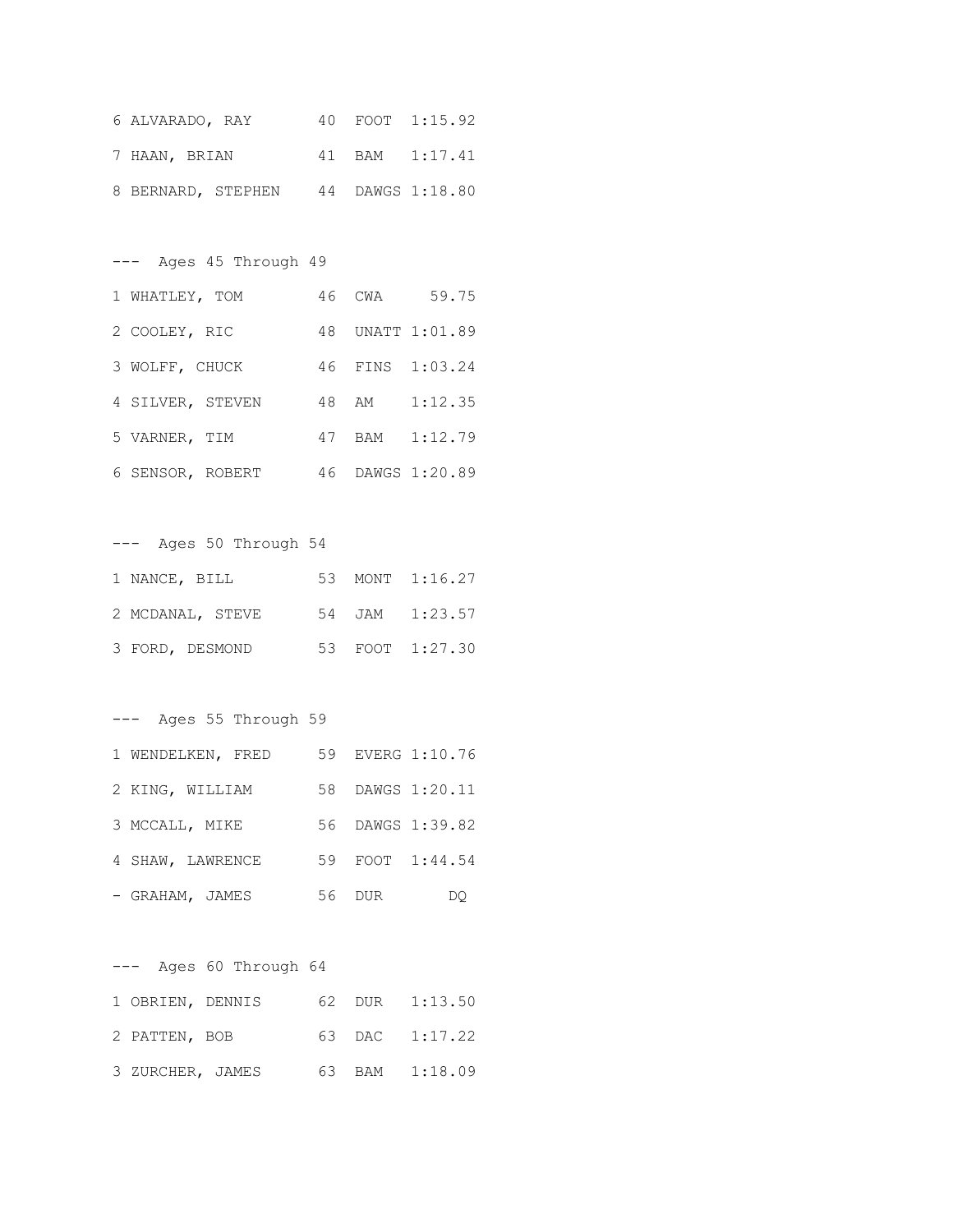--- Ages 65 Through 69 1 BISHOP, DAVID 65 DUR 1:22.74 2 HART, JAMES 69 HIGHY 1:30.37 3 ENSIGN, GEORGE 67 SS 1:31.24 - BELLIS, BILL 65 BAM DQ - MARTIN, JOE 66 SS DQ

--- Ages 75 Through 79 1 RICHARDS, HUGH 77 GJDOL 1:30.39 2 MCDERMOTT, ROBERT 75 UNATT 2:36.89

Women Event 41 200 Free

--- Ages 19 Through 24 1 KRALIK, MELISSA 24 USC 2:11.13 2 DOWNEY, CATHERINE 22 BAM 2:11.68

--- Ages 25 Through 29 1 FOCHT, CINDY 25 FOOT 2:02.45 2 LANG, JARA 27 AIRF 2:06.55 3 LONGFELLOW, CHERYL 28 BAM 2:11.79 4 BURNS, ANITA 28 SS 2:18.72 5 SHOEMAKER, CHRISTY 29 BAM 2:20.66 6 KLINE, PAM 27 THORN 2:26.07 7 WRIGHT, CAROL 29 JAM 2:27.61 8 ALKIRE, ELIZABETH 27 JAM 2:37.84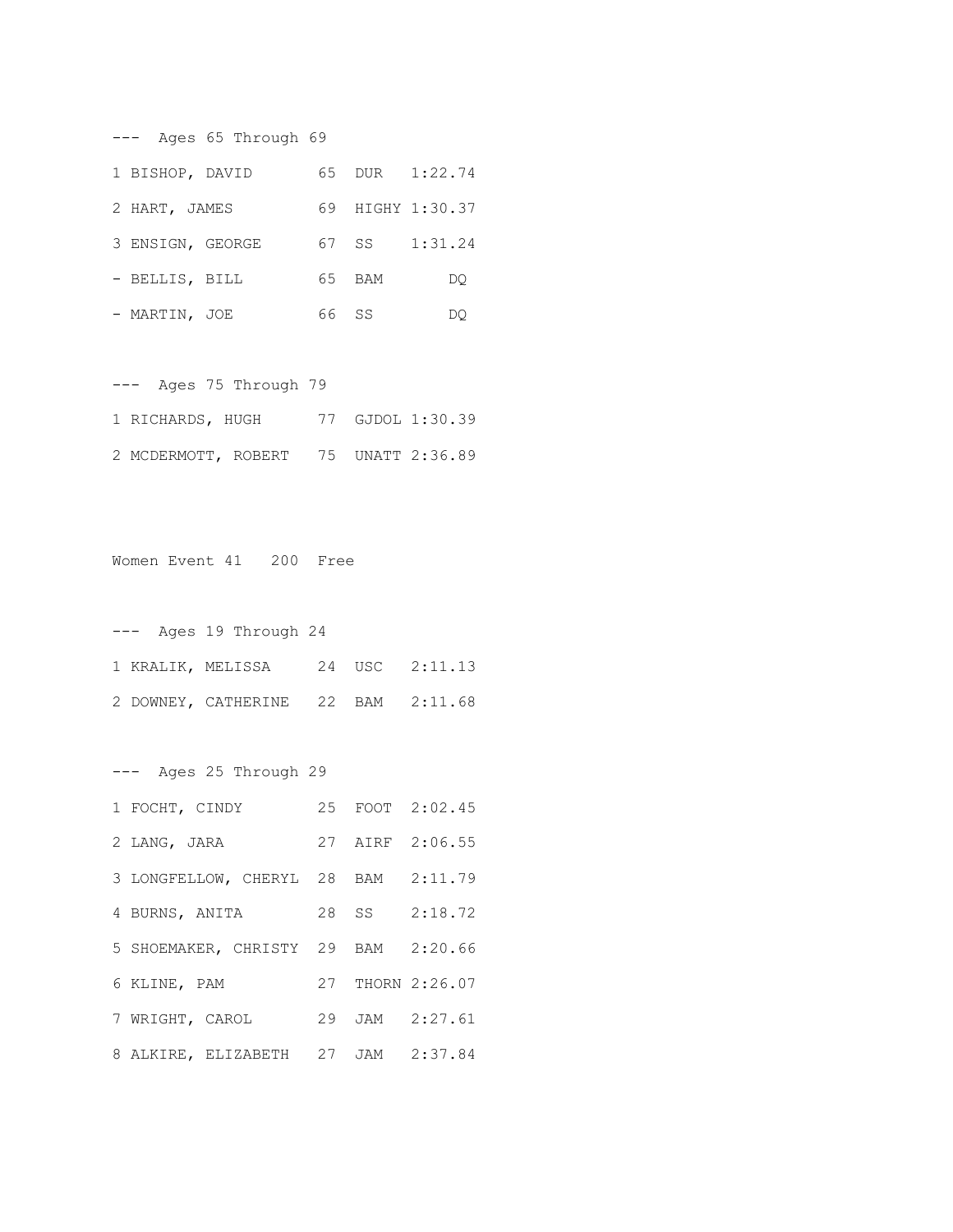| --- Ages 30 Through 34                |  |                  |
|---------------------------------------|--|------------------|
| 1 WALTERS, TERRI                      |  | 31 AIRF 2:08.38  |
| 2 GEBHART, JANIS                      |  | 33 RANCH 2:12.58 |
| 3 SHROUP, JAIMI                       |  | 31 DAWGS 2:22.54 |
| 4 DECARLO, DENISE                     |  | 34 THORN 2:23.86 |
| 5 DAUBENSPECK, COLLE 30 THORN 2:48.10 |  |                  |

|                   | --- Ages 35 Through 39 |  |                                   |
|-------------------|------------------------|--|-----------------------------------|
| 1 BURTON, KAREN   |                        |  | 35 AIRF 2:01.93                   |
| 2 NELSON, JUDY    |                        |  | 37 RANCH 2:06.45                  |
| 3 DULLEA, MELANIE |                        |  | 36 SS 2:09.53                     |
| 4 GARNIER, KATHY  |                        |  | 37 INVER 2:10.73                  |
| 5 BRODE, SUE      |                        |  | 35 RANCH 2:30.40                  |
|                   |                        |  | 6 KENDRICK, MELISSA 35 SS 2:40.33 |

| $---$ |                  | Ages 40 Through 44                   |  |                  |
|-------|------------------|--------------------------------------|--|------------------|
|       |                  | 1 CHIDESTER, VICTORI 41 FOOT 2:41.13 |  |                  |
|       | 2 JOHNSON, LINDA |                                      |  | 43 BROOM 2:56.45 |

| Ages 45 Through 49 |  |                  |
|--------------------|--|------------------|
| 1 FOUTS, SUSAN     |  | 47 SS 2:30.45    |
| 2 BRUNGER, CHERYL  |  | 47 ROCK 2:36.67  |
| 3 MARVIN, KATHY    |  | 46 EVERG 2:42.72 |
| 4 SCRAGGS, JEAN    |  | 45 EVERG 2:57.39 |

| $---$ |                  | Ages 50 Through 54 |  |                  |
|-------|------------------|--------------------|--|------------------|
|       | 1 HEINIG, MARSHA |                    |  | 51 INVER 2:33.17 |
|       | 2 LEBSACK, LINDA |                    |  | 51 DU 2:57.58    |
|       |                  | 3 ANZIANO, MARCIA  |  | 53 DAC 3:02.19   |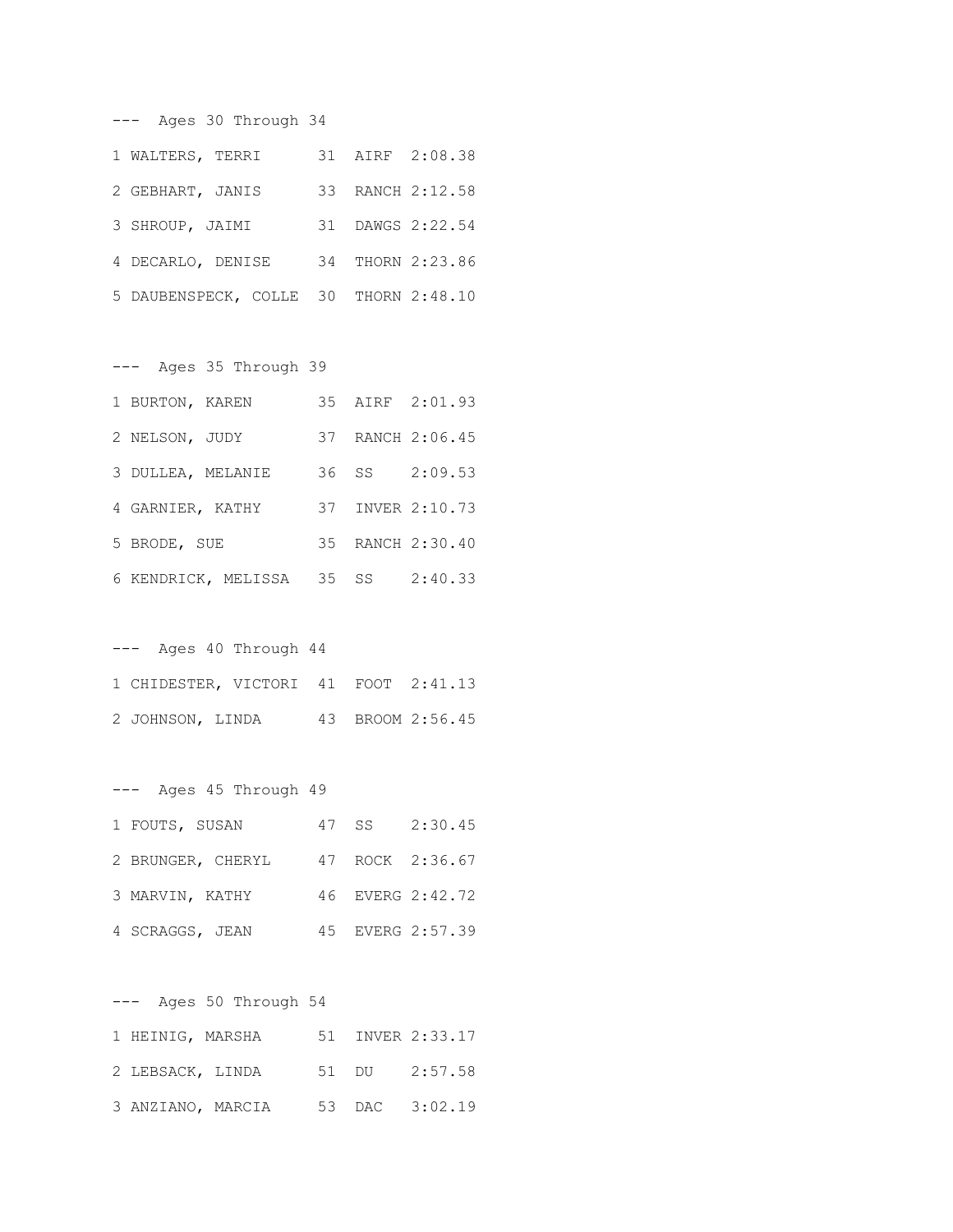--- Ages 60 Through 64

|              | 1 WEBER, BARBARA |  | 62 AM 3:25.36    |
|--------------|------------------|--|------------------|
| 2 STOCK, LIZ |                  |  | 61 UNATT 7:44.48 |

--- Ages 65 Through 69 1 BUCHANNAN, PEGGY 65 EVERG 3:26.01

Men Event 42 200 Free

--- Ages 19 Through 24 1 DOHERTY, KEVIN 24 FOOT 1:52.38 2 MCCORMICK, AARON 23 BAM 1:58.18

--- Ages 25 Through 29 1 MADIGAN, PJ 26 MONT 1:51.24 2 ROSS, DAVID 27 INVER 2:15.37 3 MCDANIEL, ANDREW 29 DAWGS 2:18.60

--- Ages 30 Through 34 1 RUTHER, BRENT 30 DU 1:57.13 2 WHITESIDE, MARK 32 LOVE 1:59.14 3 REILLY, QUINN 32 DU 1:59.43 4 PATTEN, BRIAN 33 JAM 2:24.93

--- Ages 35 Through 39 1 SMITH, PAUL 38 UNATT 1:52.30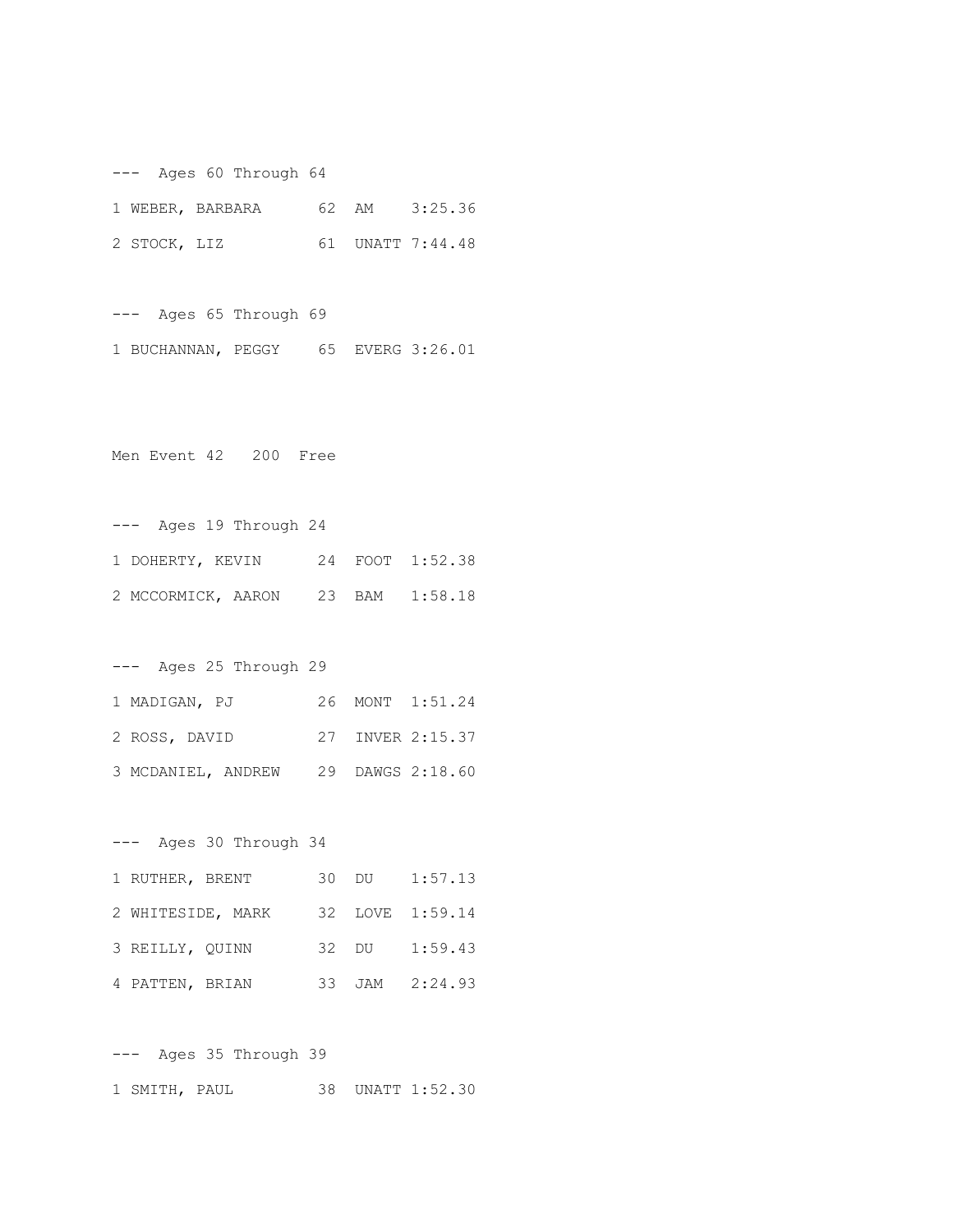| 2 HANSEN, ERIK                       |  | 36 BAM 1:59.25   |
|--------------------------------------|--|------------------|
| 3 CLASSEN, KEN                       |  | 37 DU 2:02.48    |
| 4 BANK, HOLDEN                       |  | 38 BAM 2:02.64   |
| 5 KERN, TODD                         |  | 36 DAWGS 2:05.91 |
| 6 MONTGOMERY, MICHAE 37 FAST 2:13.87 |  |                  |
| 7 PATTERSON, JOHN                    |  | 37 MONT 2:15.37  |
| 8 LAYMAN, DARIN                      |  | 36 DU 2:30.55    |
| 9 OLSON, GARRETT                     |  | 36 RANCH 2:31.29 |

## --- Ages 40 Through 44

| 1 HUGHES, JOHN                       |  | 44 ROCK 2:00.11  |
|--------------------------------------|--|------------------|
| 2 NOLTE, CHRISTOPHR 41 INVER 2:00.49 |  |                  |
| 3 VANLAW, PHIL                       |  | 40 RANCH 2:09.60 |
| 4 DITOLLA, BOB                       |  | 43 RANCH 2:09.85 |
| 5 DALTON, TIM                        |  | 43 INVER 2:25.78 |
| 6 GRUNOW, THOMAS                     |  | 40 CSST 2:48.86  |

--- Ages 45 Through 49

| 1 KRUPNICK, LOUIS |  | 49 BAM 2:11.38 |
|-------------------|--|----------------|

--- Ages 50 Through 54

| 1 MCCORMICK, PAUL |       | 51 BAM 2:00.12   |
|-------------------|-------|------------------|
| 2 BURSON, BILL    | 53 SS | 2:16.36          |
| 3 BATES, CHUCK    |       | 51 USC 2:18.06   |
| 4 CARNEY, KENT    |       | 50 EVERG 2:29.10 |
| 5 SCHAFER, ROGER  |       | 50 FOOT 2:32.00  |

--- Ages 55 Through 59 1 TOBIN, JOHN 55 EVERG 2:36.57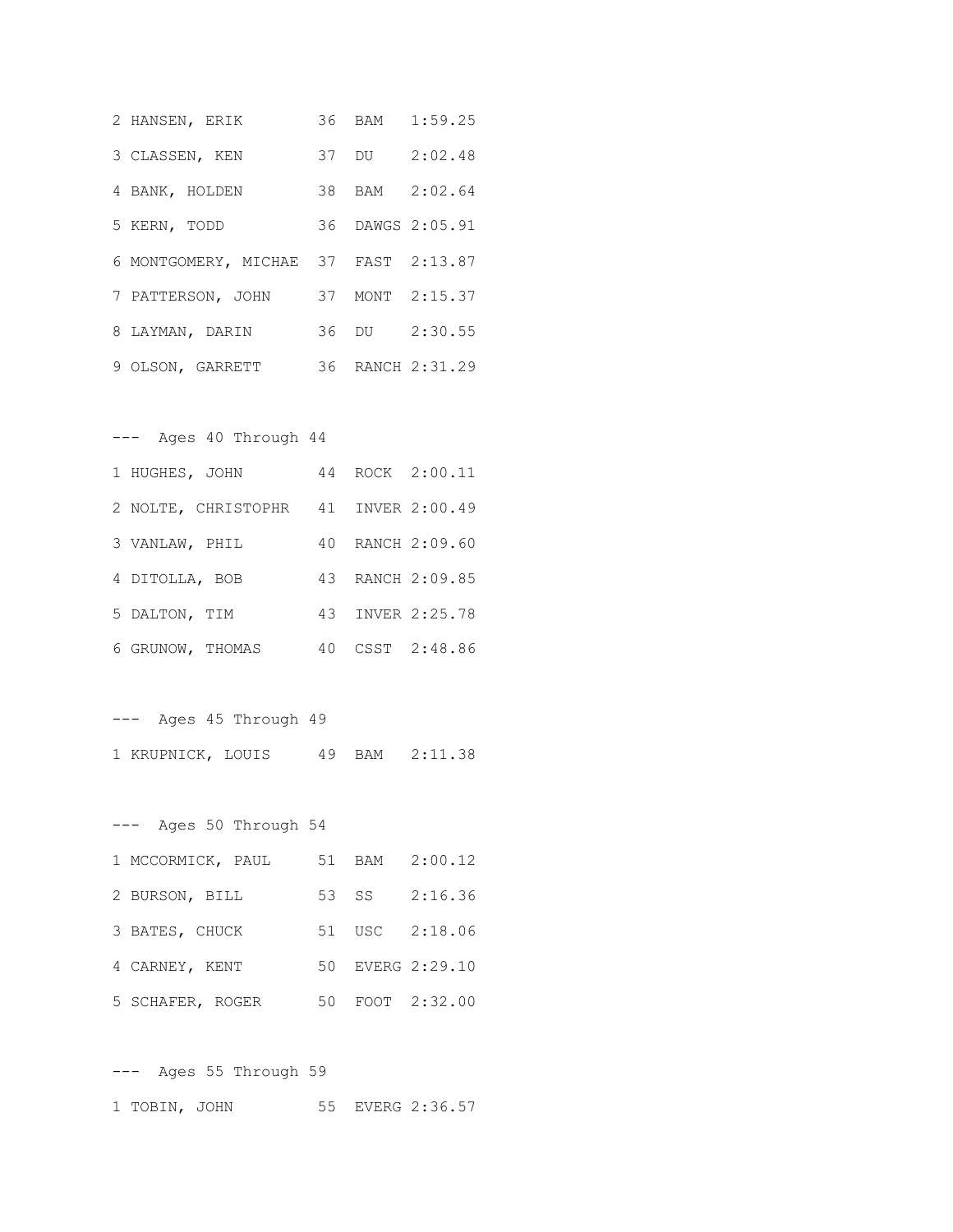|  | 2 MCCALL, MIKE   |  | 56 DAWGS 2:49.95 |
|--|------------------|--|------------------|
|  | 3 SHAW, LAWRENCE |  | 59 FOOT 3:21.52  |

--- Ages 60 Through 64 1 KING, BILL 64 JAM 2:23.27 2 OBRIEN, DENNIS 62 DUR 2:23.44 3 ZURCHER, JAMES 63 BAM 2:31.27 4 PLUMMER, MARK 61 INVER 2:54.79 5 THURSTON, RODNEY 64 NM 3:06.15

--- Ages 65 Through 69 1 BENSON, FRED 65 FAST 2:58.47 2 ENSIGN, GEORGE 67 SS 3:03.02 3 HART, JAMES 69 HIGHY 3:08.79 4 HARPOLE, GEORGE 68 WAVES 3:13.35 5 BELLIS, BILL 65 BAM 3:26.27 6 MARTIN, JOE 66 SS 3:27.18

--- Ages 70 Through 74

1 WEBER, BRUNO 70 AM 2:59.57

Women Event 43 50 Breast

--- Ages 19 Through 24 1 STORCH, AMBER 23 DAWGS 37.43 2 MEEKER, DIONNE 22 DU 37.99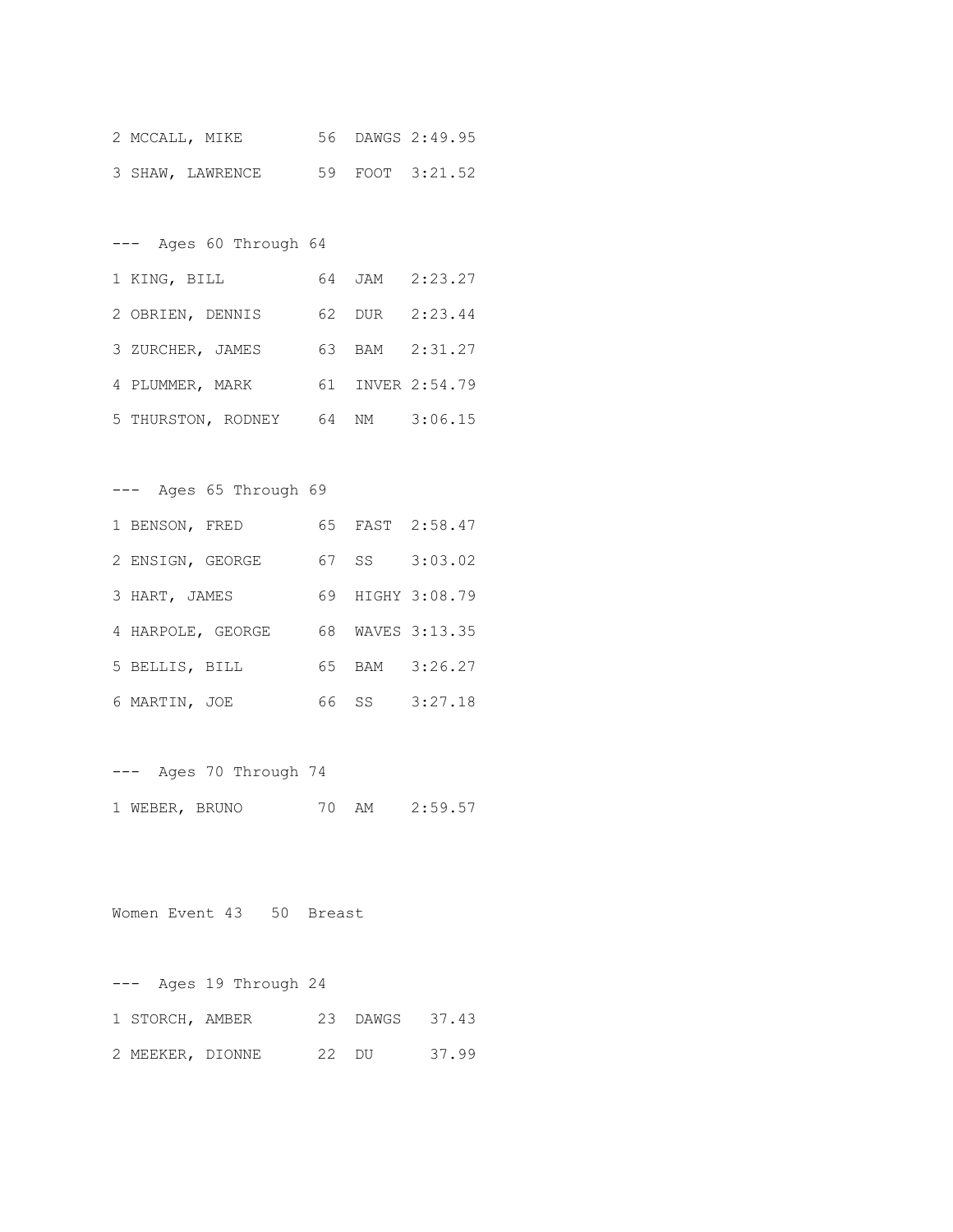|  | --- Ages 25 Through 29 |  |
|--|------------------------|--|
|  |                        |  |

| 1 ROPER, MELISSA | 27 MONT | 36.59 |
|------------------|---------|-------|
| 2 CHIZMAR, JENNY | 25 FOOT | 37.67 |
| 3 WRIGHT, CAROL  | 29 JAM  | 41.57 |

--- Ages 30 Through 34

| 1 EISGRUBER, INGRID 30 DAWGS        |          | 33.91 |
|-------------------------------------|----------|-------|
| 2 SCHULTZ, SARAH                    | 31 BAM   | 34.22 |
| 3 RADIC, ALICE                      | 34 DAWGS | 36.99 |
| 4 KLIEGERMAN, TERESA 32 SUMM        |          | 37.56 |
| 5 ROWAN, SUSAN                      | 31 MONT  | 38.45 |
| 6 MABRY, KATHRYN                    | $32$ SS  | 38.81 |
| 7 BAILEY, JAMIE                     | 30 SUMM  | 40.45 |
| 8 DAUBENSPECK, COLLE 30 THORN 42.76 |          |       |

--- Ages 35 Through 39

| 1 BANNING, ANGIE    | 36 BAM   | 34.28 |
|---------------------|----------|-------|
| 2 OERMAN, VONI      | 37 GJDOL | 35.10 |
| 3 BRUYERE, CHERYL   | 35 EVERG | 36.21 |
| 4 ROBERTSON, CHERYL | 35 DUR   | 38.32 |
| 5 POZAK, MARLENE    | 39 DU    | 40.62 |
| 6 NOLTE, SUSAN      | 37 RANCH | 41.63 |
| 7 LEWIS, NICOLE     | 36 AM    | 47.79 |

--- Ages 40 Through 44 1 GOYETTE, MARY LOU 42 ACDP 38.30 2 COYNE, LEILONI 41 CWA 38.73 3 TOLDNESS, LINDA 41 THORN 42.20 4 NYPAVER, LOU 43 LOVE 42.52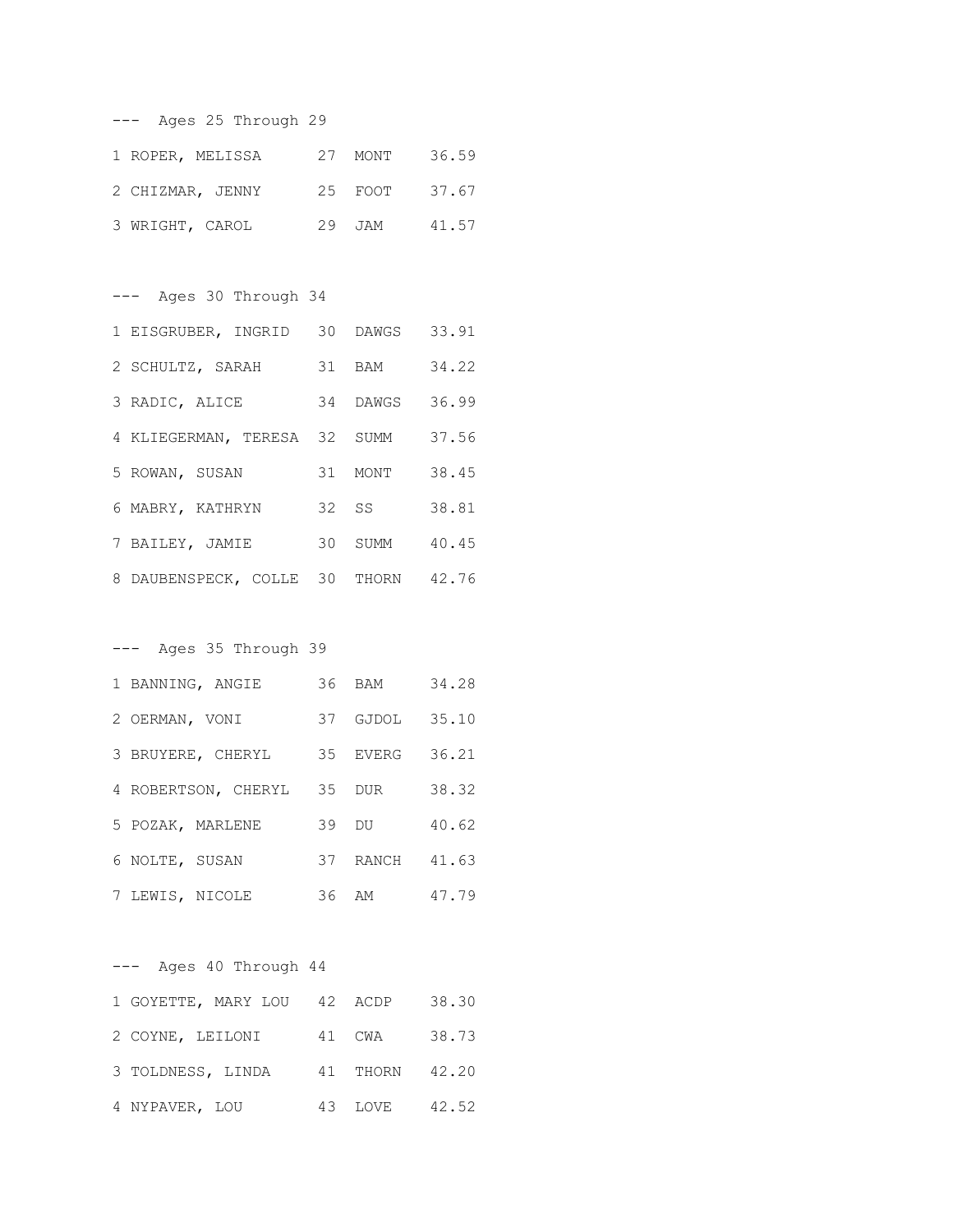5 RING, NANCY 42 SUMM 44.01

| Ages 45 Through 49<br>$---$ |                |       |
|-----------------------------|----------------|-------|
| 1 KLATT, TRUDY              | 48 DUR 41.21   |       |
| 2 WRIGHT, YVONNE            | 45 BAM         | 44.39 |
| 3 SCRAGGS, JEAN             | 45 EVERG 44.45 |       |

--- Ages 55 Through 59 1 BERNHARDT, MARYELL 57 DAWGS 49.51 2 CLAPP, MARY 59 AM 1:18.00

Men Event 44 50 Breast

| Ages 19 Through 24<br>$---$ |         |       |
|-----------------------------|---------|-------|
| 1 DOHERTY, KEVIN            | 24 FOOT | 29.53 |
| 2 MCCORMICK, AARON          | 23 BAM  | 30.24 |

--- Ages 25 Through 29 1 MCDANIEL, ANDREW 29 DAWGS 34.26 2 CONLEY, JOSHUA 25 DAWGS 34.42

--- Ages 30 Through 34 1 ALLISON, MARK 30 INVER 29.15 2 KNIGHT, ROGER 34 BAM 31.80 3 PEASE, RICHARD 32 LOVE 32.19 4 PATTEN, BRIAN 33 JAM 41.40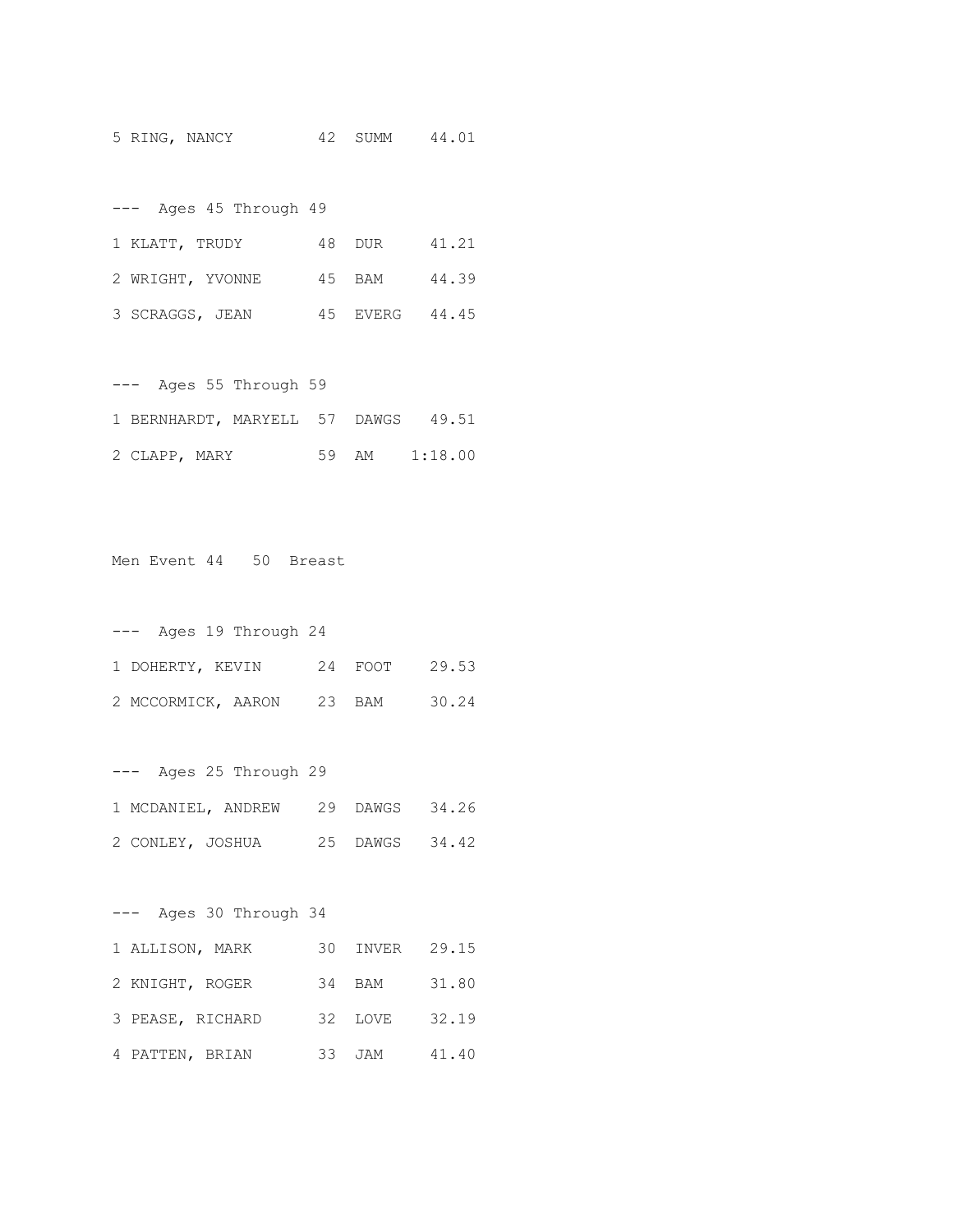--- Ages 35 Through 39

| 1 BANK, HOLDEN   | 38 BAM   | 29.18 |
|------------------|----------|-------|
| 2 GREY, DAVID    | 39 THORN | 29.29 |
| 3 WESSAN, JACK   | 37 MONT  | 31.24 |
| 4 BARBER, JEFF   | 36 INVER | 31.71 |
| 5 LEE, MARSHALL  | 39 BAM   | 33.94 |
| 6 LAYMAN, DARIN  | 36 DU    | 36.49 |
| 7 MARTINEZ, DAVE | 37 DU    | 37.17 |
| 8 BARNES, SCOTT  | 36 DAWGS | 38.14 |

--- Ages 40 Through 44

| 1 MARSH, RUSS                 |    | 42 INVER 30.29 |       |
|-------------------------------|----|----------------|-------|
| 2 LOUIE, JAMIE                |    | 41 CSST        | 31.03 |
| 3 SCHOENECKE, MICHAE 41 BROOM |    |                | 32.63 |
| 4 HEGGY, TERRY                |    | 43 FOOT        | 33.82 |
| 5 VANLAW, PHIL                | 40 | RANCH 34.22    |       |
| 6 RADIC, CRIS                 |    | 43 DAWGS 37.14 |       |

--- Ages 45 Through 49 1 KRUPNICK, LOUIS 49 BAM 34.43 2 SILVER, STEVEN 48 AM 37.56 3 SENSOR, ROBERT 46 DAWGS 38.57

--- Ages 50 Through 54 1 WEST, DENNIS 53 DU 33.55 2 CONLAND, ROBERT 53 ESTES 36.30 3 MCDANAL, STEVE 54 JAM 40.20

--- Ages 55 Through 59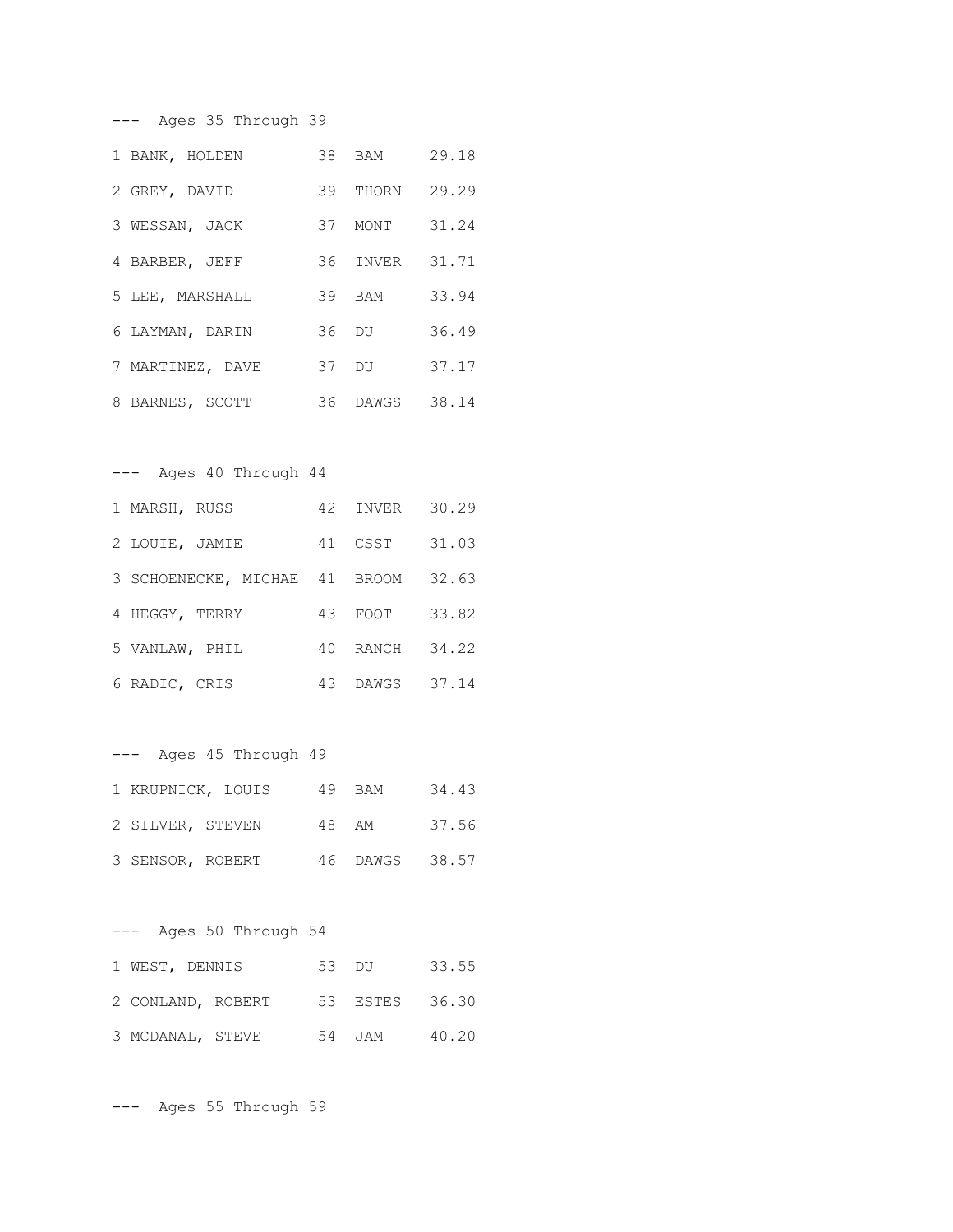| 1 KING, WILLIAM<br>2 WENDELKEN, FRED | 58 | DAWGS<br>59 EVERG | 36.24<br>36.62 |
|--------------------------------------|----|-------------------|----------------|
| 3 GOODWIN, LANCE                     |    | 57 FOOT           | 37.73          |
| 4 GRAHAM, JAMES                      |    | 56 DUR            | 37.96          |
| 5 MATES, TOM                         | 55 | FOOT              | 42.29          |

--- Ages 60 Through 64 1 PATTEN, BOB 63 DAC 35.63

--- Ages 65 Through 69 1 BISHOP, DAVID 65 DUR 39.58 2 HART, JAMES 69 HIGHY 44.32 3 MARTIN, JOE 66 SS 52.51

--- Ages 75 Through 79 1 RICHARDS, HUGH 77 GJDOL 43.40

--- Ages 80 Through 84 1 LEVETT, JOHN 81 JEFF 55.56

Women Event 45 200 R-Medley

--- Ages 19 Through 24 1 BOULDER AQUATICS A BAM 2:02.78 2 AIR FORCE AQUATICS9 AIRF 2:07.04 3 HIGHLANDS RANCH A RANCH 2:09.94 4 DAWGS A W-19 DAWGS 2:11.29 5 DU A W-19 DU 2:19.09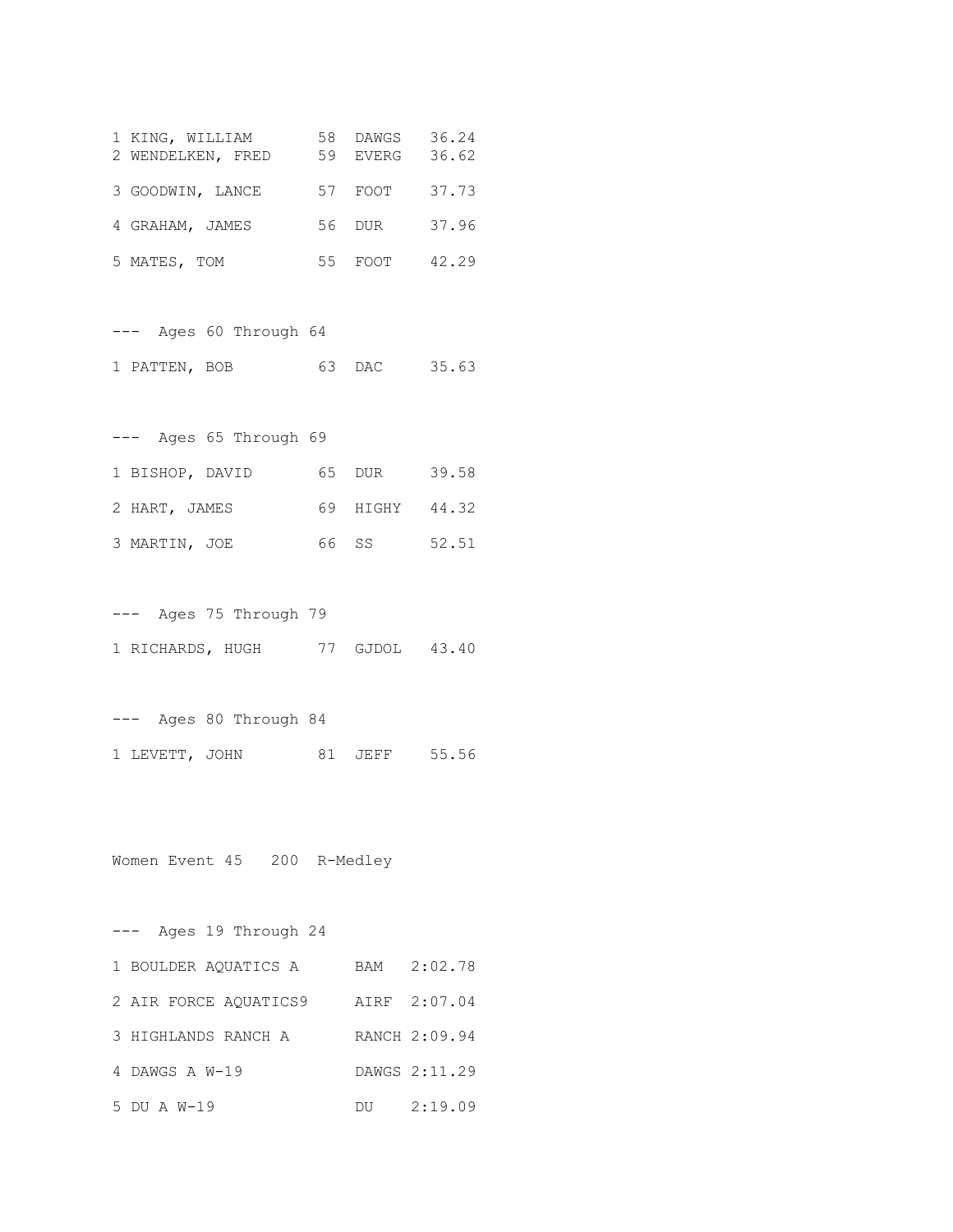--- Ages 25 Through 34

| 1 SOUTH SUBURBAN A W | SS | 2:13.96       |
|----------------------|----|---------------|
| 2 INVERNESS A W-25   |    | INVER 2:15.62 |
| 3 FOOTHILLS A W-25   |    | FOOT 2:17.34  |
| 4 THORNTON A W-25    |    | THORN 2:22.01 |
| 5 DAWGS A W-25       |    | DAWGS 2:30.31 |

|  |  | Ages 35 Through 44   |  |               |
|--|--|----------------------|--|---------------|
|  |  | 1 BOULDER AOUATICS B |  | BAM 2:13.98   |
|  |  | 2 EVERGREEN A W-35   |  | EVERG 2:39.09 |

Men Event 46 200 R-Medley

|                      | Ages 19 Through 24 |       |         |
|----------------------|--------------------|-------|---------|
| 1 BOULDER AOUATICS A |                    | BAM   | 1:38.79 |
| - HIGHLANDS RANCH A  |                    | RANCH | DO.     |

| Ages 25 Through 34<br>--- |     |               |
|---------------------------|-----|---------------|
| 1 INVERNESS A M-25        |     | INVER 1:51.18 |
| 2 DU A M-25               | DU  | 1:54.42       |
| 3 BOULDER AQUATICS C      | BAM | 1:54.67       |
| 4 DAWGS B M-25            |     | DAWGS 1:59.85 |
| - DURANGO MASTERS A       | DUR |               |

--- Ages 35 Through 44 1 INVERNESS B M-35 INVER 1:47.88